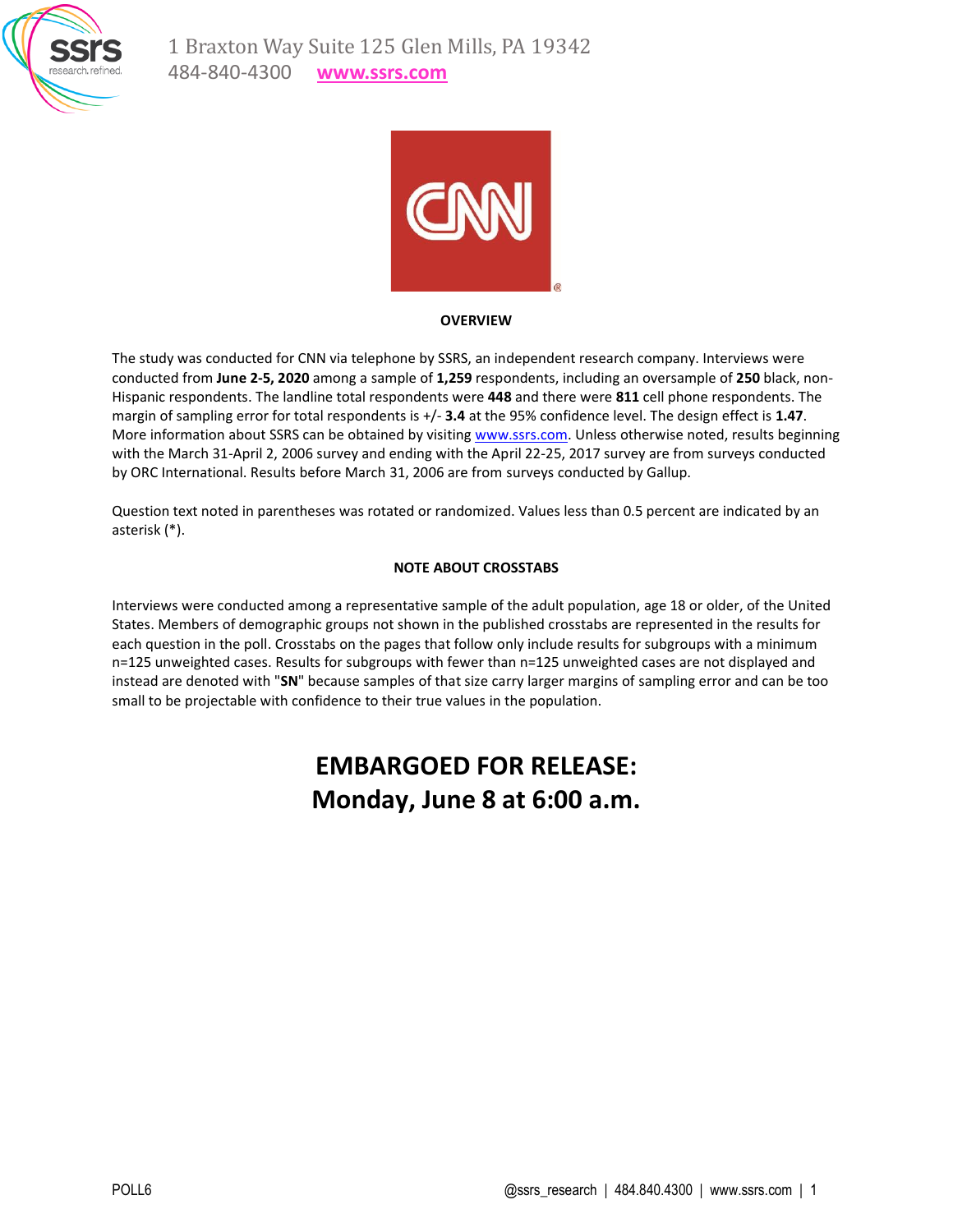

# A1. Do you approve or disapprove of the way Donald Trump is handling his job as president?

|                       | <b>Approve</b> | <b>Disapprove</b> | No opinion |
|-----------------------|----------------|-------------------|------------|
| June 2-5, 2020        | 38%            | 57%               | 5%         |
| May 7-10, 2020        | 45%            | 51%               | 4%         |
| April 3-6, 2020       | 44%            | 51%               | 5%         |
| March 4-7, 2020       | 43%            | 53%               | 4%         |
| January 16-19, 2020   | 43%            | 53%               | 4%         |
| December 12-15, 2019  | 43%            | 53%               | 4%         |
| November 21-24, 2019  | 42%            | 54%               | 4%         |
| October 17-20, 2019   | 41%            | 57%               | 2%         |
| September 5-9, 2019   | 39%            | 55%               | 6%         |
| August 15-18, 2019    | 40%            | 54%               | 6%         |
| June 28-30, 2019      | 43%            | 52%               | 5%         |
| May 28-31, 2019       | 43%            | 52%               | 5%         |
| April 25-28, 2019     | 43%            | 52%               | 5%         |
| March 14-17, 2019     | 42%            | 51%               | 8%         |
| Jan. 30-Feb. 02, 2019 | 40%            | 55%               | 5%         |
| January 10-11, 2019   | 37%            | 57%               | 7%         |
| December 06-09, 2018  | 39%            | 52%               | 9%         |
| November 01-03, 2018  | 39%            | 55%               | 6%         |
| October 04-07, 2018   | 41%            | 52%               | 7%         |
| September 06-09, 2018 | 36%            | 58%               | 6%         |
| August 09-12, 2018    | 42%            | 53%               | 5%         |
| June 14-17, 2018      | 39%            | 54%               | 7%         |
| May 02-05, 2018       | 41%            | 53%               | 6%         |
| March 22-25, 2018     | 42%            | 54%               | 5%         |
| February 20-23, 2018  | 35%            | 58%               | 7%         |
| January 14-18, 2018   | 40%            | 55%               | 5%         |
| December 14-17, 2017  | 35%            | 59%               | 6%         |
| November 02-05, 2017  | 36%            | 58%               | 6%         |
| October 12-15, 2017   | 37%            | 57%               | 6%         |
| September 26-28, 2017 | 37%            | 56%               | 7%         |
| September 17-20, 2017 | 40%            | 55%               | 5%         |
| August 03-06, 2017    | 38%            | 56%               | 5%         |
| April 22-25, 2017     | 44%            | 54%               | 2%         |
| March 01-04, 2017     | 45%            | 52%               | 3%         |
| Jan. 31-Feb. 02, 2017 | 44%            | 53%               | 3%         |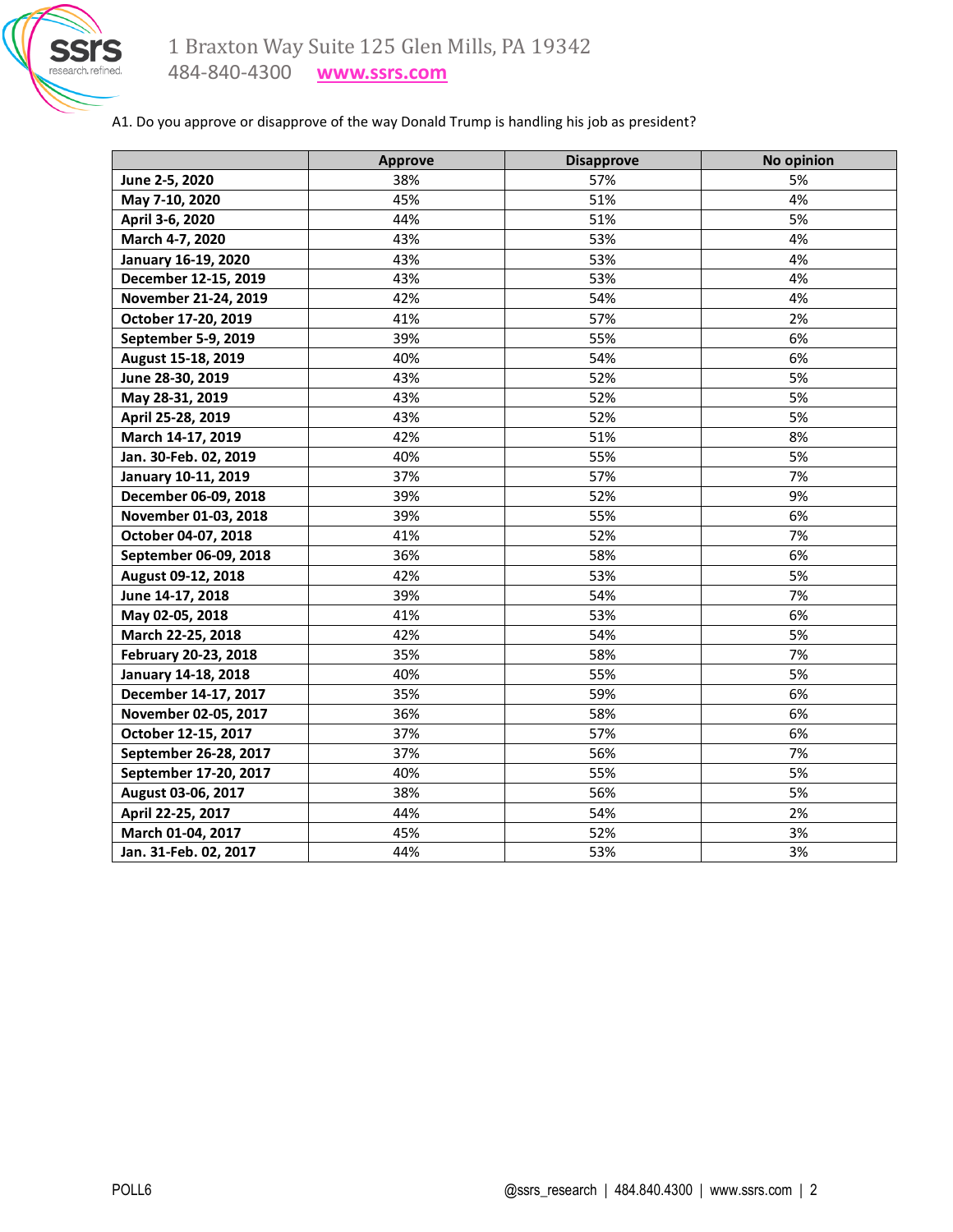

A2. Do you approve or disapprove of the way Donald Trump is handling (INSERT ITEM)? **[ITEMS READ IN RANDOM ORDER]** 

| Race relations        | <b>Approve</b> | <b>Disapprove</b> | No opinion |
|-----------------------|----------------|-------------------|------------|
| June 2-5, 2020        | 31%            | 63%               | 6%         |
| September 26-28, 2017 | 30%            | 63%               | 7%         |
| September 17-20, 2017 | 33%            | 59%               | 8%         |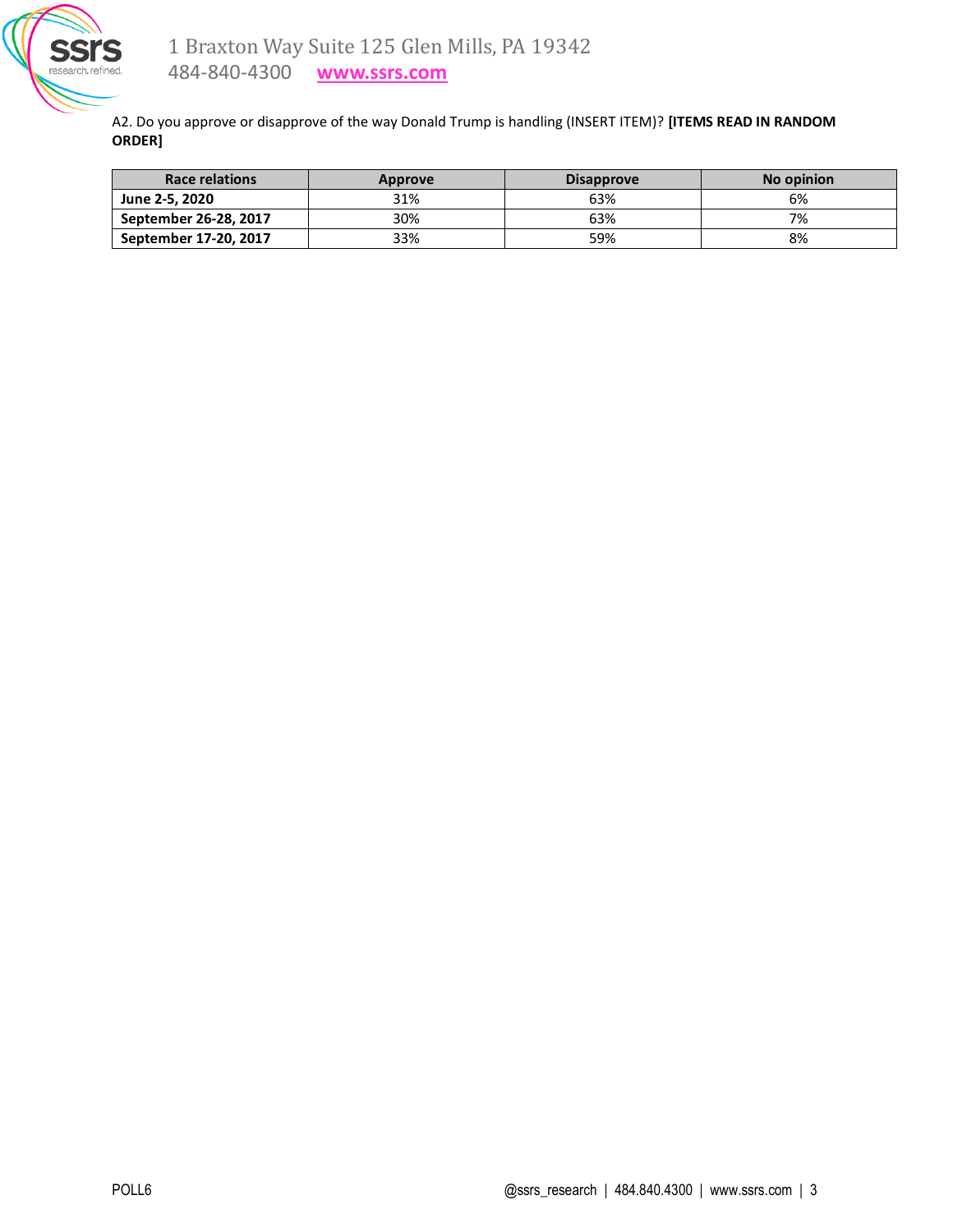

P9. How enthusiastic would you say you are about voting for president in this year's election -- extremely enthusiastic, very enthusiastic, somewhat enthusiastic, not too enthusiastic, or not at all enthusiastic?

| <b>Total Respondents</b> | <b>Extremely</b><br>enthusiastic | <b>Very</b><br>enthusiastic | Somewhat<br>enthusiastic | Not too<br>enthusiastic | Not at all<br>enthusiastic | No opinion |
|--------------------------|----------------------------------|-----------------------------|--------------------------|-------------------------|----------------------------|------------|
| June 2-5, 2020           | 41%                              | 22%                         | 15%                      | 7%                      | 12%                        | 2%         |
| April 3-6, 2020          | 26%                              | 24%                         | 20%                      | 10%                     | 18%                        | 2%         |
| March 4-7, 2020          | 35%                              | 24%                         | 21%                      | 8%                      | 10%                        | 1%         |
| January 16-19, 2020      | 39%                              | 26%                         | 16%                      | 7%                      | 10%                        | 2%         |
| December 12-15, 2019     | 44%                              | 24%                         | 15%                      | 7%                      | 8%                         | 3%         |
| November 21-24, 2019     | 39%                              | 26%                         | 18%                      | 7%                      | 8%                         | 2%         |
| October 17-20, 2019      | 42%                              | 23%                         | 17%                      | 7%                      | 9%                         | 2%         |
| September 5-9, 2019      | 39%                              | 26%                         | 16%                      | 7%                      | 9%                         | 3%         |
| June 28-30, 2019         | 39%                              | 25%                         | 18%                      | 7%                      | 9%                         | 2%         |
| May 28-31, 2019          | 38%                              | 29%                         | 15%                      | 7%                      | 11%                        | 1%         |
| April 25-28, 2019        | 41%                              | 29%                         | 15%                      | 6%                      | 7%                         | 1%         |
| March 14-17, 2019        | 40%                              | 24%                         | 18%                      | 7%                      | 9%                         | 3%         |
| August 13-16, 2015^      | 27%                              | 26%                         | 23%                      | 11%                     | 13%                        | $\ast$     |
| July 22-25, 2015         | 20%                              | 24%                         | 27%                      | 12%                     | 15%                        | 1%         |
| June 28-July 1, 2012     | 25%                              | 24%                         | 25%                      | 13%                     | 13%                        | $\ast$     |
| March 24-25, 2012        | 22%                              | 22%                         | 30%                      | 12%                     | 15%                        | $\ast$     |
| Feb. 10-13, 2012         | 20%                              | 26%                         | 26%                      | 13%                     | 15%                        | $\ast$     |
| Jan. 11-12, 2012         | 22%                              | 25%                         | 26%                      | 11%                     | 15%                        | $\ast$     |
| Oct. 14-16, 2011         | 26%                              | 21%                         | 27%                      | 11%                     | 15%                        | $\ast$     |
| June 3-7, 2011           | 28%                              | 24%                         | 24%                      | 10%                     | 13%                        | 1%         |
| March 11-13, 2011        | 25%                              | 27%                         | 24%                      | 13%                     | 11%                        | $\ast$     |

^QUESTION WORDING for trends may reference "next year's election" or "this year's election" depending on the year of the poll

(FURTHER TRENDS ON NEXT PAGE)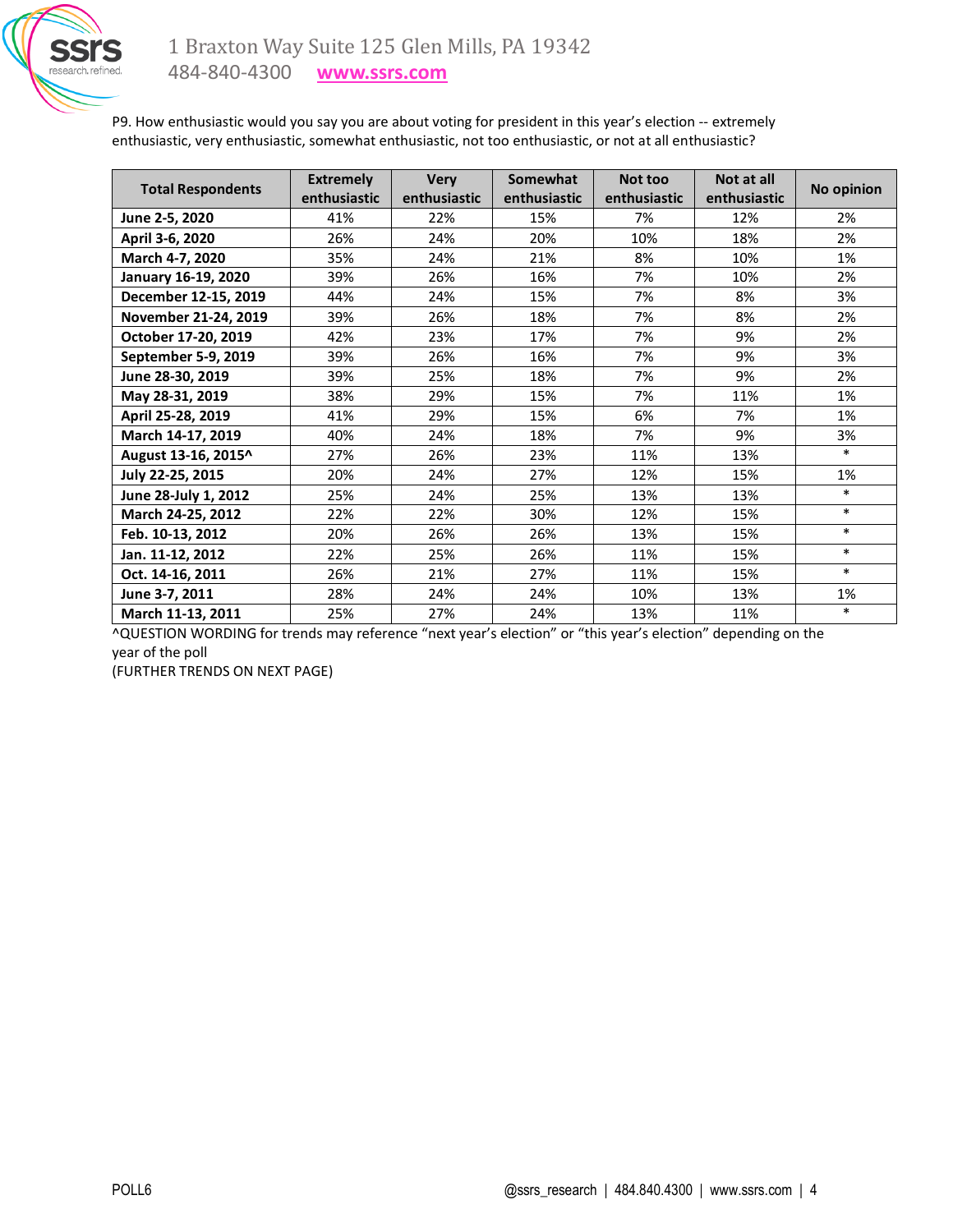

P9. How enthusiastic would you say you are about voting for president in this year's election -- extremely enthusiastic, very enthusiastic, somewhat enthusiastic, not too enthusiastic, or not at all enthusiastic? (CONTINUED)

|                          | <b>Extremely</b> | <b>Very</b>  | Somewhat     | Not too      | Not at all   | No opinion |
|--------------------------|------------------|--------------|--------------|--------------|--------------|------------|
| <b>Registered Voters</b> | enthusiastic     | enthusiastic | enthusiastic | enthusiastic | enthusiastic |            |
| June 2-5, 2020           | 45%              | 23%          | 15%          | 7%           | 9%           | 1%         |
| April 3-6, 2020          | 31%              | 26%          | 19%          | 10%          | 13%          | 1%         |
| March 4-7, 2020          | 40%              | 26%          | 21%          | 6%           | 6%           | $\ast$     |
| January 16-19, 2020      | 43%              | 28%          | 16%          | 6%           | 7%           | 1%         |
| December 12-15, 2019     | 50%              | 25%          | 13%          | 6%           | 6%           | 1%         |
| November 21-24, 2019     | 44%              | 27%          | 17%          | 5%           | 6%           | 1%         |
| October 17-20, 2019      | 47%              | 24%          | 17%          | 4%           | 7%           | 1%         |
| September 5-9, 2019      | 45%              | 26%          | 15%          | 7%           | 6%           | 1%         |
| June 28-30, 2019         | 42%              | 28%          | 17%          | 6%           | 6%           | 1%         |
| May 28-31, 2019          | 41%              | 30%          | 13%          | 7%           | 8%           | 1%         |
| April 25-28, 2019        | 45%              | 29%          | 15%          | 5%           | 5%           | $\ast$     |
| March 14-17, 2019        | 43%              | 25%          | 16%          | 7%           | 7%           | 2%         |
| October 20-23, 2016^     | 26%              | 20%          | 18%          | 14%          | 22%          | $\ast$     |
| Sept 28-Oct 02, 2016     | 24%              | 23%          | 17%          | 15%          | 21%          | $\ast$     |
| September 01-04, 2016    | 27%              | 19%          | 18%          | 14%          | 22%          | $\ast$     |
| July 29-31, 2016         | 24%              | 20%          | 23%          | 15%          | 18%          | $\ast$     |
| July 13-16, 2016         | 20%              | 20%          | 19%          | 17%          | 23%          | $\ast$     |
| February 24-27, 2016     | 25%              | 27%          | 19%          | 13%          | 16%          | $\ast$     |
| January 21-24, 2016      | 32%              | 24%          | 21%          | 13%          | 9%           | $\ast$     |
| September 17-19, 2015    | 31%              | 24%          | 24%          | 10%          | 10%          | 1%         |
| September 04-08, 2015    | 30%              | 24%          | 25%          | 10%          | 12%          | $\ast$     |
| August 13-16, 2015       | 29%              | 27%          | 23%          | 10%          | 10%          | $\ast$     |
| July 22-25, 2015         | 22%              | 26%          | 27%          | 13%          | 11%          | $\ast$     |
| November 02-04, 2012     | 38%              | 30%          | 17%          | 9%           | 5%           | 1%         |
| September 28-30, 2012    | 37%              | 25%          | 20%          | 9%           | 9%           | $\ast$     |
| September 07-09, 2012    | 30%              | 27%          | 22%          | 15%          | 6%           | $\ast$     |
| Aug. 31-Sep. 03, 2012    | 32%              | 25%          | 20%          | 11%          | 11%          | $\ast$     |
| August 22-23, 2012       | 31%              | 27%          | 23%          | 10%          | 9%           | 1%         |
| June 28 - July 01, 2012  | 28%              | 25%          | 25%          | 13%          | 9%           | $\ast$     |
| March 24-25, 2012        | 24%              | 23%          | 29%          | 11%          | 12%          | $\ast$     |
| February 10-13, 2012     | 22%              | 26%          | 26%          | 13%          | 13%          | $\ast$     |
| January 11-12, 2012      | 24%              | 27%          | 27%          | 10%          | 12%          | $\ast$     |
| October 14-16, 2011      | 28%              | 23%          | 28%          | 9%           | 12%          | $\ast$     |
| June 03-07, 2011         | 29%              | 25%          | 25%          | 10%          | 10%          | 1%         |
| March 11-13, 2011        | 28%              | 30%          | 24%          | 11%          | 7%           | $\ast$     |
| Oct. 30 - Nov. 01, 2008  | 37%              | 32%          | 16%          | 7%           | 8%           | $\ast$     |
| October 17-19, 2008      | 34%              | 24%          | 23%          | 11%          | 8%           | $\ast$     |
| September 05-07, 2008    | 30%              | 30%          | 23%          | 11%          | 6%           | $\ast$     |
| June 23-24, 2007         | 26%              | 28%          | 27%          | 13%          | 6%           | $\ast$     |
| October 14-16, 2004      | 36%              | 34%          | 17%          | 8%           | 4%           | 1%         |
| September 03-05, 2004    | 32%              | 32%          | 23%          | 9%           | 4%           | $\ast$     |
| October 24-26, 2003      | 19%              | 34%          | 31%          | 11%          | 4%           | 1%         |

^QUESTION WORDING for trends may reference "next year's election" or "this year's election" depending on the year of the poll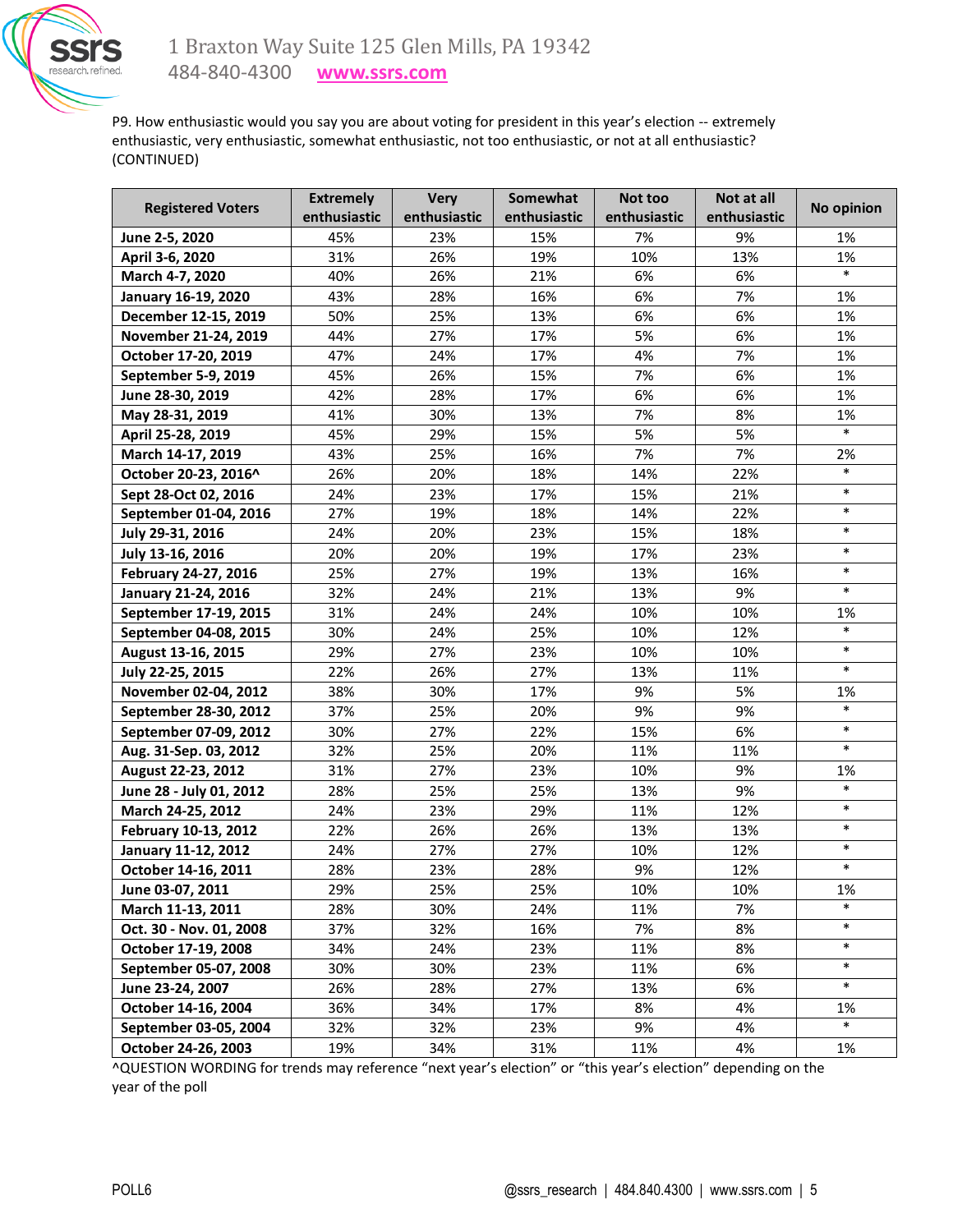

Q19. How important will each of the following issues be to your vote for President this year? **[ITEMS READ IN RANDOM ORDER]**

| <b>Registered voters</b> | <b>Extremely</b><br>important | Very important | <b>Moderately</b><br>important | <b>Not that</b><br>important | No opinion |
|--------------------------|-------------------------------|----------------|--------------------------------|------------------------------|------------|
| The economy              | 40%                           | 37%            | 16%                            | 6%                           | 1%         |
| <b>Health care</b>       | 39%                           | 30%            | 19%                            | 12%                          | $\ast$     |
| The coronavirus outbreak | 31%                           | 23%            | 22%                            | 24%                          | 1%         |
| Race relations           | 42%                           | 26%            | 17%                            | 13%                          | 1%         |

| Democratic/Democratic-<br>leaning RVs | <b>Extremely</b><br>important | Very important | <b>Moderately</b><br>important | <b>Not that</b><br>important | No opinion |
|---------------------------------------|-------------------------------|----------------|--------------------------------|------------------------------|------------|
| The economy                           | 35%                           | 38%            | 21%                            | 6%                           |            |
| <b>Health care</b>                    | 55%                           | 30%            | 11%                            | 3%                           |            |
| The coronavirus outbreak              | 47%                           | 28%            | 17%                            | 8%                           | 1%         |
| <b>Race relations</b>                 | 60%                           | 26%            | 9%                             | 4%                           | $\ast$     |

| Republican/Republican-   | <b>Extremely</b> | Very important | <b>Moderately</b> | <b>Not that</b> | No opinion |
|--------------------------|------------------|----------------|-------------------|-----------------|------------|
| leaning RVs              | important        |                | important         | important       |            |
| The economy              | 46%              | 37%            | 11%               | 7%              | 1%         |
| <b>Health care</b>       | 21%              | 28%            | 30%               | 21%             | 0%         |
| The coronavirus outbreak | 12%              | 15%            | 27%               | 45%             | 1%         |
| Race relations           | 18%              | 27%            | 29%               | 25%             | 1%         |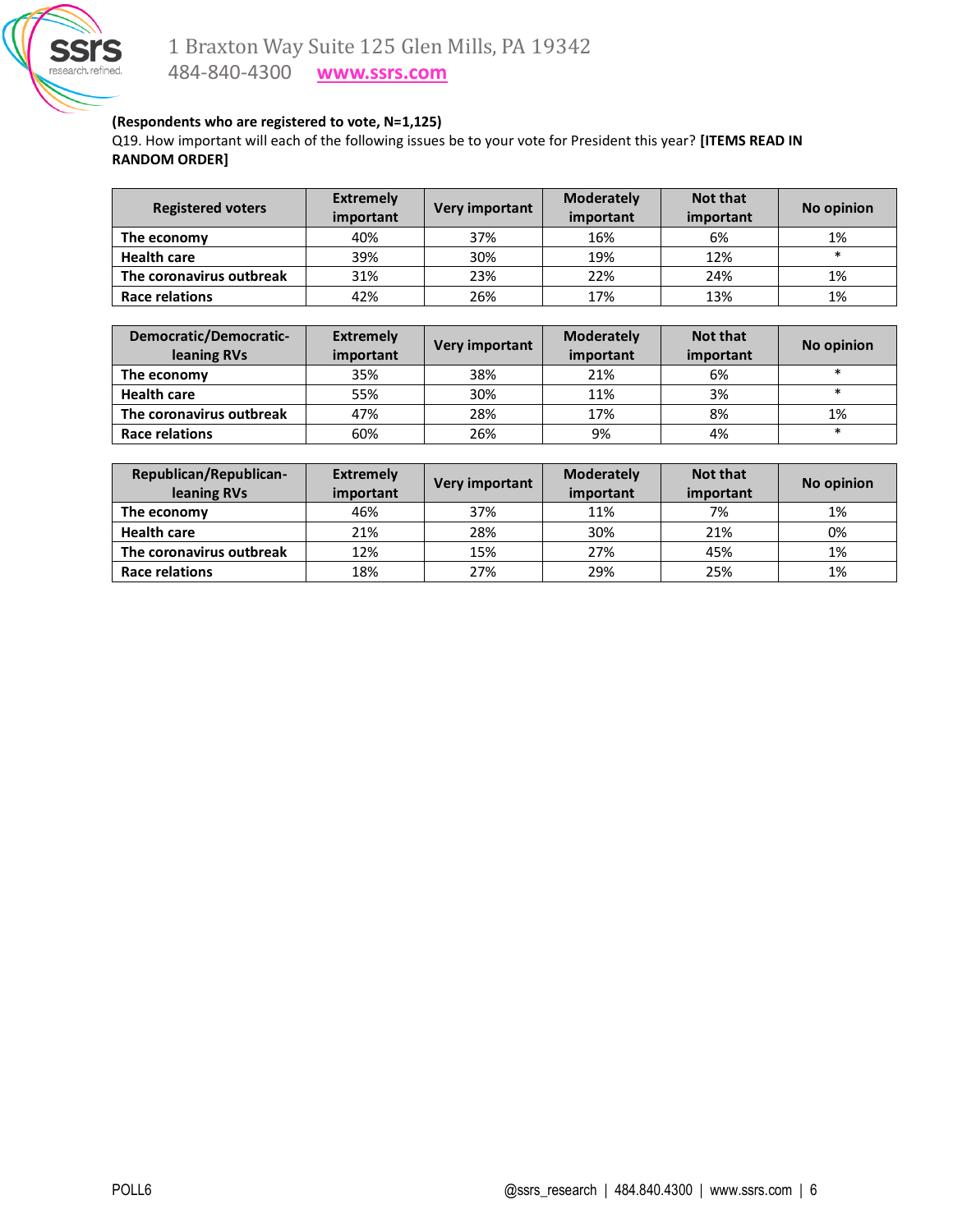

Q19. How important will each of the following issues be to your vote for President this year? **[ITEMS READ IN RANDOM ORDER]** (CONTINUED)

|                             | <b>Extremely</b> |                       | <b>Moderately</b> | <b>Not that</b> |                   |
|-----------------------------|------------------|-----------------------|-------------------|-----------------|-------------------|
| The economy                 | important        | <b>Very important</b> | important         | important       | <b>No opinion</b> |
| June 2-5, 2020 (RV)         | 40%              | 37%                   | 16%               | 6%              | 1%                |
| January 16-19, 2020 (RV)    | 40%              | 40%                   | 18%               | 2%              | $\ast$            |
| November 21-24, 2019 (RV)   | 41%              | 43%                   | 14%               | 2%              | $\ast$            |
| September 5-9, 2019 (RV)    | 48%              | 39%                   | 11%               | 2%              | 1%                |
| October 20-23, 2016 (RV)    | 58%              | 33%                   | 8%                | 1%              | $\ast$            |
| Apr. 28 - May 1, 2016 (RV)  | 46%              | 42%                   | 10%               | 2%              | $\ast$            |
| January 21-24, 2016 (RV)    | 42%              | 46%                   | 11%               | 1%              | $\ast$            |
| Nov. 27 - Dec. 1, 2015 (RV) | 43%              | 45%                   | 11%               | 1%              | $\ast$            |
| September 4-8, 2015 (RV)    | 52%              | 36%                   | 10%               | 2%              | $\ast$            |
| June 26-28, 2015            | 47%              | 41%                   | 11%               | 2%              | $\ast$            |
| June 26-28, 2015 (RV)       | 48%              | 41%                   | 10%               | 1%              | $\ast$            |
| February 12-15, 2015        | 41%              | 47%                   | 11%               | 1%              | $\ast$            |
| February 12-15, 2015 (RV)   | 42%              | 45%                   | 12%               | 1%              | $\ast$            |
| November 2-4, 2012 (RV)     | 58%              | 35%                   | 6%                | 1%              | $\ast$            |
| June 28-July 1, 2012        | 51%              | 41%                   | 6%                | 2%              | $\ast$            |
| October 14-16, 2011         | 54%              | 39%                   | 6%                | 1%              | $\ast$            |
| June 3-7, 2011              | 51%              | 41%                   | 6%                | 2%              | $\ast$            |
| October 17-19, 2008         | 61%              | 33%                   | 5%                | 2%              | $\ast$            |
| June 26-29, 2008            | 58%              | 35%                   | 6%                | 1%              | $\ast$            |
| January 14-17, 2008         | 45%              | 41%                   | 12%               | 2%              | $\ast$            |
| November 2-4, 2007          | 34%              | 48%                   | 16%               | 2%              | $\ast$            |
| May 4-6, 2007               | 33%              | 46%                   | 16%               | 4%              | $\ast$            |

^QUESTION WORDING for trends may be "to your vote for President," "to your vote for President for next year" or "to your vote for President this year?" depending on the year of the poll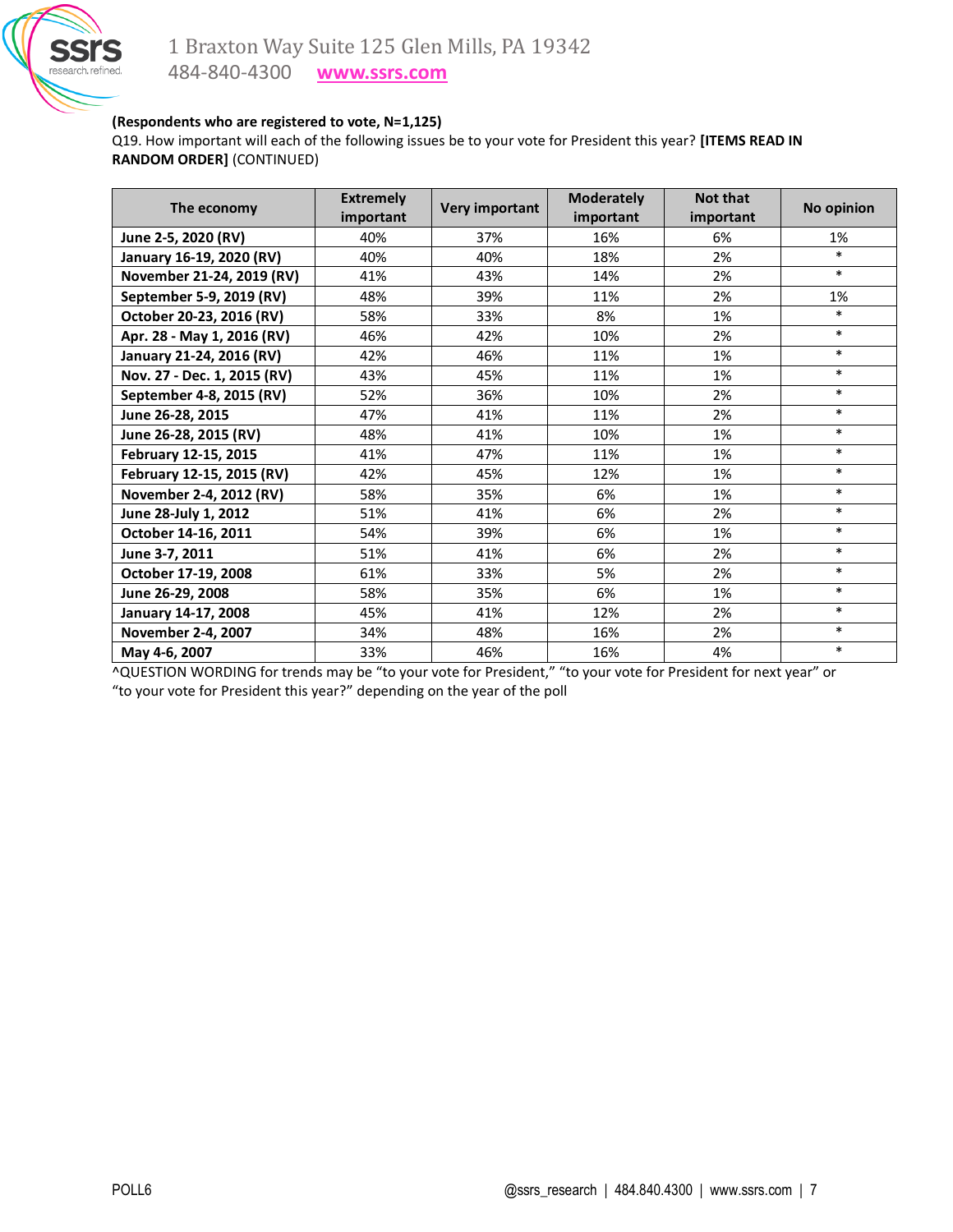

Q19. How important will each of the following issues be to your vote for President this year? **[ITEMS READ IN RANDOM ORDER]** (CONTINUED)

| <b>Health care</b>          | <b>Extremely</b> | <b>Very important</b> | <b>Moderately</b> | Not that  | <b>No opinion</b> |
|-----------------------------|------------------|-----------------------|-------------------|-----------|-------------------|
|                             | important        |                       | important         | important |                   |
| June 2-5, 2020 (RV)         | 39%              | 30%                   | 19%               | 12%       | $\ast$            |
| January 16-19, 2020 (RV)    | 41%              | 32%                   | 22%               | 5%        | 0%                |
| November 21-24, 2019 (RV)   | 46%              | 34%                   | 15%               | 5%        | $\ast$            |
| September 5-9, 2019 (RV)    | 51%              | 31%                   | 14%               | 4%        | $\ast$            |
| October 20-23, 2016 (RV)    | 49%              | 35%                   | 13%               | 2%        | $\ast$            |
| Apr. 28 - May 1, 2016 (RV)  | 41%              | 40%                   | 15%               | 4%        | $\ast$            |
| January 21-24, 2016 (RV)    | 35%              | 41%                   | 18%               | 6%        | $\ast$            |
| Nov. 27 - Dec. 1, 2015 (RV) | 40%              | 38%                   | 18%               | 4%        | $\ast$            |
| September 4-8, 2015 (RV)    | 47%              | 36%                   | 13%               | 3%        | $\ast$            |
| June 26-28, 2015            | 44%              | 39%                   | 13%               | 4%        | $\ast$            |
| June 26-28, 2015 (RV)       | 44%              | 39%                   | 13%               | 4%        | $\ast$            |
| February 12-15, 2015        | 39%              | 40%                   | 16%               | 5%        | $\ast$            |
| February 12-15, 2015 (RV)   | 41%              | 39%                   | 17%               | 4%        | $\ast$            |
| November 2-4, 2012 (RV)     | 49%              | 33%                   | 14%               | 3%        | $\ast$            |
| June 28-July 1, 2012        | 47%              | 40%                   | 10%               | 3%        | $\ast$            |
| October 14-16, 2011         | 42%              | 38%                   | 16%               | 3%        | $\ast$            |
| June 3-7, 2011              | 45%              | 41%                   | 10%               | 3%        | $\ast$            |
| October 17-19, 2008         | 44%              | 38%                   | 13%               | 4%        | $\ast$            |
| June 26-29, 2008            | 47%              | 36%                   | 14%               | 3%        | $\ast$            |
| January 14-17, 2008         | 41%              | 36%                   | 19%               | 4%        | $\ast$            |
| <b>November 2-4, 2007</b>   | 35%              | 41%                   | 19%               | 5%        | $\ast$            |
| May 4-6, 2007               | 43%              | 35%                   | 18%               | 4%        | $\ast$            |

^QUESTION WORDING for trends may be "to your vote for President," "to your vote for President for next year" or "to your vote for President this year?" depending on the year of the poll

| The coronavirus outbreak | <b>Extremely</b><br>important | Very important | <b>Moderately</b><br>important | <b>Not that</b><br>important | No opinion |
|--------------------------|-------------------------------|----------------|--------------------------------|------------------------------|------------|
| June 2-5, 2020           | 31%                           | 23%            | 22%                            | 24%                          | 1%         |

^QUESTION WORDING for trends may be "to your vote for President," "to your vote for President for next year" or "to your vote for President this year?" depending on the year of the poll

| Race relations         | <b>Extremely</b> | Very important | <b>Moderately</b> | <b>Not that</b> | No opinion |
|------------------------|------------------|----------------|-------------------|-----------------|------------|
|                        | important        |                | important         | important       |            |
| June 2-5, 2020         | 42%              | 26%            | 17%               | 13%             | 1%         |
| Wht. non-Hisp. (n=634) | 38%              | 27%            | 20%               | 14%             | 1%         |
| Blk. non-Hisp. (n=362) | 61%              | 25%            | 8%                | 6%              | ж          |
| June 26-28, 2015       | 29%              | 31%            | 29%               | 11%             |            |
| Wht. non-Hisp. (n=645) | 26%              | 32%            | 31%               | 10%             |            |
| Blk. non-Hisp. (n=275) | 34%              | 48%            | 7%                | 9%              | 2%         |

^QUESTION WORDING for trends may be "to your vote for President," "to your vote for President for next year" or "to your vote for President this year?" depending on the year of the poll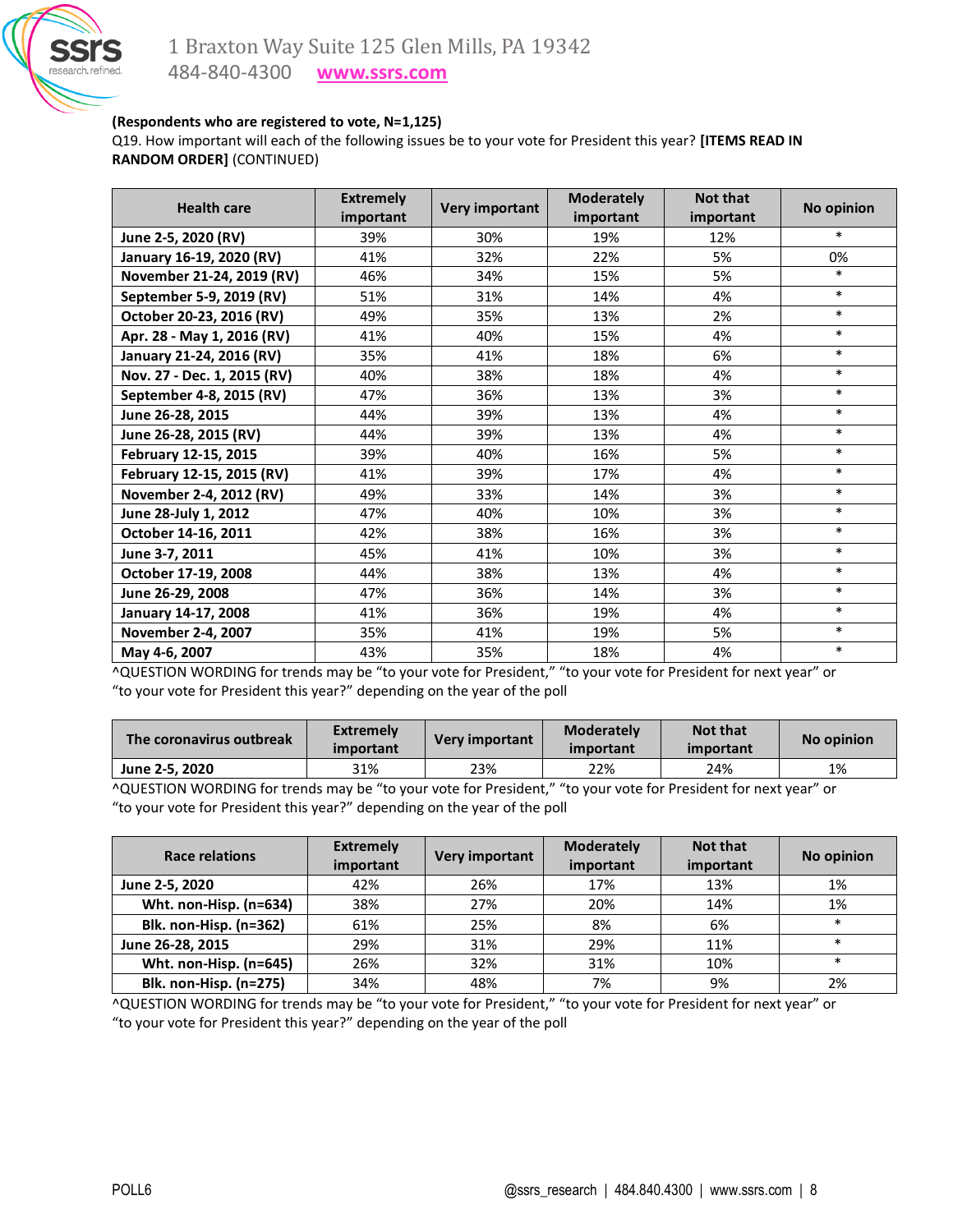

484-840-4300 **[www.ssrs.com](http://www.ssrs.com/)**

#### **(Respondents who are registered to vote, N=1,125)**

P1. Suppose that the presidential election were being held today and you had to choose between Joe Biden as the Democratic Party's candidate, and Donald Trump as the Republican Party's candidate. Who would you be more likely to vote for?

P1a. As of today, do you lean more toward...

#### **[NAMES ROTATED IN ORDER FOR HALF/IN REVERSE ORDER FOR HALF]**

#### P1/P1A COMBO TABLE

|                 | Joe Biden, the<br><b>Democrat</b> | Donald Trump,<br>the Republican | Other (vol.) | Neither (vol.) | No opinion |
|-----------------|-----------------------------------|---------------------------------|--------------|----------------|------------|
| June 2-5, 2020  | 55%                               | 41%                             | 1%           | 2%             | 2%         |
| May 7-10, 2020  | 51%                               | 46%                             | 1%           | 1%             | 1%         |
| April 3-6, 2020 | 53%                               | 42%                             | $\ast$       | 2%             | 3%         |

#### COMPARE TO:

If Joe Biden were the Democratic Party's candidate and Donald Trump were the Republican Party's candidate, for whom would you be more likely to vote? **[RESPONSES ROTATED IN ORDER FOR HALF/IN REVERSE ORDER FOR HALF]**

|                  | Joe Biden | <b>Donald Trump</b> | Other (vol.) | Neither (vol.) | No opinion |
|------------------|-----------|---------------------|--------------|----------------|------------|
| Mar. 4-7, 2020   | 53%       | 43%                 |              | 1%             | 2%         |
| Jan. 16-19, 2020 | 53%       | 44%                 |              | 1%             | 1%         |
| Dec. 12-15, 2019 | 49%       | 44%                 | 1%           | 3%             | 3%         |
| Oct 17-20, 2019  | 53%       | 43%                 | $\ast$       | 2%             | 1%         |
| Apr 25-28, 2019* | 51%       | 45%                 |              | 1%             | 2%         |

\*Asked of a random sample of registered voters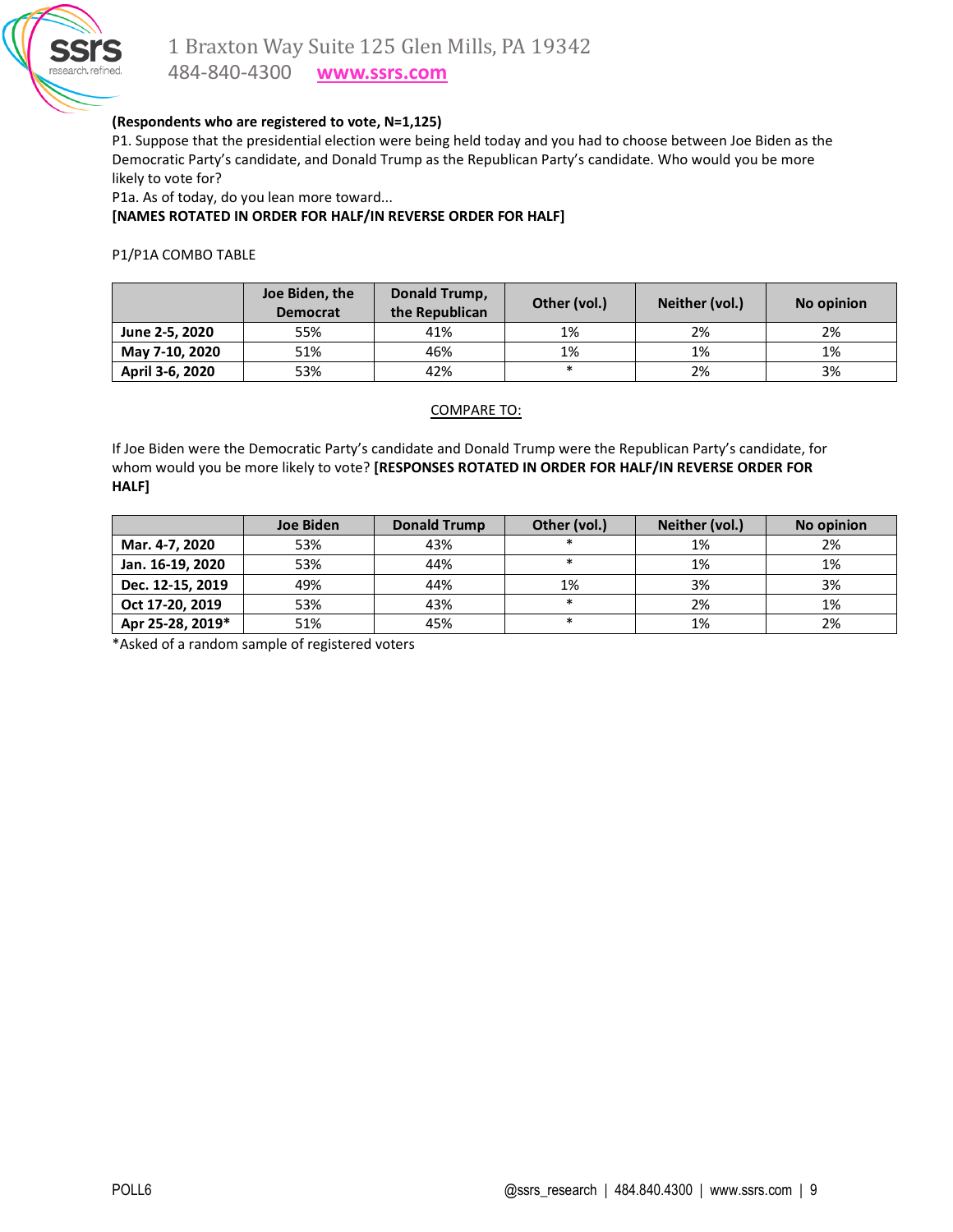

# **(Respondents who are registered to vote and would vote for Biden, N=701)**

P2B. Is that more a vote FOR Joe Biden or more a vote AGAINST Donald Trump?

|                | <b>Vote for Biden</b> | <b>Vote against Trump</b> | No opinion |
|----------------|-----------------------|---------------------------|------------|
| June 2-5, 2020 | 37%                   | 60%                       | 2%         |

#### **(Respondents who are registered to vote and would vote for Trump, N=378)**

P2T. Is that more a vote FOR Donald Trump or more a vote AGAINST Joe Biden?

|                | <b>Vote for Trump</b> | Vote against Biden | No opinion |  |
|----------------|-----------------------|--------------------|------------|--|
| June 2-5, 2020 | 70%                   | 27%                | 3%         |  |

#### CNN/ORC TRENDS FOR COMPARISON

|                                                                                               | Vote against    |              |            |  |  |  |  |
|-----------------------------------------------------------------------------------------------|-----------------|--------------|------------|--|--|--|--|
|                                                                                               | Vote for Obama  | Romney       | No opinion |  |  |  |  |
| 2012 November 2-4**                                                                           | 80%             | 18%          | 2%         |  |  |  |  |
| 2012 September 7-9**                                                                          | 69%             | 28%          | 3%         |  |  |  |  |
| 2012 April 13-15**                                                                            | 77%             | 21%          | 2%         |  |  |  |  |
| ** QUESTION WORDING: Is that more a vote FOR Barack Obama or more a vote AGAINST Mitt Romney? |                 |              |            |  |  |  |  |
|                                                                                               |                 |              |            |  |  |  |  |
|                                                                                               |                 | Vote against |            |  |  |  |  |
|                                                                                               | Vote for Romney | Obama        | No opinion |  |  |  |  |
| 2012 November 2-4**                                                                           | 60%             | 38%          | 2%         |  |  |  |  |
| 2012 September 7-9**                                                                          | 48%             | 47%          | 4%         |  |  |  |  |
| 2012 April 13-15**                                                                            | 34%             | 65%          | 2%         |  |  |  |  |
| ** QUESTION WORDING: Is that more a vote FOR Mitt Romney or more a vote AGAINST Barack Obama? |                 |              |            |  |  |  |  |

#### CNN/USA TODAY/GALLUP AND GALLUP TRENDS

|                                                                                           |                  | Against his |            |  |  |  |
|-------------------------------------------------------------------------------------------|------------------|-------------|------------|--|--|--|
|                                                                                           | For my candidate | opponent    | No opinion |  |  |  |
| 2004 Sept. 3-5 <sup>**</sup> (Kerry voters) (RV)                                          | 41%              | 55%         | 4%         |  |  |  |
| 2004 Sept. 3-5** (Bush voters) (RV)                                                       | 80%              | 17%         | 3%         |  |  |  |
| 1999 Oct. 8-11 <sup>**</sup> (Gore voters)                                                | 61%              | 36%         | 3%         |  |  |  |
| 1999 Oct. 8-11 <sup>**</sup> (Bush voters)                                                | 53%              | 45%         | 2%         |  |  |  |
| 1999 June 4-5 <sup>**</sup> (Gore voters)                                                 | 62%              | 34%         | 4%         |  |  |  |
| 1999 June 4-5 <sup>**</sup> (Bush voters)                                                 | 51%              | 43%         | 6%         |  |  |  |
| 1992 June 12-14** (Clinton voters) (RV)                                                   | 50%              | 46%         | 4%         |  |  |  |
| 1992 June 12-14** (Bush voters) (RV)                                                      | 68%              | 28%         | 4%         |  |  |  |
| 1984 Oct. 26-29** (Mondale voters)                                                        | 47%              | 43%         | 9%         |  |  |  |
| 1984 Oct. 26-29** (Reagan voters)                                                         | 75%              | 18%         | 7%         |  |  |  |
| 1984 Sept. 28-Oct. 1** (Mondale voters)                                                   | 44%              | 53%         | 4%         |  |  |  |
| 1984 Sept. 28-Oct. 1** (Reagan voters)                                                    | 76%              | 19%         | 5%         |  |  |  |
| 1984 July 27-30** (Mondale voters)                                                        | 49%              | 47%         | 4%         |  |  |  |
| 1984 July 27-30** (Reagan voters)                                                         | 80%              | 15%         | 5%         |  |  |  |
| ** QUESTION WORDING: Is that more a vote FOR (my candidate's name) or more a vote AGAINST |                  |             |            |  |  |  |
| (opposing candidate's name)?                                                              |                  |             |            |  |  |  |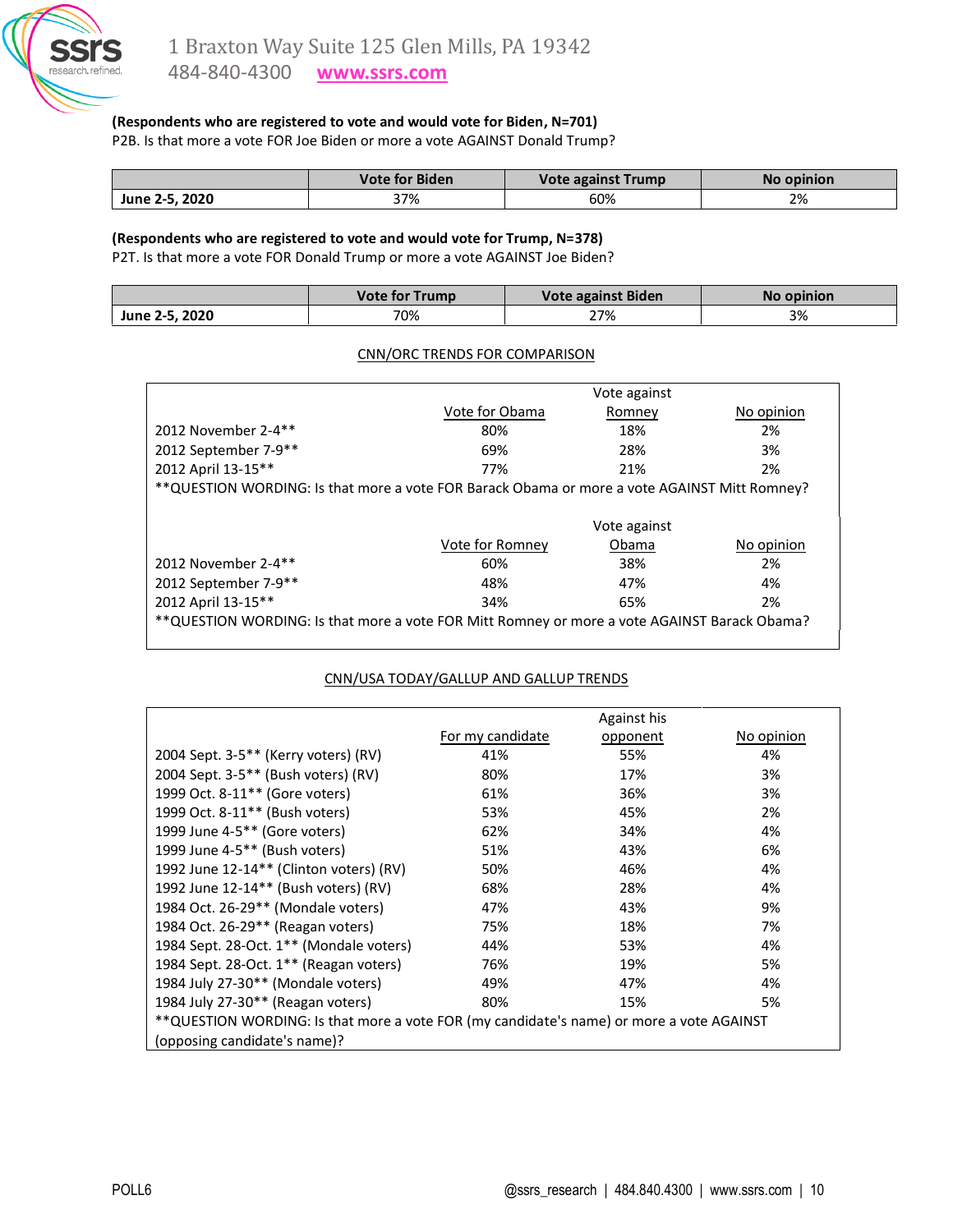

P7. Now I'm going to mention a few issues and for each one, please tell me if you think (Joe Biden) or (Donald Trump) would better handle that issue if they were elected President. **[ITEMS READ IN RANDOM ORDER]**

| The economy     | <b>Biden</b> | <b>Trump</b> | Neither (vol.) | No opinion |  |
|-----------------|--------------|--------------|----------------|------------|--|
| June 2-5, 2020  | 46%          | 51%          | 2%             | 2%         |  |
| May 7-10, 2020  | 42%          | 54%          | 2%             | 2%         |  |
| April 3-6, 2020 | 46%          | 50%          | 2%             | 3%         |  |

| The response to the coronavirus<br>outbreak | <b>Biden</b> | Trump | Neither (vol.) | No opinion |  |
|---------------------------------------------|--------------|-------|----------------|------------|--|
| June 2-5, 2020                              | 55%          | 41%   | 3%             | 2%         |  |
| May 7-10, 2020                              | 51%          | 45%   | 1%             | 2%         |  |
| April 3-6, 2020                             | 52%          | 43%   | 2%             | 3%         |  |

| <b>Race relations</b>             | <b>Biden</b> | Trump | Neither (vol.) | No opinion |
|-----------------------------------|--------------|-------|----------------|------------|
| June 2-5, 2020                    | 63%          | 31%   | 4%             | 2%         |
| White non-Hispanic (n=634)        | 58%          | 39%   | 3%             | 1%         |
| <b>Black non-Hispanic (n=362)</b> | 91%          | 4%    | 4%             | 1%         |

| Leading the nation in times of<br>crisis | <b>Biden</b> | Trump | Neither (vol.) | No opinion |
|------------------------------------------|--------------|-------|----------------|------------|
| June 2-5, 2020                           | 55%          | 41%   | 3%             | 1%         |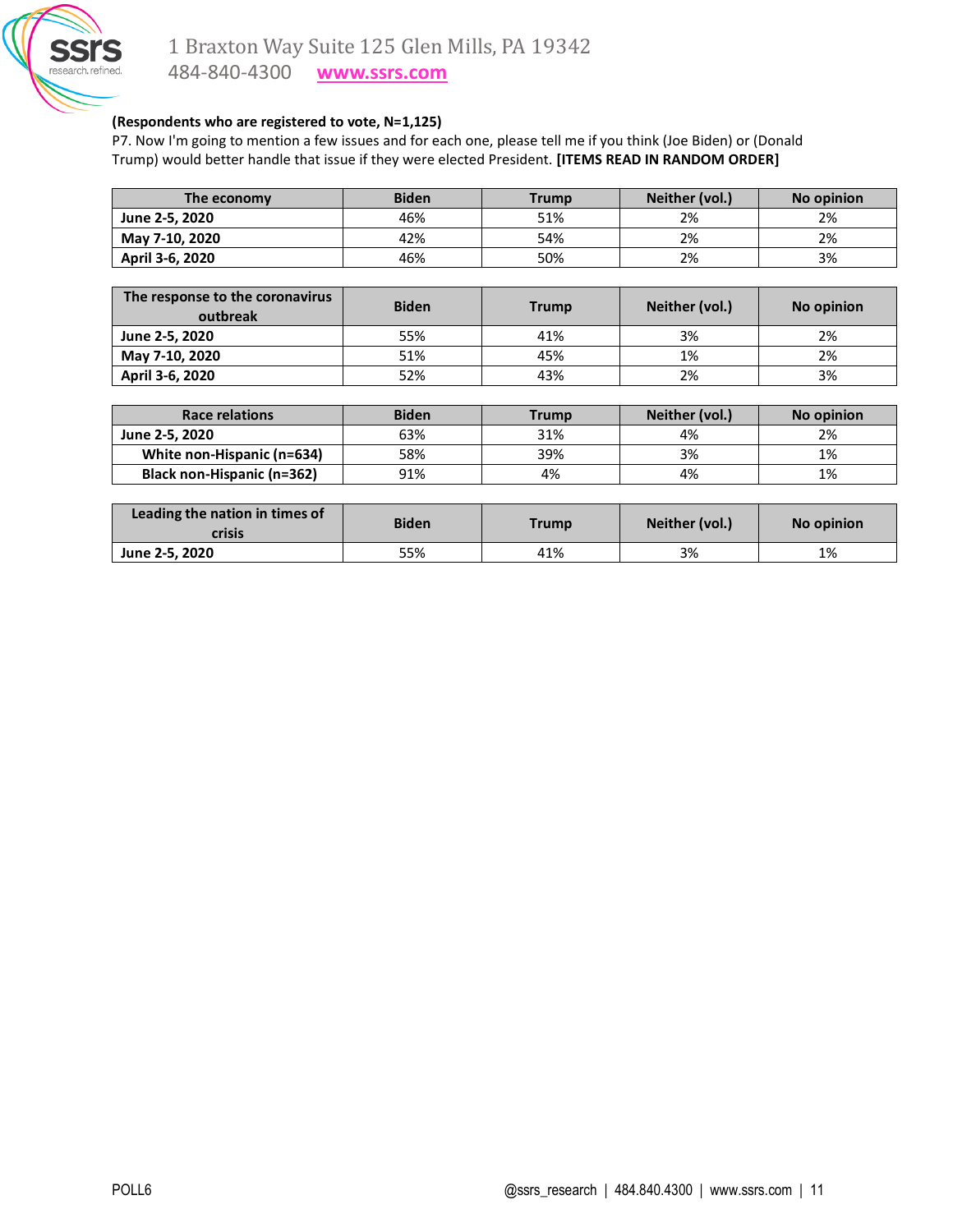

Q23. How big a problem is racism in our society today? Is it a big problem, somewhat of a problem, a small problem, or not a problem at all?

|                                   | <b>NET</b><br>Big/<br>Some-<br>what of a<br>problem | A big<br>problem | Some-<br>what of a<br>problem | <b>NET</b><br>Small/<br>Not a<br>problem | A small<br>problem | Not a<br>problem<br>at all | <b>No</b><br>opinion |
|-----------------------------------|-----------------------------------------------------|------------------|-------------------------------|------------------------------------------|--------------------|----------------------------|----------------------|
| June 2-5, 2020                    | 89%                                                 | 67%              | 22%                           | 10%                                      | 6%                 | 5%                         | 1%                   |
| White non-Hispanic (n=634)        | 88%                                                 | 60%              | 27%                           | 11%                                      | 7%                 | 4%                         | 1%                   |
| <b>Black non-Hispanic (n=362)</b> | 97%                                                 | 88%              | 9%                            | 3%                                       | 2%                 | 1%                         | 0%                   |

# CNN/KFF TRENDS FOR COMPARISON

|            | <b>NET</b> |         |           |            |         |               |         |            |
|------------|------------|---------|-----------|------------|---------|---------------|---------|------------|
|            | Big/       |         |           | <b>NET</b> |         |               |         |            |
|            | Some-      |         | Some-     | Small/     |         | Not a         | Don't   |            |
|            | what of a  | A big   | what of a | Not a      | A small | problem       | know/   |            |
|            | problem    | problem | problem   | problem    | problem | <u>at all</u> | Refused | ${\cal N}$ |
| Total      |            |         |           |            |         |               |         |            |
| 10/15      | 83%        | 49%     | 33%       | 16%        | 9%      | 7%            | 2%      | (1951)     |
| 11/11      | 76%        | 28%     | 48%       | 23%        | 16%     | 8%            | 1%      | (1936)     |
| 7/2/96     | 88%        | 53%     | 35%       | 11%        | 8%      | 3%            | 2%      | (1016)     |
| 7/7/96     | 89%        | 54%     | 35%       | 11%        | 8%      | 3%            | 1%      | (2024)     |
| 10/95      | 84%        | 48%     | 36%       | 15%        | 9%      | 6%            | 1%      | (684)      |
| 9/95       | 83%        | 41%     | 42%       | 16%        | 12%     | 4%            | 1%      | (1970)     |
| White non- |            |         |           |            |         |               |         |            |
| Hispanic   |            |         |           |            |         |               |         |            |
| 10/15      | 82%        | 43%     | 38%       | 17%        | 11%     | 6%            | 2%      | (772)      |
| 11/11      | 75%        | 21%     | 53%       | 24%        | 17%     | 7%            | 1%      | (698)      |
| 9/95       | 83%        | 38%     | 45%       | 17%        | 13%     | 4%            | 1%      | (802)      |
| Black non- |            |         |           |            |         |               |         |            |
| Hispanic   |            |         |           |            |         |               |         |            |
| 10/15      | 92%        | 66%     | 27%       | 7%         | 3%      | 3%            | 1%      | (501)      |
| 11/11      | 88%        | 50%     | 38%       | 12%        | 7%      | 4%            | 0%      | (1019)     |
| 9/95       | 95%        | 68%     | 27%       | 5%         | 5%      | 1%            | 0%      | (474)      |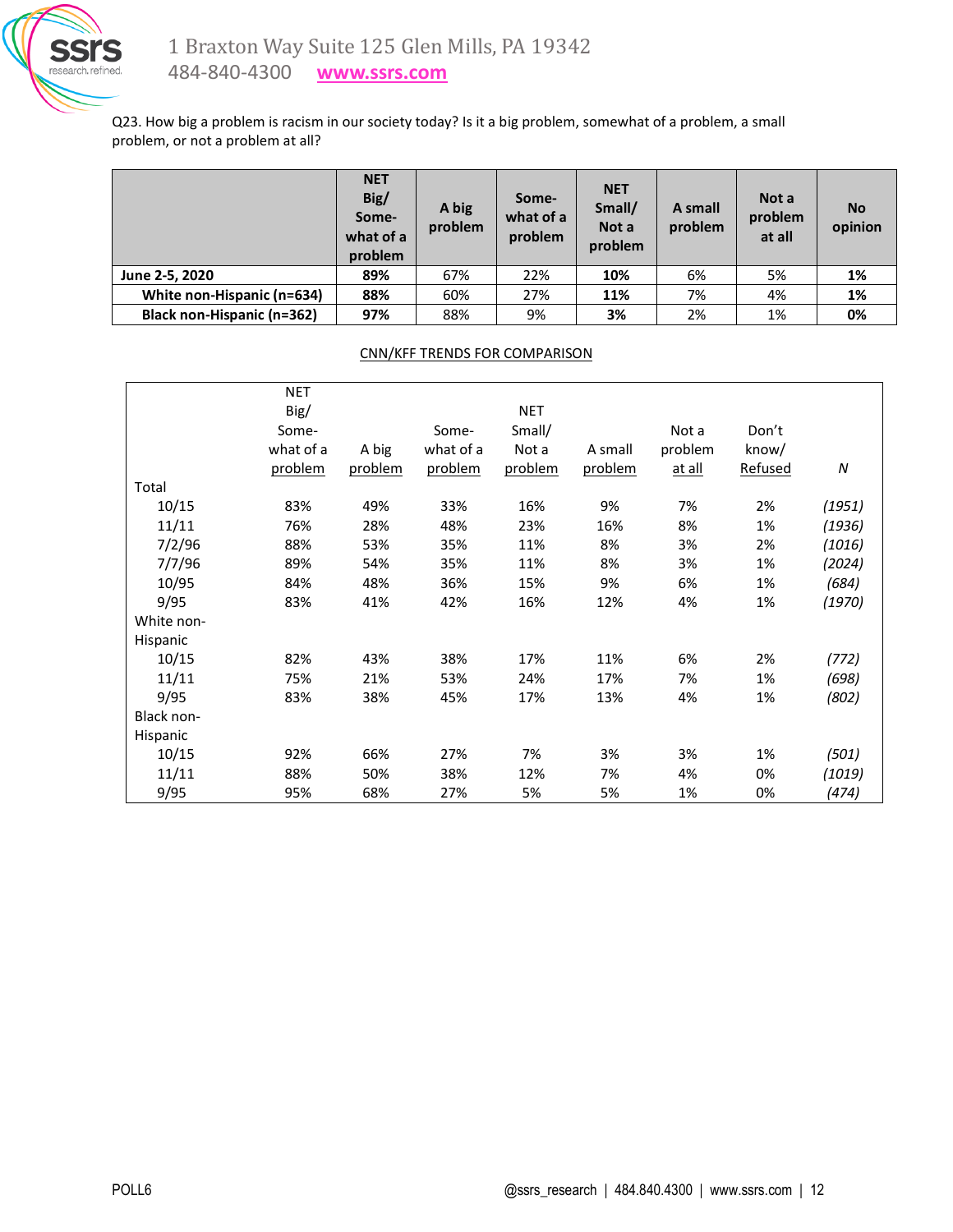

Q25. In general, do you think that the country's criminal justice system treats whites and blacks equally, or does it favor whites over blacks?

|                                   | <b>Treats whites</b><br>and blacks<br>equally | <b>Favors whites</b><br>over blacks | <b>Favors blacks</b><br>over whites<br>(vol.) | <b>Depends</b><br>(vol.) | <b>No opinion</b> |
|-----------------------------------|-----------------------------------------------|-------------------------------------|-----------------------------------------------|--------------------------|-------------------|
| June 2-5, 2020                    | 24%                                           | 67%                                 | 1%                                            | 3%                       | 5%                |
| White non-Hispanic (n=634)        | 29%                                           | 63%                                 | 1%                                            | 2%                       | 6%                |
| <b>Black non-Hispanic (n=362)</b> | 6%                                            | 88%                                 | 1%                                            | 2%                       | 3%                |

#### CNN/ORC TRENDS FOR COMPARISON

|                             | Treats whites<br>and blacks<br>equally | <b>Favors whites</b><br>over blacks | Favors blacks<br>over whites<br><u>(vol.)</u> | Depends<br>(vol.) | No opinion |
|-----------------------------|----------------------------------------|-------------------------------------|-----------------------------------------------|-------------------|------------|
| 2016 Sept. 28-Oct. 2        | 36%                                    | 52%                                 | 1%                                            | 7%                | 3%         |
| White non-Hispanic (n=1086) | 40%                                    | 48%                                 | 1%                                            | 7%                | 3%         |
| Black non-Hispanic (n=140)  | 16%                                    | 74%                                 | 3%                                            | 4%                | 2%         |
| 2015 Feb. 12-15             | 42%                                    | 50%                                 | 4%                                            | 2%                | 2%         |
| White non-Hispanic (n=733)  | 49%                                    | 42%                                 | 6%                                            | 1%                | 2%         |
| Black non-Hispanic (n=309)  | 19%                                    | 76%                                 | $\ast$                                        | 3%                | 2%         |
| 2014 Dec. 18-21             | 41%                                    | 51%                                 | 1%                                            | 6%                | 1%         |

# CNN/TIME TRENDS FOR COMPARISON

|               | Treats whites |               |               |         |            |
|---------------|---------------|---------------|---------------|---------|------------|
|               | and blacks    | Favors whites | Favors blacks | Depends |            |
|               | equally       | over blacks   | over whites   | (vol.)  | No opinion |
| 1992 April 30 | 25%           | 48%           | 2%            | 8%      | 17%        |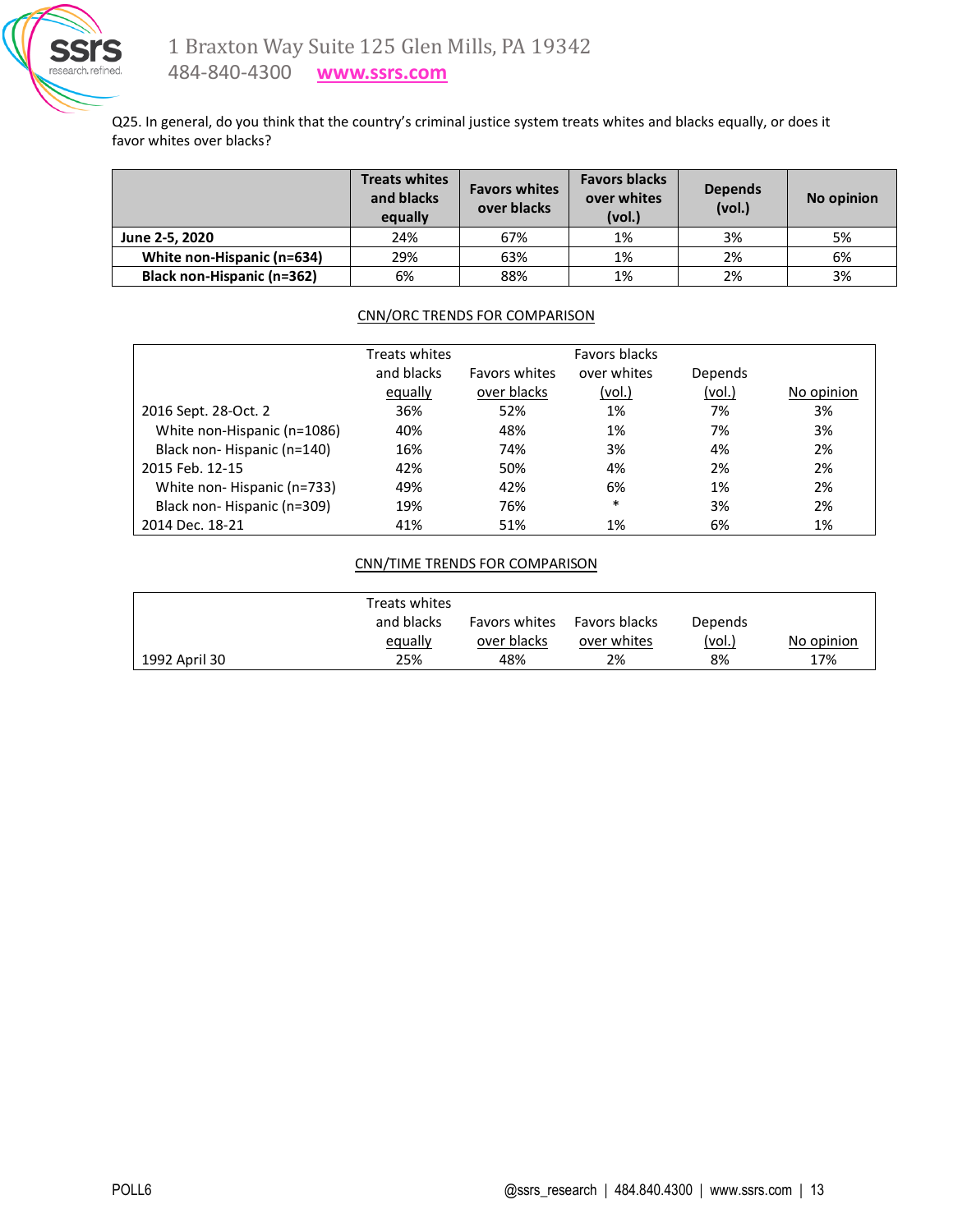

Q27. Have you EVER been (INSERT ITEM) because of your racial or ethnic background, or not? **[ITEMS READ IN RANDOM ORDER]**

#### Q27 SUMMARY TABLE

| June 2-5, 2020                      | Yes, have | No, have not | <b>No opinion</b> |
|-------------------------------------|-----------|--------------|-------------------|
| Afraid your life was in danger      | 25%       | 74%          | $\ast$            |
| Denied housing you could afford     | 5%        | 94%          | 1%                |
| Denied a job you were qualified for | 14%       | 85%          | 2%                |
| Prevented from voting or had your   | 2%        | 98%          | $\ast$            |
| ballot challenged                   |           |              |                   |
|                                     |           |              |                   |
| <b>WHITE NON-HISPANIC (N=634)</b>   |           |              |                   |
| Afraid your life was in danger      | 14%       | 85%          | $\ast$            |
| Denied housing you could afford     | 1%        | 99%          | $\ast$            |
| Denied a job you were qualified for | 6%        | 93%          | 1%                |
| Prevented from voting or had your   | $\ast$    | 100%         | 0%                |
| ballot challenged                   |           |              |                   |
|                                     |           |              |                   |
| <b>BLACK NON-HISPANIC (N=362)</b>   |           |              |                   |
| Afraid your life was in danger      | 54%       | 46%          | 0%                |
| Denied housing you could afford     | 20%       | 79%          | 1%                |
| Denied a job you were qualified for | 38%       | 58%          | 4%                |
| Prevented from voting or had your   | 6%        | 93%          | 1%                |
| ballot challenged                   |           |              |                   |

| Percent who said yes to any item  | Yes, have |
|-----------------------------------|-----------|
| June 2-5, 2020                    | 31%       |
| White non-Hispanic (n=634)        | 18%       |
| <b>Black non-Hispanic (n=362)</b> | 66%       |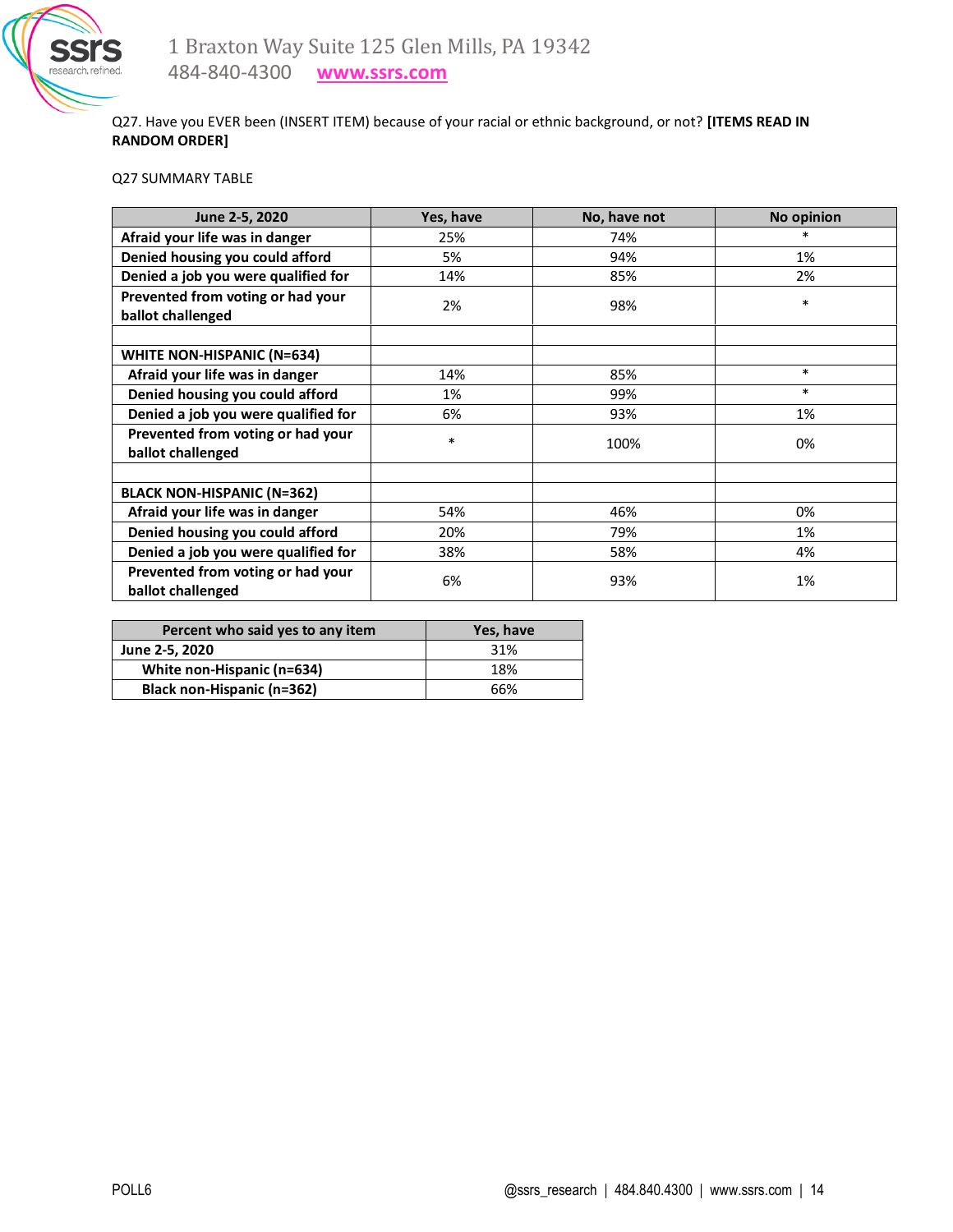

# Q27. Have you EVER been (INSERT ITEM) because of your racial or ethnic background, or not? **[ITEMS READ IN RANDOM ORDER]** (CONTINUED)

| Afraid your life was in danger | Yes, have | No, have not | No opinion |
|--------------------------------|-----------|--------------|------------|
| June 2-5, 2020                 | 25%       | 74%          | *          |
| White non-Hispanic (n=634)     | 14%       | 85%          | $\ast$     |
| Black non-Hispanic (n=362)     | 54%       | 46%          | 0%         |
| September 5-9, 2019            | 23%       | 76%          | *          |
| White non-Hispanic (n=693)     | 16%       | 84%          | $\ast$     |
| Black non-Hispanic (n=431)     | 51%       | 49%          | *          |

#### CNN/KFF TRENDS FOR COMPARISON

|                                                                | Yes, have | No, have not | No opinion |  |
|----------------------------------------------------------------|-----------|--------------|------------|--|
| 2015 Aug. $25 - Oct. 3*$                                       | 30%       | 69%          | $\ast$     |  |
| White non-Hispanic                                             | 27%       | 72%          | $\ast$     |  |
| <b>Black non-Hispanic</b>                                      | 45%       | 55%          | 0%         |  |
| * Asked of total who are not white and a half sample of whites |           |              |            |  |

| Denied housing you could afford   | Yes, have | No, have not | No opinion |
|-----------------------------------|-----------|--------------|------------|
| June 2-5, 2020                    | 5%        | 94%          | 1%         |
| White non-Hispanic (n=634)        | 1%        | 99%          | *          |
| <b>Black non-Hispanic (n=362)</b> | 20%       | 79%          | 1%         |
| September 5-9, 2019               | 6%        | 93%          | 1%         |
| White non-Hispanic (n=693)        | 3%        | 97%          | *          |
| Black non-Hispanic (n=431)        | 19%       | 80%          | 2%         |

# CNN/KFF TRENDS FOR COMPARISON

|                           | Yes, have | No, have not | No opinion |
|---------------------------|-----------|--------------|------------|
| 2015 Aug. $25 - Oct. 3*$  | 8%        | 91%          | 1%         |
| White non-Hispanic        | 3%        | 97%          | 0%         |
| <b>Black non-Hispanic</b> | 19%       | 78%          | 2%         |
|                           |           |              |            |

 $*$  Asked of total who are not white and a half sample of whites

# WASHINGTON POST/KFF/HARVARD TRENDS FOR COMPARISON

|                                                                           | Yes, have | No, have not | No opinion |
|---------------------------------------------------------------------------|-----------|--------------|------------|
| Black non-Hispanic                                                        |           |              |            |
| 2006 Mar. 20 - Apr. 29                                                    | 13%       | 85%          | 1%         |
|                                                                           |           |              |            |
| QUESTION WORDING: Have you EVER been (INSERT ITEM) because of your racial |           |              |            |
| background, or not?                                                       |           |              |            |
|                                                                           |           |              |            |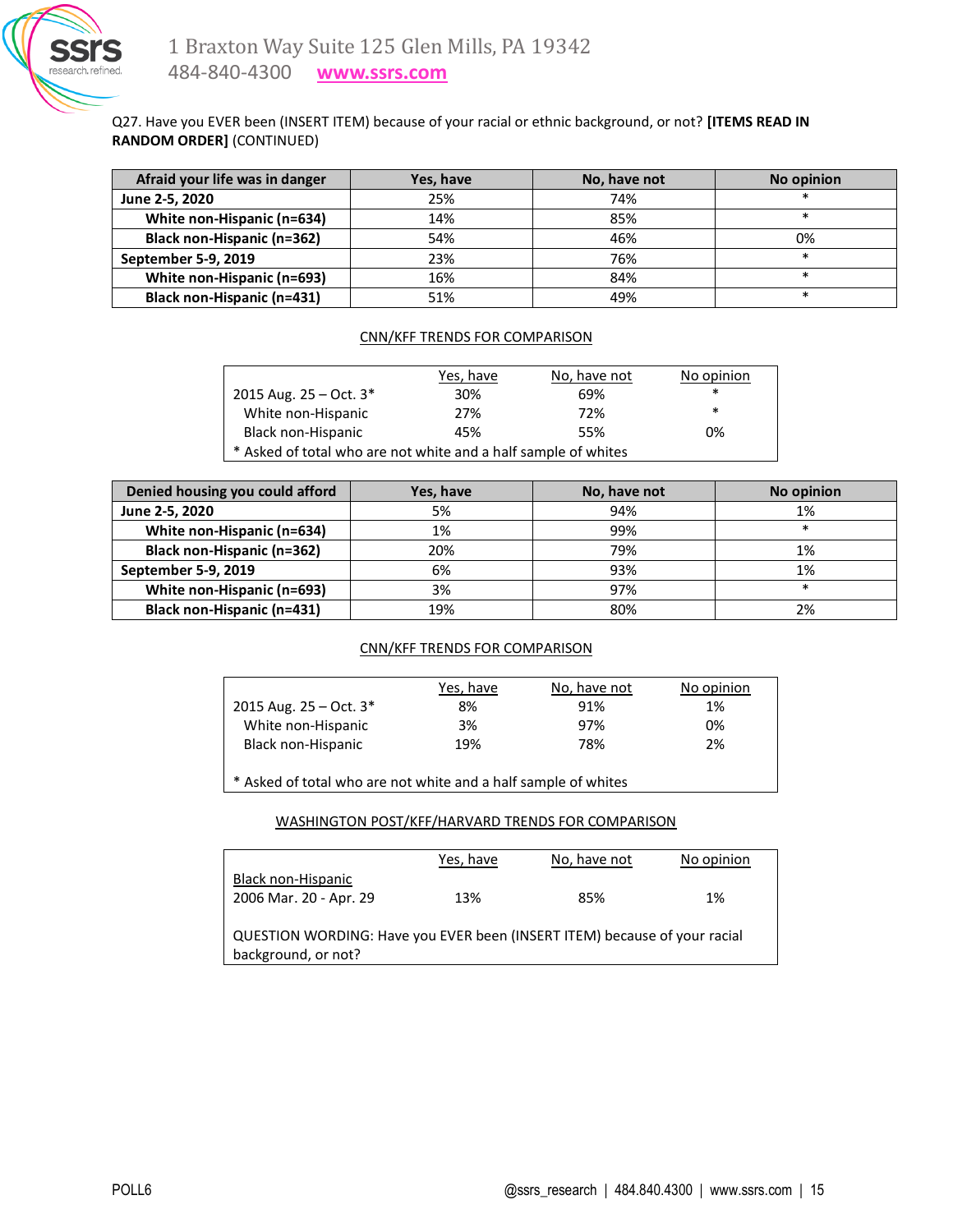

# Q27. Have you EVER been (INSERT ITEM) because of your racial or ethnic background, or not? **[ITEMS READ IN RANDOM ORDER]** (CONTINUED)

| Denied a job you were qualified<br>for | Yes, have | No, have not | No opinion |
|----------------------------------------|-----------|--------------|------------|
| June 2-5, 2020                         | 14%       | 85%          | 2%         |
| White non-Hispanic (n=634)             | 6%        | 93%          | 1%         |
| <b>Black non-Hispanic (n=362)</b>      | 38%       | 58%          | 4%         |
| September 5-9, 2019                    | 12%       | 86%          | 2%         |
| White non-Hispanic (n=693)             | 7%        | 92%          | 1%         |
| <b>Black non-Hispanic (n=431)</b>      | 33%       | 65%          | 3%         |

# CNN/KFF TRENDS FOR COMPARISON

| Yes, have                                                      | No, have not | No opinion |  |  |  |
|----------------------------------------------------------------|--------------|------------|--|--|--|
| 14%                                                            | 83%          | 3%         |  |  |  |
| 9%                                                             | 89%          | 2%         |  |  |  |
| 27%                                                            | 66%          | 7%         |  |  |  |
| * Asked of total who are not white and a half sample of whites |              |            |  |  |  |
|                                                                |              |            |  |  |  |

#### WASHINGTON POST/KFF/HARVARD TRENDS FOR COMPARISON

|                                                                           | Yes, have | No, have not | No opinion |
|---------------------------------------------------------------------------|-----------|--------------|------------|
| Black non-Hispanic                                                        |           |              |            |
| 2006 Mar. 20 - Apr. 29                                                    | 25%       | 71%          | 4%         |
|                                                                           |           |              |            |
| QUESTION WORDING: Have you EVER been (INSERT ITEM) because of your racial |           |              |            |
| background, or not?                                                       |           |              |            |

| Prevented from voting or had<br>your ballot challenged | Yes, have | No, have not | No opinion |
|--------------------------------------------------------|-----------|--------------|------------|
| June 2-5, 2020                                         | 2%        | 98%          | $\ast$     |
| White non-Hispanic (n=634)                             | $\ast$    | 100%         | 0%         |
| <b>Black non-Hispanic (n=362)</b>                      | 6%        | 93%          | 1%         |
| September 5-9, 2019                                    | 2%        | 97%          | 1%         |
| White non-Hispanic (n=693)                             | 1%        | 99%          | $\ast$     |
| <b>Black non-Hispanic (n=431)</b>                      | 5%        | 93%          | 2%         |

# CNN/KFF TRENDS FOR COMPARISON

|                                                                | Yes, have | No, have not | No opinion |
|----------------------------------------------------------------|-----------|--------------|------------|
| 2015 Aug. $25 - Oct. 3*$                                       | 2%        | 97%          | 1%         |
| White non-Hispanic                                             | 1%        | 99%          | 0%         |
| <b>Black non-Hispanic</b>                                      | 5%        | 95%          | 1%         |
| * Asked of total who are not white and a half sample of whites |           |              |            |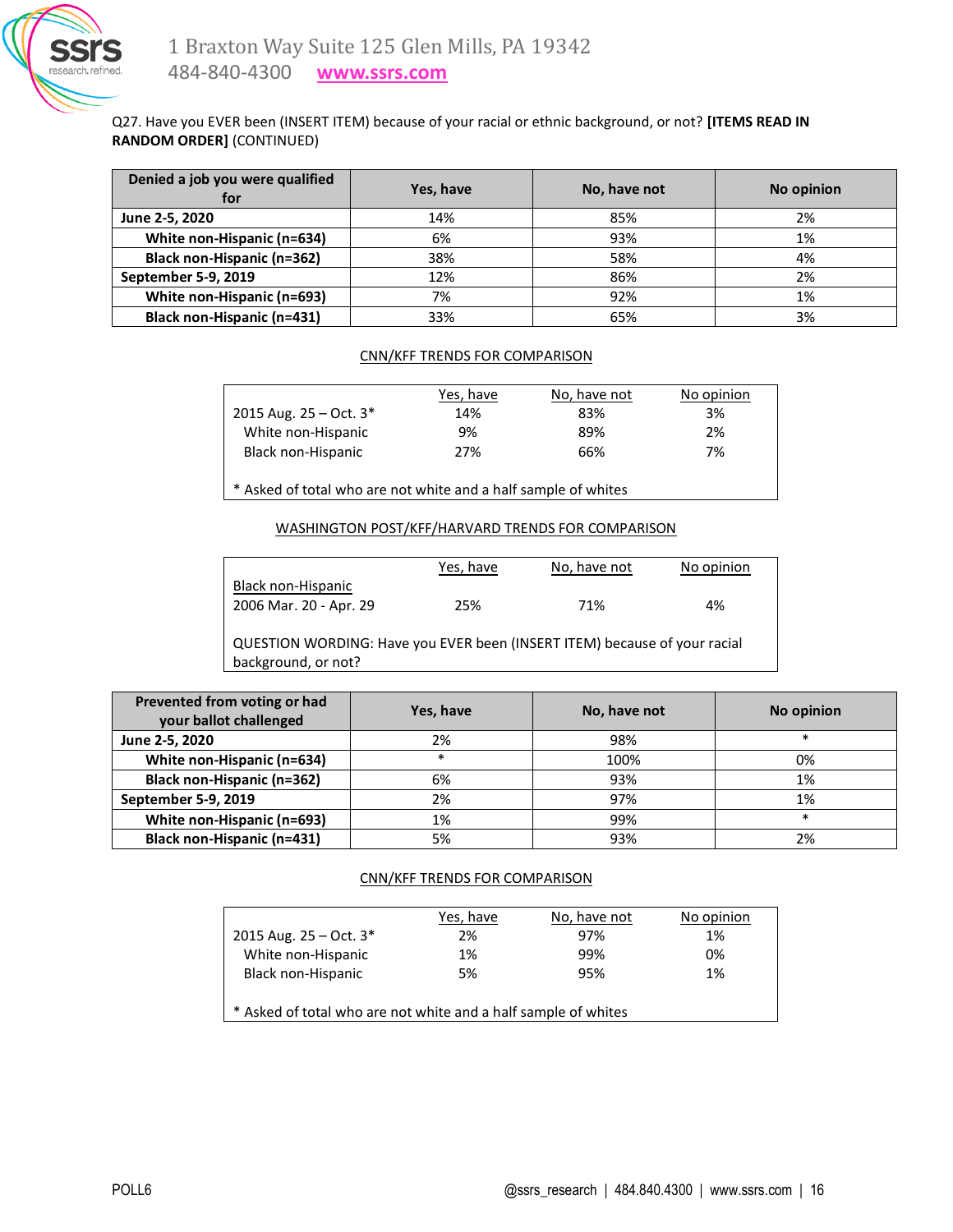

READ TO ALL: Thinking about the protests that have occurred recently after incidents where African Americans have been harmed or killed by police...

#### **[ROTATE ORDER OF Q29 AND Q30 ROTATED]**

Q29. In general, do you think the peaceful protests that have occurred in response to those situations have been justified or unjustified?

|                            | Justified | <b>Uniustified</b> | No opinion |
|----------------------------|-----------|--------------------|------------|
| June 2-5, 2020             | 84%       | 12%                | 4%         |
| White non-Hispanic (n=634) | 88%       | 9%                 | 3%         |
| Black non-Hispanic (n=362) | 80%       | 17%                | 3%         |

#### CNN/ORC TRENDS FOR COMPARISON

|                              | Justified | Unjustified | No opinion |
|------------------------------|-----------|-------------|------------|
| 2016 Sept. 28-Oct. 2         | 67%       | 30%         | 4%         |
| White non-Hispanic (n=1,086) | 67%       | 30%         | 3%         |
| Black non-Hispanic (n=140)   | 71%       | 28%         | $\ast$     |

Q30. In general, do you think the violent protests that have occurred in response to those situations have been justified or unjustified?

|                                   | <b>Justified</b> | <b>Uniustified</b> | No opinion |
|-----------------------------------|------------------|--------------------|------------|
| June 2-5, 2020                    | 27%              | 69%                | 4%         |
| White non-Hispanic (n=634)        | 23%              | 73%                | 4%         |
| <b>Black non-Hispanic (n=362)</b> | 39%              | 58%                | 3%         |

#### CNN/ORC TRENDS FOR COMPARISON

|                              | Justified | Unjustified | No opinion |
|------------------------------|-----------|-------------|------------|
| 2016 Sept. 28-Oct. 2         | 14%       | 84%         | 2%         |
| White non-Hispanic (n=1,086) | 9%        | 90%         | 1%         |
| Black non-Hispanic (n=140)   | 23%       | 74%         | 3%         |

Q31. Do you think Donald Trump's response to recent protests has been: **[RESPONSES ROTATED IN ORDER FOR HALF/IN REVERSE ORDER FOR HALF]**

|                | More helpful | More harmful | No opinion |
|----------------|--------------|--------------|------------|
| June 2-5, 2020 | 26%          | 65%          | 9%         |

Q32. Do you think it would be appropriate or not appropriate for the president to deploy the U.S. military in response to protests in the United States?

|                | Appropriate | <b>Inappropriate</b> | No opinion |  |  |
|----------------|-------------|----------------------|------------|--|--|
| June 2-5, 2020 | 36%         | 60%                  | 4%         |  |  |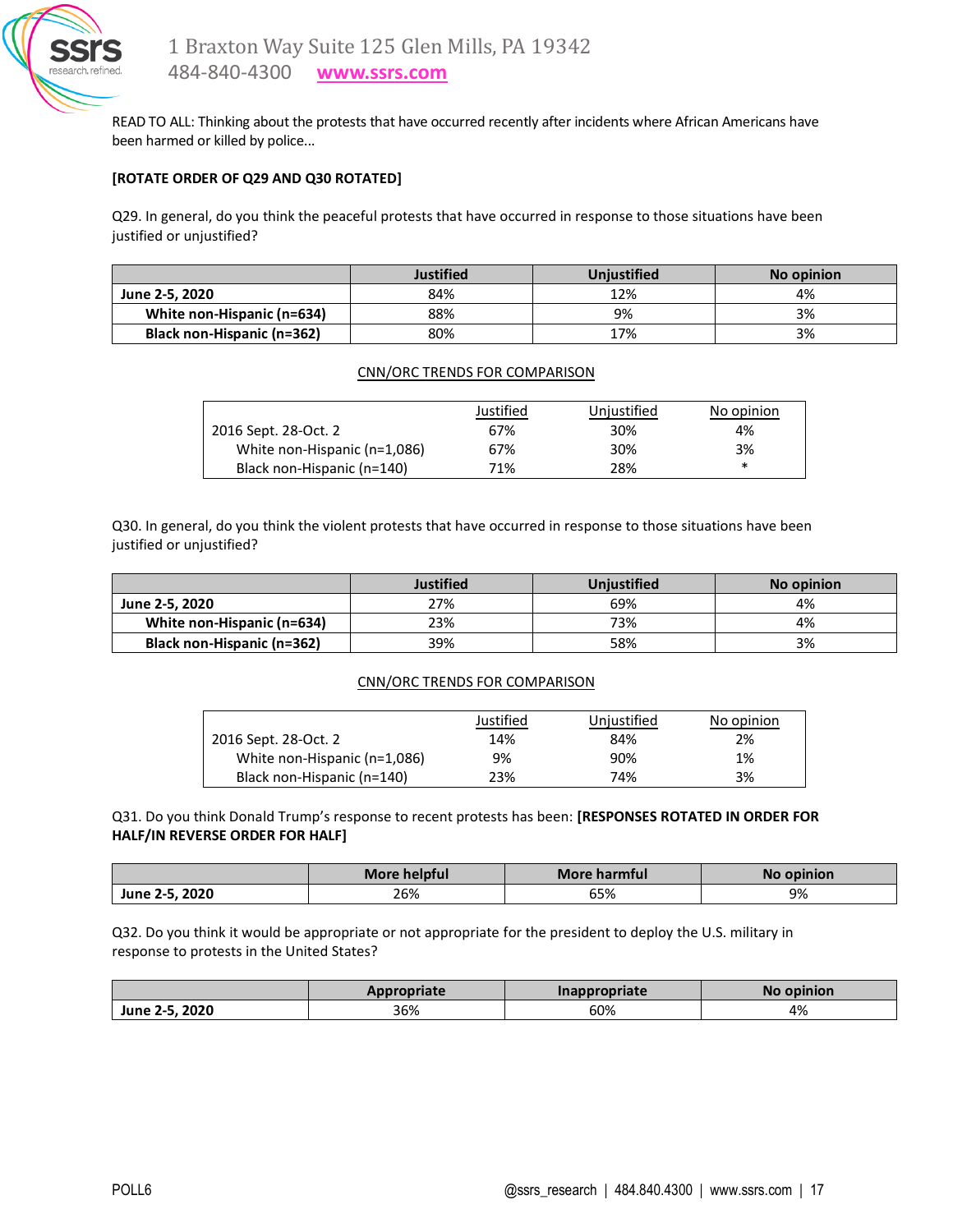

# **MORE ON METHODOLOGY**

A total of **1,259** adults, including an oversample of **250** black, non-Hispanic adults, were interviewed by telephone nationwide by live interviewers calling both landline and cell phones. Oversampled black, non-Hispanic respondents have been weighted to represent their proper share of the adult population. Interviews were conducted in English and Spanish. Among the entire sample, **32**% described themselves as Democrats, **25**% described themselves as Republicans, and **44**% described themselves as independents or members of another party.

All respondents were asked questions concerning basic demographics, and the entire sample was weighted to reflect national Census figures for gender, race, age, education, region of country, and telephone usage.

Results for the full sample have a margin of sampling error of  $+/-$  3.4 percentage points. For the sample of 1,125 registered voters, it is +/- 3.6 percentage points. For the subset of 634 white, non-Hispanic respondents it is +/- 4.4 percentage points. For the subset of 362 black, non-Hispanic respondents it is +/- 7.1 percentage points.

Interviews were conducted among a representative sample of the adult population, age 18 or older, of the United States. Members of demographic groups not shown in the published crosstabs are represented in the results for each question in the poll. Crosstabs on the pages that follow only include results for subgroups with a minimum n=125 unweighted cases. Results for subgroups with fewer than n=125 unweighted cases are not displayed and instead are denoted with "**SN**" because samples of that size carry larger margins of sampling error and can be too small to be projectable with confidence to their true values in the population.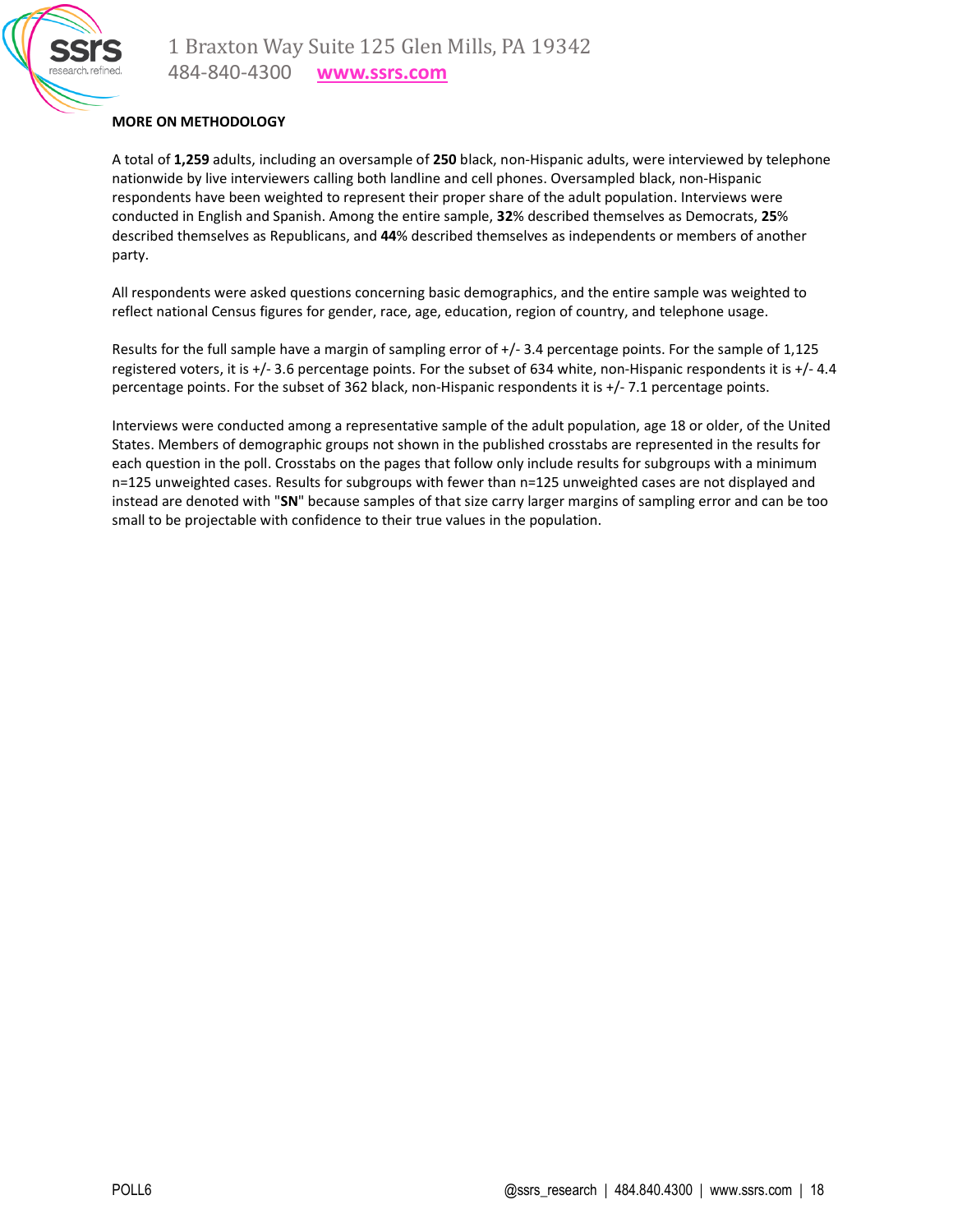

484-840-4300 **[www.ssrs.com](http://www.ssrs.com/)**

CNN/SSRS Poll -- June 02, 2020 to June 05, 2020

TABLE 001 Question A1 A1. Do you approve or disapprove of the way Donald Trump is handling his job as president? Base: Total Respondents

|                                                                                 | Total                                                           | Men                                                         | Women                                                               | White                                                      | Ppl<br>оf<br>Color                                              | Black                                                                                                                                                                                                                                                                                                                                                                                                                                                                                                                                                                                                          | Trump<br>$ap-$<br>prove                                                     | Trump<br>disap<br>prove                      |
|---------------------------------------------------------------------------------|-----------------------------------------------------------------|-------------------------------------------------------------|---------------------------------------------------------------------|------------------------------------------------------------|-----------------------------------------------------------------|----------------------------------------------------------------------------------------------------------------------------------------------------------------------------------------------------------------------------------------------------------------------------------------------------------------------------------------------------------------------------------------------------------------------------------------------------------------------------------------------------------------------------------------------------------------------------------------------------------------|-----------------------------------------------------------------------------|----------------------------------------------|
| Approve<br>Disapprove<br>Don't know/Undecided/Refused<br>Sampling Error $(+/-)$ | $=$ $=$ $=$ $=$<br>38%<br>57%<br>5 <sup>°</sup><br>3.4          | $=$ $=$ $=$ $=$<br>46%<br>49%<br>$5\%$<br>4.7               | $=$ $=$ $=$ $=$<br>31%<br>65%<br>4%<br>4.7                          | $=$ $=$ $=$ $=$<br>45%<br>52%<br>3%<br>4.4                 | $=$ $=$ $=$ $=$<br>26%<br>67%<br>$7\%$<br>5.2                   | $=$ $=$ $=$ $=$<br>10 <sup>°</sup><br>88%<br>$3\%$<br>7.1                                                                                                                                                                                                                                                                                                                                                                                                                                                                                                                                                      | $=$ $=$ $=$ $=$<br>100%<br>0%<br>0%<br>5.5                                  | =====<br>0 <sup>8</sup><br>100%<br>0%<br>4.3 |
| Approve<br>Disapprove<br>Don't know/Undecided/Refused<br>Sampling Error $(+/-)$ | Total<br>$=$ $=$ $=$ $=$<br>38%<br>57%<br>5 <sup>°</sup><br>3.4 | $18 - 34$<br>$=$ $=$ $=$ $=$<br>31%<br>66%<br>$4\%$<br>6.9  | $35 - 49$<br>$=$ $=$ $=$ $=$<br>36%<br>55%<br>$9\frac{6}{6}$<br>7.0 | $50 - 64$<br>$=====$<br>43%<br>53%<br>4%<br>6.6            | $65+$<br>$=$ $=$ $=$ $=$<br>44%<br>54%<br>2 <sup>°</sup><br>5.8 | $<$ 45<br>$=====$<br>32%<br>63%<br>$5\%$<br>5.3                                                                                                                                                                                                                                                                                                                                                                                                                                                                                                                                                                | $45+$<br>$=$ $=$ $=$ $=$<br>43%<br>52%<br>4%<br>4.2                         |                                              |
|                                                                                 | Total<br>$=$ $=$ $=$ $=$                                        | $<$ \$50 $K$<br>=====                                       | $$50K+$<br>$=$ $=$ $=$ $=$                                          | $Non-$<br>coll.<br>qrad<br>$=$ $=$ $=$ $=$                 | Coll.<br>grad.<br>$=$ $=$ $=$ $=$                               | White<br>non-<br>$\text{coll.}$<br>$=$ $=$ $=$ $=$                                                                                                                                                                                                                                                                                                                                                                                                                                                                                                                                                             | White<br>coll.<br>qrad.<br>=====                                            |                                              |
| Approve<br>Disapprove<br>Don't know/Undecided/Refused<br>Sampling Error $(+/-)$ | 38%<br>57%<br>$5\%$<br>3.4                                      | 32%<br>62%<br>6%<br>5.7                                     | 42%<br>55%<br>$3\frac{6}{6}$<br>4.3                                 | 42%<br>52%<br>$6\%$<br>4.4                                 | 30%<br>67%<br>2%<br>5.0                                         | 52%<br>43%<br>4%<br>6.0                                                                                                                                                                                                                                                                                                                                                                                                                                                                                                                                                                                        | 32%<br>66%<br>2%<br>6.1                                                     |                                              |
|                                                                                 | Total<br>=====                                                  | Demo-<br>crat<br>$\qquad \qquad \overline{\qquad \qquad }=$ | Indep<br>endnt<br>Other<br>$\begin{array}{c} - - - - - \end{array}$ | Repub<br>lican<br>$\begin{array}{c} - - - - - \end{array}$ | Lib-<br>eral                                                    | Mode-<br>rate<br>$\qquad \qquad \overline{\qquad \qquad }=\overline{\qquad \qquad }=\overline{\qquad \qquad }=\overline{\qquad \qquad }=\overline{\qquad \qquad }=\overline{\qquad \qquad }=\overline{\qquad \qquad }=\overline{\qquad \qquad }=\overline{\qquad \qquad }=\overline{\qquad \qquad }=\overline{\qquad \qquad }=\overline{\qquad \qquad }=\overline{\qquad \qquad }=\overline{\qquad \qquad }=\overline{\qquad \qquad }=\overline{\qquad \qquad }=\overline{\qquad \qquad }=\overline{\qquad \qquad }=\overline{\qquad \qquad }=\overline{\qquad \qquad }=\overline{\qquad \qquad }=\overline{\$ | Con<br>serva<br>tive<br>$\qquad \qquad \displaystyle =\qquad \qquad \qquad$ |                                              |
| Approve<br>Disapprove<br>Don't know/Undecided/Refused<br>Sampling Error $(+/-)$ | 38%<br>57%<br>5%<br>3.4                                         | 2 <sup>°</sup><br>97%<br>$1\%$<br>5.6                       | 37%<br>56%<br>7%<br>5.3                                             | 88%<br>10%<br>$3\,$<br>6.9                                 | 8 <sup>°</sup><br>90%<br>$3\,$<br>6.9                           | 29%<br>65%<br>$6\%$<br>5.2                                                                                                                                                                                                                                                                                                                                                                                                                                                                                                                                                                                     | 70%<br>26%<br>$3\%$<br>6.0                                                  |                                              |
|                                                                                 | Total<br>$=$ $=$ $=$ $=$                                        | Lean<br>$Demo-$<br>crat<br>$=$ $=$ $=$ $=$                  | Lean<br>Repub<br>lican<br>$=$ $=$ $=$ $=$                           | Reg.<br>voter<br>$=$ $=$ $=$ $=$                           | $Out-$<br>break<br>Worst<br>BHind<br>$=$ $=$ $=$ $=$            | $Out-$<br>break<br>Worst<br>2Come<br>=====                                                                                                                                                                                                                                                                                                                                                                                                                                                                                                                                                                     |                                                                             |                                              |
| Approve<br>Disapprove<br>Don't know/Undecided/Refused<br>Sampling Error $(+/-)$ | 38%<br>57%<br>5%<br>3.4                                         | $3\%$<br>94%<br>3%<br>4.6                                   | 85%<br>11 <sup>8</sup><br>4%<br>5.4                                 | 40%<br>57%<br>$3\,$<br>3.6                                 | 60%<br>37%<br>$3\,$<br>5.0                                      | 17%<br>77%<br>6%<br>4.9                                                                                                                                                                                                                                                                                                                                                                                                                                                                                                                                                                                        |                                                                             |                                              |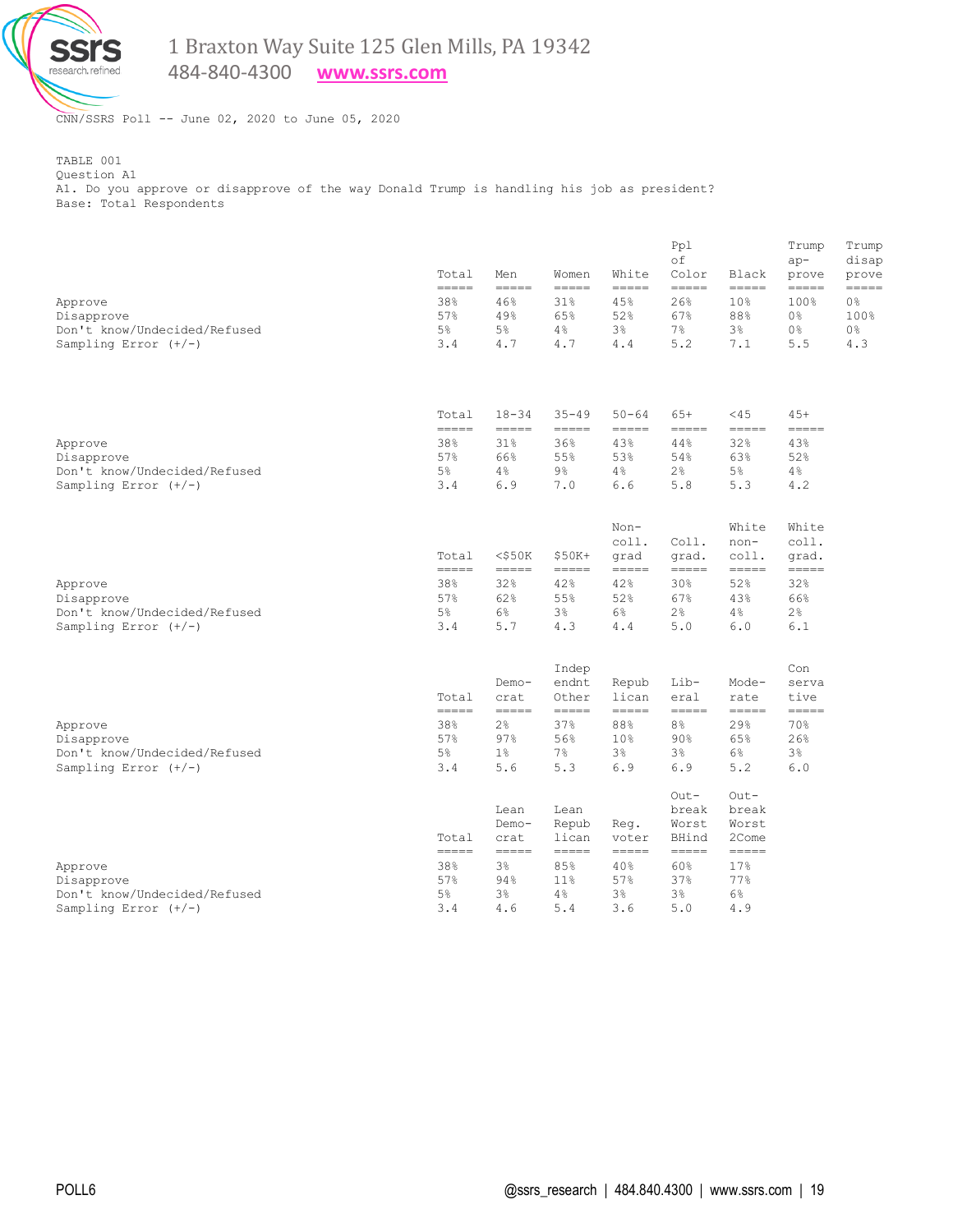

484-840-4300 **[www.ssrs.com](http://www.ssrs.com/)**

CNN/SSRS Poll -- June 02, 2020 to June 05, 2020

TABLE 003 Question A2o A2o. Do you approve or disapprove of the way Donald Trump is handling Race relations? Base: Total Respondents

|                                                                                 | Total                                                                             | Men                                                                                                    | Women                                                                 | White                                                 | Pp1<br>οf<br>Color                                                                                        | Black                                                                                                                                                                                                                                                                                                                                                                                                                                                                                                                                                                                                                   | Trump<br>$ap-$<br>prove                                                                                            | Trump<br>disap<br>prove            |
|---------------------------------------------------------------------------------|-----------------------------------------------------------------------------------|--------------------------------------------------------------------------------------------------------|-----------------------------------------------------------------------|-------------------------------------------------------|-----------------------------------------------------------------------------------------------------------|-------------------------------------------------------------------------------------------------------------------------------------------------------------------------------------------------------------------------------------------------------------------------------------------------------------------------------------------------------------------------------------------------------------------------------------------------------------------------------------------------------------------------------------------------------------------------------------------------------------------------|--------------------------------------------------------------------------------------------------------------------|------------------------------------|
| Approve<br>Disapprove<br>Don't know/Undecided/Refused<br>Sampling Error $(+/-)$ | $=$ $=$ $=$ $=$<br>31%<br>63%<br>$6\%$<br>3.4                                     | $=$ $=$ $=$ $=$<br>37%<br>58%<br>$6\%$<br>4.7                                                          | $=$ $=$ $=$ $=$<br>26%<br>68%<br>6%<br>4.7                            | =====<br>38%<br>57%<br>$5\%$<br>4.4                   | $=$ $=$ $=$ $=$<br>19%<br>75%<br>7%<br>5.2                                                                | $\qquad \qquad \overline{\qquad \qquad }=\overline{\qquad \qquad }=\overline{\qquad \qquad }=\overline{\qquad \qquad }=\overline{\qquad \qquad }=\overline{\qquad \qquad }=\overline{\qquad \qquad }=\overline{\qquad \qquad }=\overline{\qquad \qquad }=\overline{\qquad \qquad }=\overline{\qquad \qquad }=\overline{\qquad \qquad }=\overline{\qquad \qquad }=\overline{\qquad \qquad }=\overline{\qquad \qquad }=\overline{\qquad \qquad }=\overline{\qquad \qquad }=\overline{\qquad \qquad }=\overline{\qquad \qquad }=\overline{\qquad \qquad }=\overline{\qquad \qquad }=\overline{\$<br>7%<br>91%<br>2%<br>7.1 | -----<br>78%<br>14%<br>8 <sup>°</sup><br>5.5                                                                       | =====<br>$1\%$<br>97%<br>2%<br>4.3 |
| Approve<br>Disapprove<br>Don't know/Undecided/Refused<br>Sampling Error $(+/-)$ | Total<br>$=====$<br>31%<br>63%<br>$6\%$<br>3.4                                    | $18 - 34$<br>$=$ $=$ $=$ $=$<br>22%<br>75%<br>$3\%$<br>6.9                                             | $35 - 49$<br>$=$ $=$ $=$ $=$<br>27%<br>62%<br>11 <sup>°</sup><br>7.0  | $50 - 64$<br>$=====$<br>39%<br>58%<br>3%<br>6.6       | $65+$<br>$=$ $=$ $=$ $=$<br>40%<br>54%<br>$6\%$<br>5.8                                                    | $<$ 45<br>$=====$<br>24%<br>71%<br>$6\%$<br>5.3                                                                                                                                                                                                                                                                                                                                                                                                                                                                                                                                                                         | $45+$<br>$=$ $=$ $=$ $=$ $=$<br>38%<br>57%<br>$5\%$<br>4.2                                                         |                                    |
| Approve<br>Disapprove                                                           | Total<br>$=====$<br>31%<br>63%                                                    | $<$ \$50 $K$<br>$=$ $=$ $=$ $=$<br>24%<br>69%                                                          | $$50K+$<br>$=$ $=$ $=$ $=$<br>35%<br>60%                              | Non-<br>coll.<br>qrad<br>-----<br>34%<br>58%          | Coll.<br>grad.<br>$\qquad \qquad \displaystyle =\qquad \qquad \displaystyle =\qquad \qquad$<br>25%<br>73% | White<br>non-<br>$\text{coll.}$<br>$\qquad \qquad \displaystyle =\qquad \qquad \displaystyle =\qquad \qquad$<br>45%<br>48%                                                                                                                                                                                                                                                                                                                                                                                                                                                                                              | White<br>coll.<br>grad.<br>$\qquad \qquad \displaystyle =\qquad \qquad \displaystyle =\qquad \qquad$<br>27%<br>71% |                                    |
| Don't know/Undecided/Refused<br>Sampling Error $(+/-)$<br>Approve<br>Disapprove | $6\%$<br>3.4<br>Total<br>$\qquad \qquad \overline{\qquad \qquad }=$<br>31%<br>63% | $7\%$<br>5.7<br>$Demo-$<br>crat<br>$\qquad \qquad \overline{\qquad \qquad }=$<br>2 <sup>°</sup><br>97% | 4%<br>4.3<br>Indep<br>endnt<br>Other<br>$=$ $=$ $=$ $=$<br>29%<br>66% | $7\%$<br>4.4<br>Repub<br>lican<br>=====<br>73%<br>18% | $3\frac{6}{9}$<br>5.0<br>Lib-<br>eral<br>$=$ $=$ $=$ $=$<br>$5\%$<br>94%                                  | 7%<br>6.0<br>Mode-<br>rate<br>$=$ $=$ $=$ $=$<br>22%<br>71%                                                                                                                                                                                                                                                                                                                                                                                                                                                                                                                                                             | 2%<br>6.1<br>Con<br>serva<br>tive<br>=====<br>61%<br>33%                                                           |                                    |
| Don't know/Undecided/Refused<br>Sampling Error $(+/-)$<br>Approve               | $6\%$<br>3.4<br>Total<br>$=$ $=$ $=$ $=$<br>31%                                   | 2 <sup>°</sup><br>5.6<br>Lean<br>Demo-<br>crat<br>$=$ $=$ $=$ $=$<br>$2\%$                             | 4%<br>5.3<br>Lean<br>Repub<br>lican<br>$=$ $=$ $=$ $=$<br>70%         | 9%<br>6.9<br>Reg.<br>voter<br>-----<br>33%            | $1\%$<br>6.9<br>$Out-$<br>break<br>Worst<br>BHind<br>$=$ $=$ $=$ $=$<br>50%                               | $7\%$<br>5.2<br>$Out-$<br>break<br>Worst<br>2Come<br>=====<br>13%                                                                                                                                                                                                                                                                                                                                                                                                                                                                                                                                                       | $5\%$<br>6.0                                                                                                       |                                    |
| Disapprove<br>Don't know/Undecided/Refused<br>Sampling Error $(+/-)$            | 63%<br>$6\%$<br>3.4                                                               | 95%<br>2 <sup>°</sup><br>4.6                                                                           | 22%<br>8 <sup>°</sup><br>5.4                                          | 62%<br>5%<br>3.6                                      | 44%<br>$6\%$<br>5.0                                                                                       | 82%<br>$5\%$<br>4.9                                                                                                                                                                                                                                                                                                                                                                                                                                                                                                                                                                                                     |                                                                                                                    |                                    |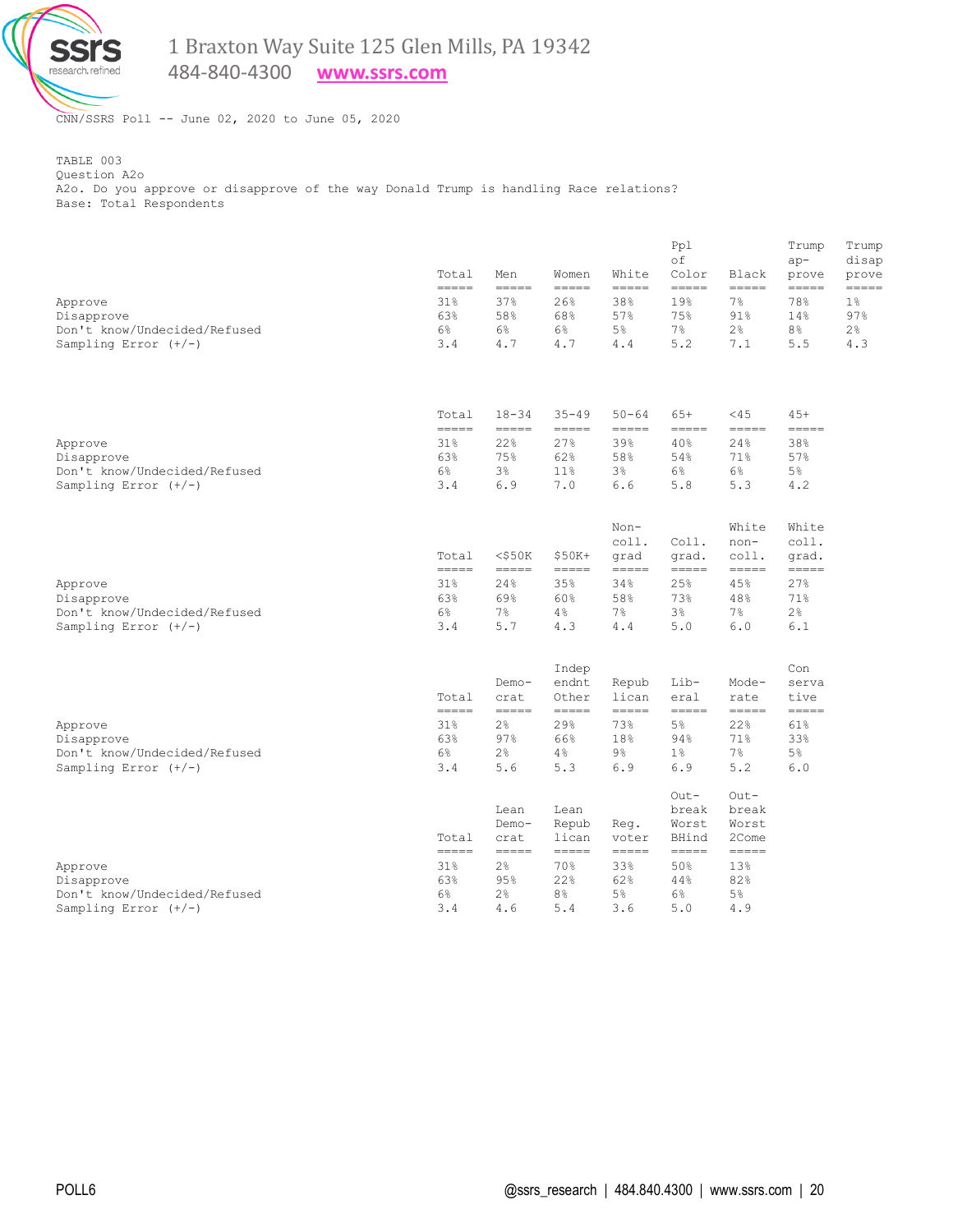

484-840-4300 **[www.ssrs.com](http://www.ssrs.com/)**

CNN/SSRS Poll -- June 02, 2020 to June 05, 2020

# TABLE 020

Question P9

P9. How enthusiastic would you say you are about voting for president in this year's election -- extremely enthusiastic, very enthusiastic, somewhat enthusiastic, not too enthusiastic, or not at all enthusiastic? Base: Respondents who are registered to vote

|                                       | Total                |                 |                |              | Pp1            |                 | Trump          | Trump          |
|---------------------------------------|----------------------|-----------------|----------------|--------------|----------------|-----------------|----------------|----------------|
|                                       |                      | Men             | Women          | White        | of<br>Color    | Black           | $ap-$<br>prove | disap<br>prove |
| Extremely/Very enthusiastic (Net)     | _____<br>____<br>68% | _____<br>68%    | ------<br>69%  | -----<br>74% | _____<br>59%   | _____<br>63%    | _____<br>75%   | =====<br>67%   |
| Extremely enthusiastic                | 45%                  | 45%             | 46%            | 49%          | 38%            | 39%             | 46%            | 47%            |
| Very enthusiastic                     | 23 <sup>8</sup>      | 23%             | 23%            | 25%          | 20%            | 24%             | 29%            | 20%            |
| Somewhat enthusiastic                 | 15%                  | 14%             | 16%            | 13%          | 19%            | 15%             | 16%            | 13%            |
| Not too/Not at all enthusiastic (Net) | 15%                  | 16%             | 15%            | 12%          | 22%            | 22%             | 7%             | 19%            |
| Not too enthusiastic                  | 7%                   | 6%              | 7%             | 6%           | 8 <sup>°</sup> | 10 <sub>8</sub> | 4%             | 7%             |
| Not at all enthusiastic               | $9\%$                | 10 <sub>8</sub> | 8 <sup>°</sup> | 6%           | 14%            | 12%             | 3%             | 12%            |
| Don't know/Undecided/Refused          | $1\%$                | 2 <sup>°</sup>  | $1\%$          | $1\%$        | $1\%$          | 0 <sup>°</sup>  | $1\%$          | $1\%$          |
| Sampling Error $(+/-)$                | 3.6                  | 5.1             | 5.0            | 4.5          | 5.7            | 7.4             | 5.8            | 4.6            |

|                                       | Total          |                 | $18 - 34$ | $35 - 49$       | $50 - 64$      | 65+            | $<$ 45 | $45+$ |
|---------------------------------------|----------------|-----------------|-----------|-----------------|----------------|----------------|--------|-------|
|                                       |                |                 |           |                 |                |                |        |       |
| Extremely/Very enthusiastic (Net)     | 68%            | 60%             | 64%       | 76%             | 76%            | 61%            | 75%    |       |
| Extremely enthusiastic                | 45%            | 37%             | 37%       | 58%             | 49%            | 37%            | 52%    |       |
| Very enthusiastic                     | 23%            | 23%             | 26%       | 18%             | 2.7%           | 24%            | 23%    |       |
| Somewhat enthusiastic                 | 15%            | 20%             | 14%       | 11 <sup>8</sup> | 14%            | 18%            | 13%    |       |
| Not too/Not at all enthusiastic (Net) | 15%            | 20%             | 21%       | 13%             | 8 <sup>°</sup> | 20%            | 12%    |       |
| Not too enthusiastic                  | 7%             | $9\%$           | 7%        | 7%              | 3 <sup>°</sup> | $9\%$          | 5%     |       |
| Not at all enthusiastic               | $9\%$          | 11 <sup>°</sup> | 14%       | 6%              | 4%             | 12.8           | 7%     |       |
| Don't know/Undecided/Refused          | 1 <sup>8</sup> | 0 <sup>°</sup>  | 2.8       | 0 <sup>°</sup>  | 2.8            | 1 <sup>°</sup> | $1\%$  |       |
| Sampling Error $(+/-)$                | 3.6            | 7.6             | 7.6       | 6.9             | 6.0            | 5.9            | 4.4    |       |

|                                       | Total           | $<$ \$50 $K$    | $$50K+$         | $Non-$<br>coll.<br>grad | Coll.<br>grad. | White<br>non-<br>coll. | White<br>coll.<br>grad. |
|---------------------------------------|-----------------|-----------------|-----------------|-------------------------|----------------|------------------------|-------------------------|
|                                       | _____<br>----   |                 |                 |                         |                |                        |                         |
| Extremely/Very enthusiastic (Net)     | 68%             | 60%             | 73%             | 66%                     | 73%            | 72%                    | 77%                     |
| Extremely enthusiastic                | 45%             | 38%             | 49%             | 44%                     | 47%            | 48%                    | 50%                     |
| Very enthusiastic                     | 23 <sup>8</sup> | 23%             | 24%             | 22%                     | 26%            | 23%                    | 27%                     |
| Somewhat enthusiastic                 | 15%             | 20 <sub>8</sub> | 11 <sup>°</sup> | 16%                     | 13%            | 15%                    | 10 <sup>°</sup>         |
| Not too/Not at all enthusiastic (Net) | 15%             | 18%             | 15%             | 17%                     | 1.3%           | 12%                    | 12%                     |
| Not too enthusiastic                  | 7%              | 7%              | 7%              | 6%                      | 7%             | 5%                     | 7%                      |
| Not at all enthusiastic               | $9\%$           | 11 <sup>°</sup> | 8 <sup>°</sup>  | 11 <sup>°</sup>         | 6%             | 7%                     | 5%                      |
| Don't know/Undecided/Refused          | $1\%$           | 2.8             | 1 <sup>8</sup>  | 1 <sub>8</sub>          | $1\%$          | 2 <sup>°</sup>         | $1\%$                   |
| Sampling Error $(+/-)$                | 3.6             | 6.4             | 4.5             | 4.8                     | 5.1            | 6.4                    | 6.2                     |

| Total                                        | $Demo-$<br>crat | Indep<br>endnt<br>Other | Repub<br>lican  | Lib-<br>eral    | Mode-<br>rate | Con<br>serva<br>tive |
|----------------------------------------------|-----------------|-------------------------|-----------------|-----------------|---------------|----------------------|
| _____                                        |                 |                         |                 |                 |               |                      |
| 68%<br>Extremely/Very enthusiastic (Net)     | 77%             | 59%                     | 75%             | 75%             | 61%           | 76%                  |
| 45%<br>Extremely enthusiastic                | 53%             | 38%                     | 48%             | 54%             | 41%           | 47%                  |
| 23%<br>Very enthusiastic                     | 24%             | 21%                     | 2.7%            | 21%             | 20%           | 30%                  |
| Somewhat enthusiastic<br>15%                 | 12%             | 17%                     | 14%             | 14%             | 17%           | 10 <sup>°</sup>      |
| 15%<br>Not too/Not at all enthusiastic (Net) | 11 <sup>°</sup> | 23%                     | 10 <sub>8</sub> | 11 <sub>8</sub> | 22.8          | 12%                  |
| 7%<br>Not too enthusiastic                   | 6%              | 9 <sub>8</sub>          | 4%              | 4%              | $9\%$         | 6%                   |
| $9\%$<br>Not at all enthusiastic             | $5\%$           | 14%                     | 6%              | 6%              | 13%           | 6%                   |
| $1\%$<br>Don't know/Undecided/Refused        | $\star$         | 1 <sub>8</sub>          | 1 <sup>8</sup>  | 0 <sup>°</sup>  | $1\%$         | 2 <sup>°</sup>       |
| 3.6<br>Sampling Error $(+/-)$                | 5.9             | 5.8                     | 7.1             | 7.4             | 5.4           | 6.4                  |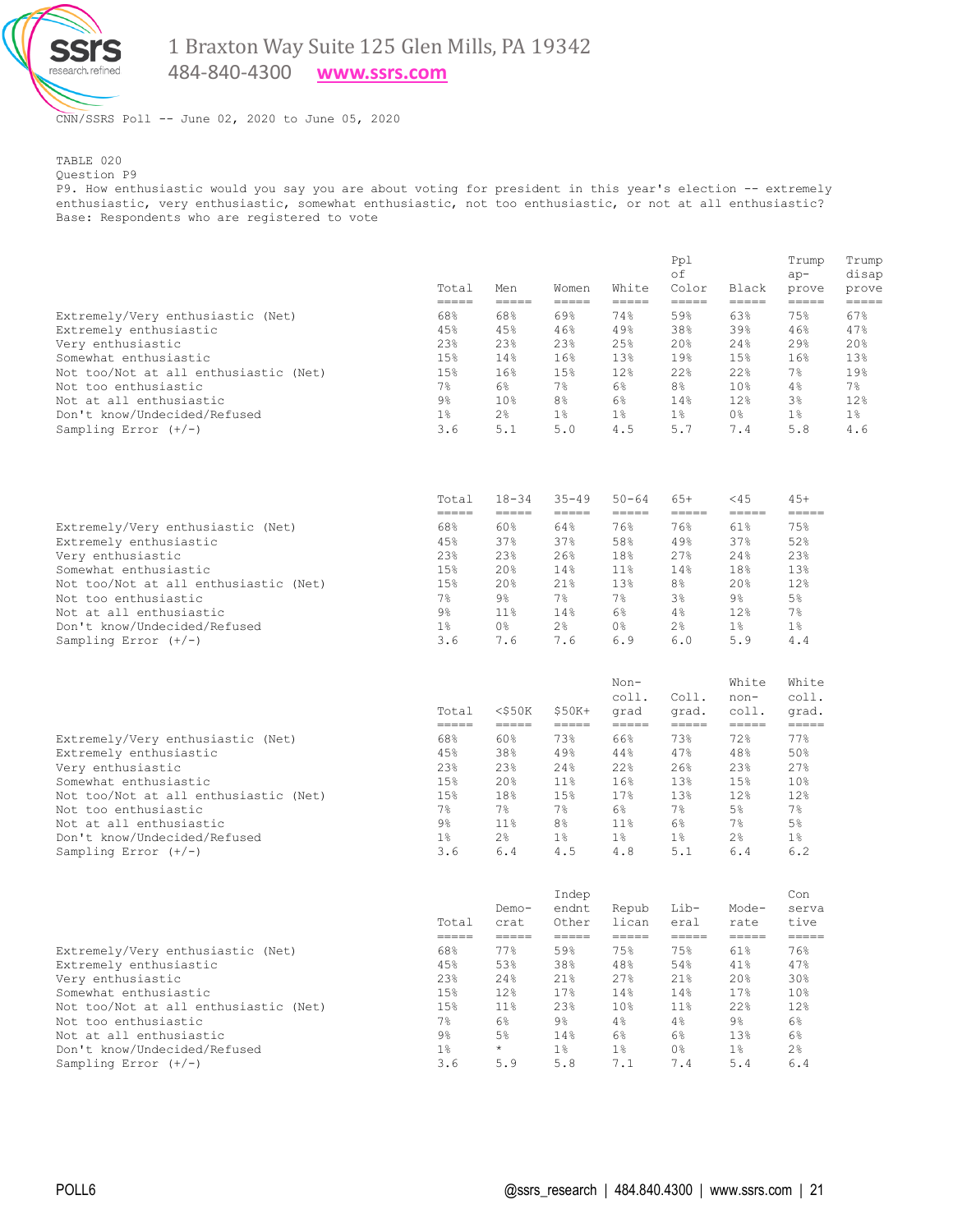

484-840-4300 **[www.ssrs.com](http://www.ssrs.com/)**

CNN/SSRS Poll -- June 02, 2020 to June 05, 2020

# TABLE 020

Question P9

P9. How enthusiastic would you say you are about voting for president in this year's election -- extremely enthusiastic, very enthusiastic, somewhat enthusiastic, not too enthusiastic, or not at all enthusiastic? Base: Respondents who are registered to vote

|                                       | Total<br>-----  | Lean<br>$Demo-$<br>crat | Lean<br>Repub<br>lican | Req.<br>voter | $Out-$<br>break<br>Worst<br>BHind | $Out-$<br>break<br>Worst<br>2Come |
|---------------------------------------|-----------------|-------------------------|------------------------|---------------|-----------------------------------|-----------------------------------|
| Extremely/Very enthusiastic (Net)     | 68%             | 71%                     | 71%                    | 68%           | 73%                               | 65%                               |
| Extremely enthusiastic                | 45%             | 49%                     | 44%                    | 45%           | 47%                               | 44%                               |
| Very enthusiastic                     | 23 <sup>8</sup> | 22%                     | 28%                    | 23%           | 25%                               | 21%                               |
| Somewhat enthusiastic                 | 15%             | 13%                     | 15%                    | 15%           | 15%                               | 14%                               |
| Not too/Not at all enthusiastic (Net) | 15%             | 15%                     | 13%                    | 15%           | 12%                               | 19%                               |
| Not too enthusiastic                  | 7%              | 7%                      | 6%                     | 7%            | 4%                                | 9%                                |
| Not at all enthusiastic               | $9\%$           | $9\%$                   | 7%                     | $9\%$         | 7%                                | 10 <sub>8</sub>                   |
| Don't know/Undecided/Refused          | $1\%$           | $\star$                 | 1 <sub>8</sub>         | $1\%$         | $\star$                           | 2 <sup>°</sup>                    |
| Sampling Error $(+/-)$                | 3.6             | 4.8                     | 5.6                    | 3.6           | 5.2                               | 5.2                               |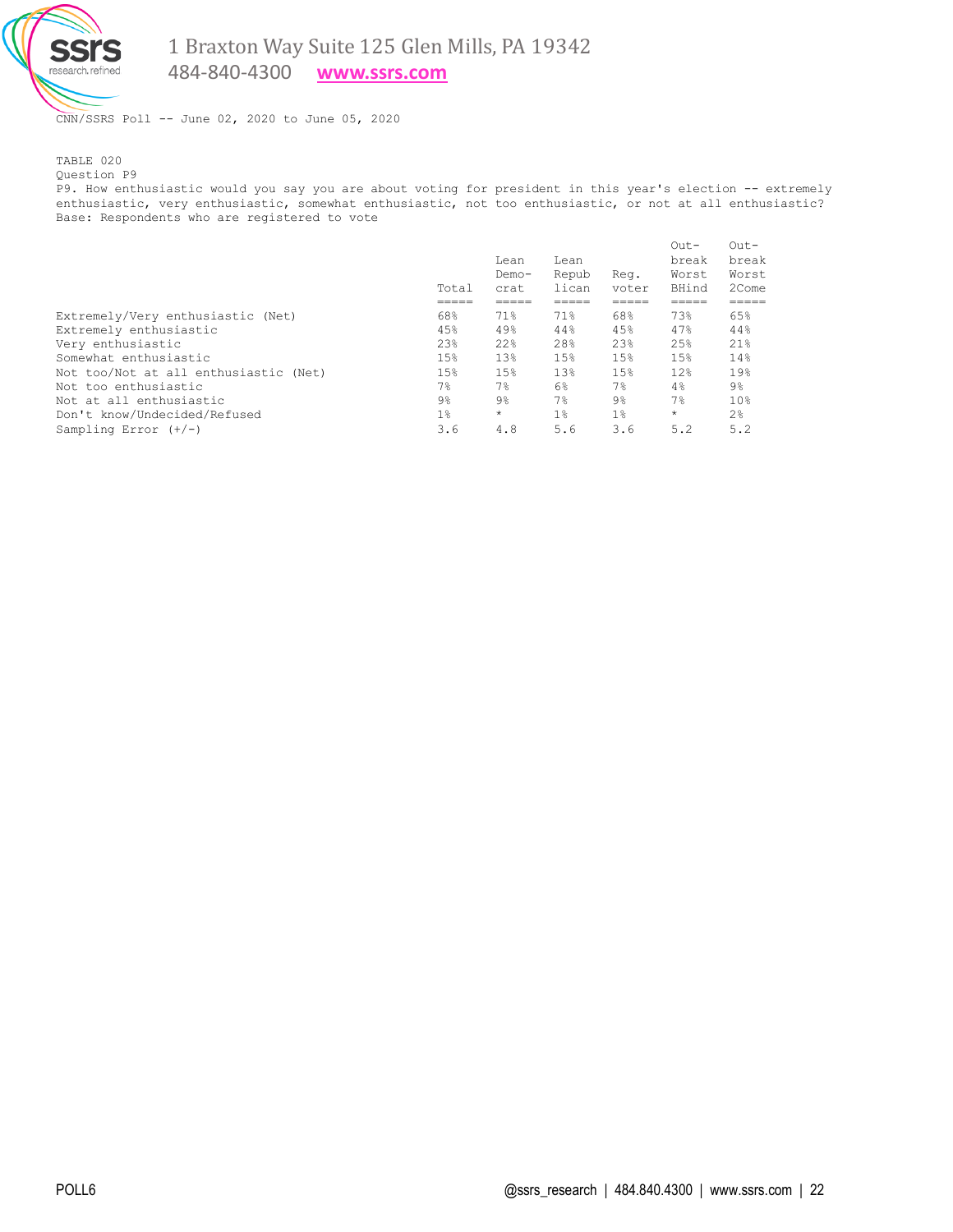

484-840-4300 **[www.ssrs.com](http://www.ssrs.com/)**

CNN/SSRS Poll -- June 02, 2020 to June 05, 2020

TABLE 023 Question 19a 19a. How important will each of the following issues be to your vote for President this year? First/Next, The economy. Base: Respondents who are registered to vote

|                                                                                                                                                                                 | Total<br>$=$ $=$ $=$ $=$                                          | Men<br>$=$ $=$ $=$ $=$                                            | Women<br>$=$ $=$ $=$ $=$                                               | White<br>$=$ $=$ $=$ $=$                                             | Ppl<br>οf<br>Color<br>$=$ $=$ $=$ $=$                                  | Black<br>$=$ $=$ $=$ $=$                                                      | Trump<br>ap-<br>prove<br>=====                            | Trump<br>disap<br>prove<br>$=$ $=$ $=$ $=$ $=$   |
|---------------------------------------------------------------------------------------------------------------------------------------------------------------------------------|-------------------------------------------------------------------|-------------------------------------------------------------------|------------------------------------------------------------------------|----------------------------------------------------------------------|------------------------------------------------------------------------|-------------------------------------------------------------------------------|-----------------------------------------------------------|--------------------------------------------------|
| Extremely/Very important (Net)<br>Extremely important<br>Very important<br>Moderately important<br>Not that important<br>Don't know/Undecided/Refused<br>Sampling Error $(+/-)$ | 77%<br>40%<br>37%<br>16%<br>$6\%$<br>$1\%$<br>3.6                 | 77%<br>38%<br>39%<br>14%<br>8 <sup>°</sup><br>$1\%$<br>5.1        | 78%<br>42%<br>35%<br>18%<br>4%<br>$\star$<br>5.0                       | 76%<br>38%<br>38%<br>17%<br>7%<br>$1\%$<br>4.5                       | 80%<br>46%<br>34%<br>14%<br>5%<br>$1\%$<br>5.7                         | 82%<br>42%<br>40%<br>14%<br>$5\%$<br>0 <sup>°</sup><br>7.4                    | 83%<br>47%<br>36%<br>$9\%$<br>8%<br>$1\%$<br>5.8          | 73%<br>36%<br>38%<br>21%<br>5%<br>$\star$<br>4.6 |
|                                                                                                                                                                                 | Total<br>$=$ $=$ $=$ $=$                                          | $18 - 34$<br>$\begin{array}{c} \text{---} \text{---} \end{array}$ | $35 - 49$<br>$=$ $=$ $=$ $=$                                           | $50 - 64$<br>$=$ $=$ $=$ $=$                                         | 65+<br>$=$ $=$ $=$ $=$                                                 | $<$ 45<br>=====                                                               | $45+$<br>=====                                            |                                                  |
| Extremely/Very important (Net)<br>Extremely important<br>Very important<br>Moderately important<br>Not that important<br>Don't know/Undecided/Refused<br>Sampling Error $(+/-)$ | 77%<br>40%<br>37%<br>16%<br>$6\%$<br>$1\%$<br>3.6                 | 79%<br>42%<br>37%<br>17%<br>4%<br>0%<br>7.6                       | 75%<br>46%<br>29%<br>15%<br>$9\%$<br>$1\%$<br>7.6                      | 80%<br>40%<br>39%<br>13%<br>$7\%$<br>$1\%$<br>6.9                    | 74%<br>33%<br>42%<br>19%<br>6%<br>$1\%$<br>6.0                         | 76%<br>44%<br>32%<br>17%<br>6%<br>$^{\star}$<br>5.9                           | 78%<br>38%<br>40%<br>15%<br>6%<br>$1\%$<br>4.4            |                                                  |
|                                                                                                                                                                                 | Total                                                             | $<$ \$50 $K$                                                      | $$50K+$                                                                | $Non-$<br>coll.<br>grad                                              | Coll.<br>qrad.                                                         | White<br>non-<br>coll.                                                        | White<br>coll.<br>qrad.                                   |                                                  |
| Extremely/Very important (Net)<br>Extremely important<br>Very important<br>Moderately important<br>Not that important<br>Don't know/Undecided/Refused<br>Sampling Error $(+/-)$ | $=$ $=$ $=$ $=$<br>77%<br>40%<br>37%<br>16%<br>6%<br>$1\%$<br>3.6 | $=$ $=$ $=$ $=$<br>77%<br>38%<br>40%<br>15%<br>6%<br>$1\%$<br>6.4 | $=$ $=$ $=$ $=$<br>77%<br>41%<br>37%<br>16%<br>$6\%$<br>$\star$<br>4.5 | $=$ $=$ $=$ $=$<br>76%<br>38%<br>38%<br>16%<br>$7\%$<br>$1\%$<br>4.8 | $=$ $=$ $=$ $=$<br>79%<br>45%<br>34%<br>16%<br>5%<br>$^{\star}$<br>5.1 | $=$ $=$ $=$ $=$<br>75%<br>35%<br>39%<br>17%<br>8 <sup>°</sup><br>$1\%$<br>6.4 | =====<br>78%<br>42%<br>36%<br>17%<br>5%<br>$\star$<br>6.2 |                                                  |
|                                                                                                                                                                                 | Total<br>$=$ $=$ $=$ $=$                                          | Demo-<br>crat<br>$=$ $=$ $=$ $=$                                  | Indep<br>endnt<br>Other<br>$=$ $=$ $=$ $=$                             | Repub<br>lican<br>$=$ $=$ $=$ $=$                                    | Lib-<br>eral<br>$=$ $=$ $=$ $=$                                        | Mode-<br>rate<br>$=$ $=$ $=$ $=$                                              | Con<br>serva<br>tive<br>$=$ $=$ $=$ $=$                   |                                                  |

| Extremely/Very important (Net) | 77%   | 74%     | 75%   | 85%   | 72% | 78%     | 81%             |
|--------------------------------|-------|---------|-------|-------|-----|---------|-----------------|
| Extremely important            | 40%   | 35%     | 42%   | 46%   | 30% | 45%     | 42%             |
| Very important                 | 37%   | 40%     | 33%   | 39%   | 42% | 33%     | 39%             |
| Moderately important           | 16%   | 21%     | 16%   | $9\%$ | 23% | 16%     | 11 <sup>°</sup> |
| Not that important             | $6\%$ | $4\%$   | $9\%$ | $6\%$ | 5%  | 6%      | 7%              |
| Don't know/Undecided/Refused   | $1\,$ | $\star$ | $1\%$ | 0%    | 0 % | $\star$ | $1\%$           |
| Sampling Error $(+/-)$         | 3.6   | 5.9     | 5.8   | 7.1   | 7.4 | 5.4     | 6.4             |

|                                |               | Lean            | Lean            |                | break          | break          |
|--------------------------------|---------------|-----------------|-----------------|----------------|----------------|----------------|
|                                | Total         | $Demo-$<br>crat | Repub<br>lican  | Req.<br>voter  | Worst<br>BHind | Worst<br>2Come |
|                                | _____<br>---- | -----           |                 |                |                | ----           |
| Extremely/Very important (Net) | 77%           | 73%             | 82%             | 77%            | 79%            | 76%            |
| Extremely important            | 40%           | 35%             | 46%             | 40%            | 41%            | 39%            |
| Very important                 | 37%           | 38%             | 37%             | 37%            | 38%            | 36%            |
| Moderately important           | 16%           | 21%             | 11 <sup>°</sup> | 16%            | 15%            | 17%            |
| Not that important             | 6%            | 6 <sup>°</sup>  | 7%              | 6%             | 6%             | $7\%$          |
| Don't know/Undecided/Refused   | $1\%$         | $\star$         | 1 <sup>8</sup>  | 1 <sub>8</sub> | 1 <sup>°</sup> | 1 <sup>°</sup> |
| Sampling Error $(+/-)$         | 3.6           | 4.8             | 5.6             | 3.6            | 5.2            | 5.2            |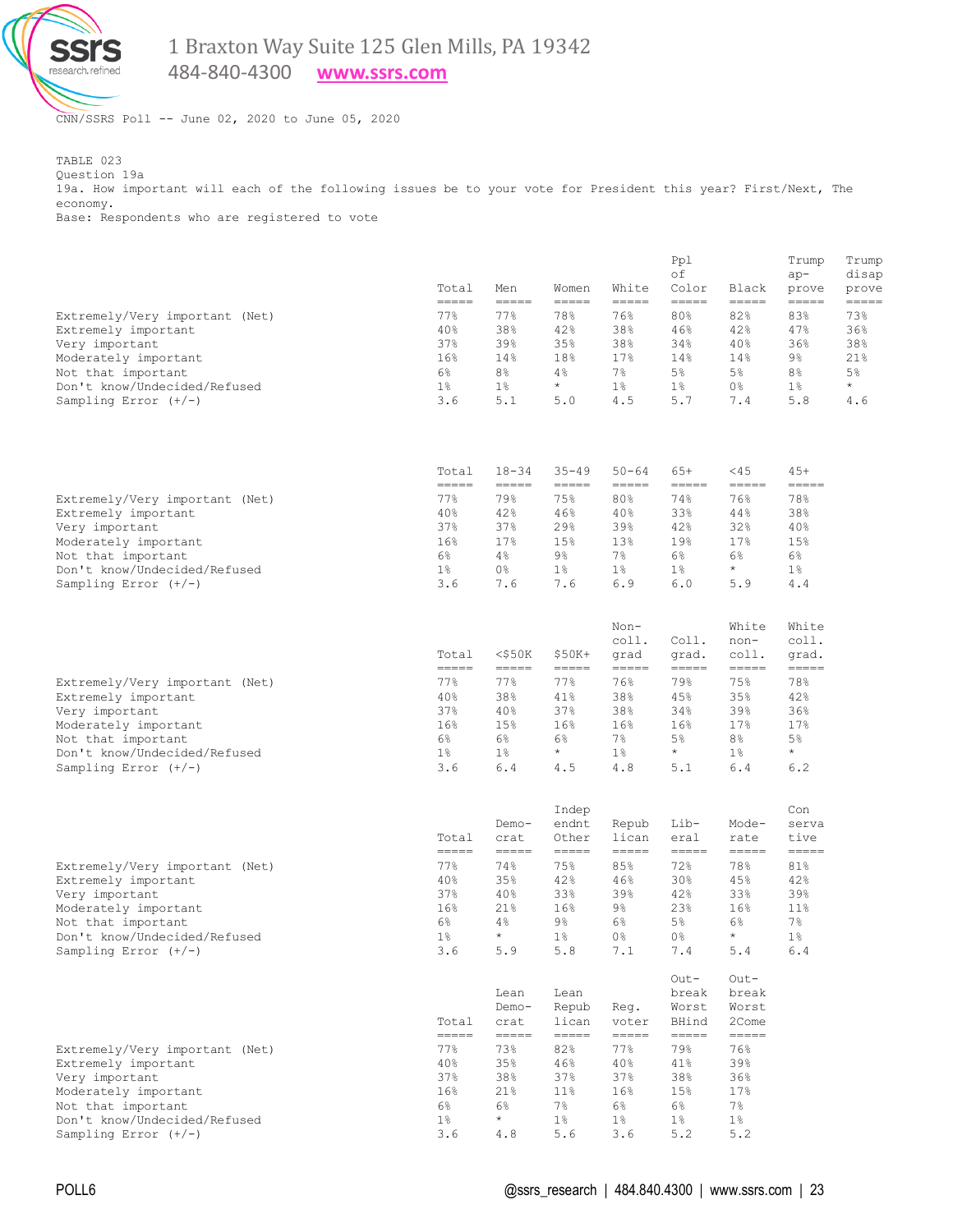

484-840-4300 **[www.ssrs.com](http://www.ssrs.com/)**

CNN/SSRS Poll -- June 02, 2020 to June 05, 2020

TABLE 026 Question 19d 19d. How important will each of the following issues be to your vote for President this year? First/Next, Health care. Base: Respondents who are registered to vote

|                                                                                                                                                                                 | Total<br>$=$ $=$ $=$ $=$                                                                                                                                                                                                                                                                                                                                                                                                                                      | Men<br>$=$ $=$ $=$ $=$                                         | Women<br>=====                                                       | White<br>$=$ $=$ $=$ $=$                                                         | Ppl<br>of<br>Color<br>=====                                                             | Black<br>=====                                                                   | Trump<br>$ap-$<br>prove<br>=====                                  | Trump<br>disap<br>prove<br>----- |
|---------------------------------------------------------------------------------------------------------------------------------------------------------------------------------|---------------------------------------------------------------------------------------------------------------------------------------------------------------------------------------------------------------------------------------------------------------------------------------------------------------------------------------------------------------------------------------------------------------------------------------------------------------|----------------------------------------------------------------|----------------------------------------------------------------------|----------------------------------------------------------------------------------|-----------------------------------------------------------------------------------------|----------------------------------------------------------------------------------|-------------------------------------------------------------------|----------------------------------|
| Extremely/Very important (Net)<br>Extremely important<br>Very important<br>Moderately important                                                                                 | 69%<br>39%<br>30%<br>19%                                                                                                                                                                                                                                                                                                                                                                                                                                      | 60%<br>32%<br>27%<br>24%                                       | 78%<br>46%<br>32%<br>15%                                             | 66%<br>34%<br>32%<br>22%                                                         | 76%<br>50%<br>26%<br>14%                                                                | 86%<br>58%<br>28%<br>10%                                                         | 49%<br>20%<br>29%<br>30%                                          | 84%<br>54%<br>30%<br>12%         |
| Not that important<br>Don't know/Undecided/Refused<br>Sampling Error $(+/-)$                                                                                                    | 12%<br>$\star$<br>3.6                                                                                                                                                                                                                                                                                                                                                                                                                                         | 16%<br>$\star$<br>5.1                                          | 7%<br>0 <sup>°</sup><br>5.0                                          | 12%<br>0 %<br>4.5                                                                | 10%<br>$\star$<br>5.7                                                                   | 4%<br>0 <sup>°</sup><br>7.4                                                      | 21%<br>0 %<br>5.8                                                 | 4%<br>$^{\star}$<br>4.6          |
|                                                                                                                                                                                 | Total<br>$=$ $=$ $=$ $=$                                                                                                                                                                                                                                                                                                                                                                                                                                      | $18 - 34$<br>$=$ $=$ $=$ $=$                                   | $35 - 49$<br>$=$ $=$ $=$ $=$                                         | $50 - 64$<br>$=$ $=$ $=$ $=$                                                     | $65+$<br>=====                                                                          | $<$ 45<br>=====                                                                  | $45+$<br>=====                                                    |                                  |
| Extremely/Very important (Net)<br>Extremely important<br>Very important                                                                                                         | 69%<br>39%<br>30%                                                                                                                                                                                                                                                                                                                                                                                                                                             | 72%<br>51%<br>21%                                              | 61%<br>31%<br>31%                                                    | 71%<br>39%<br>32%                                                                | 72%<br>36%<br>36%                                                                       | 69%<br>45%<br>24%                                                                | 70%<br>36%<br>34%                                                 |                                  |
| Moderately important<br>Not that important<br>Don't know/Undecided/Refused<br>Sampling Error $(+/-)$                                                                            | 19%<br>12%<br>$\star$<br>3.6                                                                                                                                                                                                                                                                                                                                                                                                                                  | 18%<br>10 <sub>8</sub><br>$0\%$<br>7.6                         | 22%<br>17%<br>$0\%$<br>7.6                                           | 17%<br>12%<br>0 <sup>°</sup><br>6.9                                              | 20%<br>$7\,$ %<br>$\star$<br>6.0                                                        | 19%<br>13%<br>$0\,$ %<br>5.9                                                     | 19%<br>11 <sup>8</sup><br>$^\star$<br>4.4                         |                                  |
|                                                                                                                                                                                 | Total                                                                                                                                                                                                                                                                                                                                                                                                                                                         | $<$ \$50 $K$                                                   | $$50K+$                                                              | $Non-$<br>coll.<br>grad                                                          | Coll.<br>grad.                                                                          | White<br>non-<br>coll.                                                           | White<br>coll.<br>grad.                                           |                                  |
| Extremely/Very important (Net)<br>Extremely important<br>Very important<br>Moderately important<br>Not that important<br>Don't know/Undecided/Refused<br>Sampling Error $(+/-)$ | $\frac{1}{1} \frac{1}{1} \frac{1}{1} \frac{1}{1} \frac{1}{1} \frac{1}{1} \frac{1}{1} \frac{1}{1} \frac{1}{1} \frac{1}{1} \frac{1}{1} \frac{1}{1} \frac{1}{1} \frac{1}{1} \frac{1}{1} \frac{1}{1} \frac{1}{1} \frac{1}{1} \frac{1}{1} \frac{1}{1} \frac{1}{1} \frac{1}{1} \frac{1}{1} \frac{1}{1} \frac{1}{1} \frac{1}{1} \frac{1}{1} \frac{1}{1} \frac{1}{1} \frac{1}{1} \frac{1}{1} \frac{$<br>69%<br>39%<br>30 <sub>8</sub><br>19%<br>12%<br>$\star$<br>3.6 | $=$ $=$ $=$ $=$<br>79%<br>43%<br>36%<br>16%<br>5%<br>0%<br>6.4 | $=$ $=$ $=$ $=$<br>65%<br>37%<br>27%<br>20%<br>15%<br>$0\,$ %<br>4.5 | $=$ $=$ $=$ $=$<br>69%<br>40%<br>29%<br>19%<br>11 <sup>°</sup><br>$\star$<br>4.8 | $=$ $=$ $=$ $=$<br>70%<br>39%<br>31%<br>18%<br>12 <sup>8</sup><br>0 <sup>°</sup><br>5.1 | $=$ $=$ $=$ $=$<br>65%<br>33%<br>32%<br>23%<br>12 <sub>8</sub><br>$0\,$ %<br>6.4 | =====<br>68%<br>36%<br>32%<br>20%<br>13%<br>0 <sup>°</sup><br>6.2 |                                  |
|                                                                                                                                                                                 | Total                                                                                                                                                                                                                                                                                                                                                                                                                                                         | $Demo-$<br>crat                                                | Indep<br>endnt<br>Other                                              | Repub<br>lican                                                                   | Lib-<br>eral                                                                            | Mode-<br>rate                                                                    | Con<br>serva<br>tive                                              |                                  |

| 69%     | 88%             | 67%     | 50%  | 91%            | 68%   | 54%     |
|---------|-----------------|---------|------|----------------|-------|---------|
| 39%     | 55%             | 40%     | 2.0% | 59%            | 39%   | 25%     |
| 30%     | 33%             | 2.7%    | 30%  | 32%            | 28%   | 30%     |
| 19%     | 10 <sup>°</sup> | 22%     | 2.7% | 7%             | 2.4%  | 23%     |
| 12%     | 2.8             | $11\%$  | 2.3% | 1%             | $9\%$ | 23%     |
| $\star$ | 0 <sup>°</sup>  | $\star$ | 0%   | 0 <sup>°</sup> | 0%    | $\star$ |
| 3.6     | 5.9             | 5.8     | 7.1  | 7.4            | 5.4   | 6.4     |
|         |                 |         |      |                |       |         |

|                                |         | Lean            | Lean           |               | break           | break          |
|--------------------------------|---------|-----------------|----------------|---------------|-----------------|----------------|
|                                | Total   | $Demo-$<br>crat | Repub<br>lican | Req.<br>voter | Worst<br>BHind  | Worst<br>2Come |
|                                | -----   |                 |                |               |                 |                |
| Extremely/Very important (Net) | 69%     | 85%             | 49%            | 69%           | 58%             | 81%            |
| Extremely important            | 39%     | 55%             | 21%            | 39%           | 26%             | 52%            |
| Very important                 | 30%     | 30 <sub>8</sub> | 28%            | 30%           | 31 <sub>8</sub> | 29%            |
| Moderately important           | 19%     | 11 <sup>°</sup> | 30%            | 19%           | 26%             | 12%            |
| Not that important             | 12.8    | 3%              | 21%            | 12%           | 17 <sup>8</sup> | 6%             |
| Don't know/Undecided/Refused   | $\star$ | $\star$         | 0 <sup>°</sup> | $\star$       | 0 <sup>°</sup>  | $\star$        |
| Sampling Error $(+/-)$         | 3.6     | 4.8             | 5.6            | 3.6           | 5.2             | 5.2            |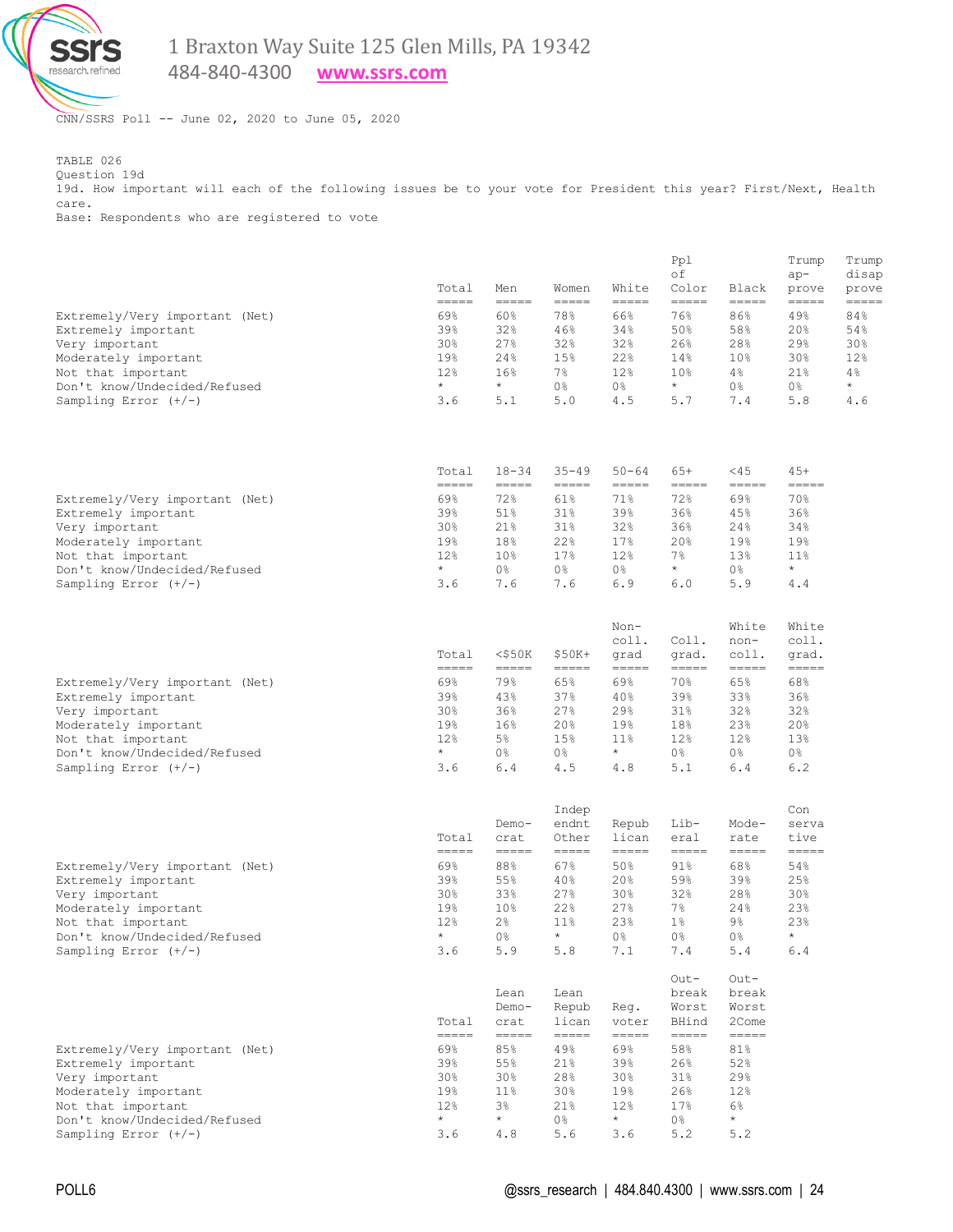

484-840-4300 **[www.ssrs.com](http://www.ssrs.com/)**

CNN/SSRS Poll -- June 02, 2020 to June 05, 2020

TABLE 029 Question 19g 19g. How important will each of the following issues be to your vote for President this year? First/Next, The coronavirus outbreak. Base: Respondents who are registered to vote

|                                | Total                                                                                                                                                                                                                                                                                                                                                                                               | Men                                                         | Women                  | White                   | Ppl<br>οf<br>Color     | Black                  | Trump<br>$ap-$<br>prove | Trump<br>disap<br>prove |
|--------------------------------|-----------------------------------------------------------------------------------------------------------------------------------------------------------------------------------------------------------------------------------------------------------------------------------------------------------------------------------------------------------------------------------------------------|-------------------------------------------------------------|------------------------|-------------------------|------------------------|------------------------|-------------------------|-------------------------|
| Extremely/Very important (Net) | $=$ $=$ $=$ $=$<br>54%                                                                                                                                                                                                                                                                                                                                                                              | $\begin{array}{c} \text{---} \text{---} \end{array}$<br>44% | $=$ $=$ $=$ $=$<br>62% | $=$ $=$ $=$ $=$<br>47%  | $=$ $=$ $=$ $=$<br>68% | =====<br>80%           | $=$ $=$ $=$ $=$<br>26%  | $=====$<br>73%          |
| Extremely important            | 31%                                                                                                                                                                                                                                                                                                                                                                                                 | 26%                                                         | 36%                    | 26%                     | 41%                    | 48%                    | 11 <sup>°</sup>         | 46%                     |
| Very important                 | 23%                                                                                                                                                                                                                                                                                                                                                                                                 | 19%                                                         | 26%                    | 21%                     | 27%                    | 32%                    | 15%                     | 27%                     |
| Moderately important           | 22%                                                                                                                                                                                                                                                                                                                                                                                                 | 24%                                                         | 19%                    | 25%                     | 15%                    | 11%                    | 26%                     | 19%                     |
| Not that important             | 24%                                                                                                                                                                                                                                                                                                                                                                                                 | 31 <sup>8</sup>                                             | 18%                    | 27%                     | 18%                    | $9\frac{6}{6}$         | 47%                     | 8%                      |
| Don't know/Undecided/Refused   | $1\%$                                                                                                                                                                                                                                                                                                                                                                                               | 1 <sup>°</sup>                                              | $1\%$                  | 1 <sup>°</sup>          | 0%                     | 0 <sup>°</sup>         | $1\%$                   | $\star$                 |
| Sampling Error $(+/-)$         | 3.6                                                                                                                                                                                                                                                                                                                                                                                                 | 5.1                                                         | 5.0                    | 4.5                     | 5.7                    | 7.4                    | 5.8                     | 4.6                     |
|                                | Total                                                                                                                                                                                                                                                                                                                                                                                               | $18 - 34$                                                   | $35 - 49$              | $50 - 64$               | $65+$                  | $<$ 45                 | $45+$                   |                         |
|                                | $\frac{1}{1} \frac{1}{1} \frac{1}{1} \frac{1}{1} \frac{1}{1} \frac{1}{1} \frac{1}{1} \frac{1}{1} \frac{1}{1} \frac{1}{1} \frac{1}{1} \frac{1}{1} \frac{1}{1} \frac{1}{1} \frac{1}{1} \frac{1}{1} \frac{1}{1} \frac{1}{1} \frac{1}{1} \frac{1}{1} \frac{1}{1} \frac{1}{1} \frac{1}{1} \frac{1}{1} \frac{1}{1} \frac{1}{1} \frac{1}{1} \frac{1}{1} \frac{1}{1} \frac{1}{1} \frac{1}{1} \frac{$        | $=$ $=$ $=$ $=$                                             | $=$ $=$ $=$ $=$        | $=$ $=$ $=$ $=$         | =====                  | =====                  | =====                   |                         |
| Extremely/Very important (Net) | 54%                                                                                                                                                                                                                                                                                                                                                                                                 | 53%                                                         | 50%                    | 55%                     | 57%                    | 53%                    | 54%                     |                         |
| Extremely important            | 31%                                                                                                                                                                                                                                                                                                                                                                                                 | 31%                                                         | 32%                    | 30%                     | 31%                    | 32%                    | 30%                     |                         |
| Very important                 | 23%                                                                                                                                                                                                                                                                                                                                                                                                 | 23 <sup>8</sup>                                             | 17%                    | 24%                     | 26%                    | 21%                    | 24%                     |                         |
| Moderately important           | 22%                                                                                                                                                                                                                                                                                                                                                                                                 | 23%                                                         | 23%                    | 21%                     | 21%                    | 23%                    | 20%                     |                         |
| Not that important             | 24%                                                                                                                                                                                                                                                                                                                                                                                                 | 2.4%                                                        | 28%                    | 24%                     | 21%                    | 23%                    | 25%                     |                         |
| Don't know/Undecided/Refused   | $1\%$                                                                                                                                                                                                                                                                                                                                                                                               | $0\%$                                                       | $0\,$ %                | 1 <sup>°</sup>          | 2 <sup>°</sup>         | 0%                     | $1\%$                   |                         |
| Sampling Error $(+/-)$         | 3.6                                                                                                                                                                                                                                                                                                                                                                                                 | 7.6                                                         | 7.6                    | 6.9                     | 6.0                    | 5.9                    | 4.4                     |                         |
|                                | Total                                                                                                                                                                                                                                                                                                                                                                                               | $<$ \$50 $K$                                                | $$50K+$                | $Non-$<br>coll.<br>qrad | Coll.<br>grad.         | White<br>non-<br>coll. | White<br>coll.<br>qrad. |                         |
| Extremely/Very important (Net) | $\frac{1}{1} \frac{1}{1} \frac{1}{1} \frac{1}{1} \frac{1}{1} \frac{1}{1} \frac{1}{1} \frac{1}{1} \frac{1}{1} \frac{1}{1} \frac{1}{1} \frac{1}{1} \frac{1}{1} \frac{1}{1} \frac{1}{1} \frac{1}{1} \frac{1}{1} \frac{1}{1} \frac{1}{1} \frac{1}{1} \frac{1}{1} \frac{1}{1} \frac{1}{1} \frac{1}{1} \frac{1}{1} \frac{1}{1} \frac{1}{1} \frac{1}{1} \frac{1}{1} \frac{1}{1} \frac{1}{1} \frac{$<br>54% | $=$ $=$ $=$ $=$<br>65%                                      | $=$ $=$ $=$ $=$<br>49% | =====<br>53%            | -----<br>55%           | $=$ $=$ $=$ $=$<br>45% | =====<br>51%            |                         |
| Extremely important            | 31%                                                                                                                                                                                                                                                                                                                                                                                                 | 34%                                                         | 30%                    | 30%                     | 33%                    | 24%                    | 30%                     |                         |
| Very important                 | 23%                                                                                                                                                                                                                                                                                                                                                                                                 | 30 <sub>8</sub>                                             | 19%                    | 23%                     | 22%                    | 21%                    | 21%                     |                         |
| Moderately important           | 22%                                                                                                                                                                                                                                                                                                                                                                                                 | 16%                                                         | 24%                    | 20%                     | 25%                    | 23%                    | 29%                     |                         |
| Not that important             | 24%                                                                                                                                                                                                                                                                                                                                                                                                 | 19%                                                         | 27%                    | 27%                     | 19%                    | 32%                    | 19%                     |                         |
| Don't know/Undecided/Refused   | $1\%$                                                                                                                                                                                                                                                                                                                                                                                               | $1\%$                                                       | $\star$                | $1\%$                   | $1\%$                  | $1\%$                  | $1\%$                   |                         |
| Sampling Error $(+/-)$         | 3.6                                                                                                                                                                                                                                                                                                                                                                                                 | 6.4                                                         | 4.5                    | 4.8                     | 5.1                    | 6.4                    | 6.2                     |                         |
|                                |                                                                                                                                                                                                                                                                                                                                                                                                     |                                                             | Indep                  |                         |                        |                        | Con                     |                         |

|                                | Total<br>-----<br>______ | $Demo-$<br>crat | endnt<br>Other | Repub<br>lican  | Lib-<br>eral | Mode-<br>rate | serva<br>tive |
|--------------------------------|--------------------------|-----------------|----------------|-----------------|--------------|---------------|---------------|
| Extremely/Very important (Net) | 54%                      | 80%             | 47%            | 30 <sub>8</sub> | 74%          | 56%           | 36%           |
| Extremely important            | 31 <sub>8</sub>          | 50%             | 27%            | 13%             | 48%          | 32%           | 18%           |
| Very important                 | 23 <sup>8</sup>          | 30 <sub>8</sub> | 20%            | 17.8            | 26%          | 24%           | 19%           |
| Moderately important           | 22 <sup>8</sup>          | 15%             | 26%            | 25%             | 16%          | 24%           | 23%           |
| Not that important             | 24%                      | 4%              | 27%            | 45%             | $9\%$        | 19%           | 40%           |
| Don't know/Undecided/Refused   | $1\%$                    | $1\%$           | 1 <sup>8</sup> | $\star$         | $\star$      | $1\%$         | $1\%$         |
| Sampling Error $(+/-)$         | 3.6                      | 5.9             | 5.8            | 7.1             | 7.4          | 5.4           | 6.4           |

|                                |                 | Lean           | Lean           |                | break          | break          |
|--------------------------------|-----------------|----------------|----------------|----------------|----------------|----------------|
|                                |                 | $Demo-$        | Repub          | Req.           | Worst          | Worst          |
|                                | Total           | crat           | lican          | voter          | BHind          | 2Come          |
| Extremely/Very important (Net) | 54%             | 75%            | 2.7%           | 54%            | 34%            | 75%            |
| Extremely important            | 31%             | 47%            | 12%            | 31%            | 19%            | 45%            |
| Very important                 | 23 <sup>8</sup> | 28%            | 15%            | 23%            | 15%            | 30%            |
| Moderately important           | 22 <sup>8</sup> | 17%            | 27%            | 22%            | 27%            | 16%            |
| Not that important             | 24%             | 8 <sup>°</sup> | 45%            | 2.4%           | 38%            | 8 <sup>°</sup> |
| Don't know/Undecided/Refused   | $1\%$           | 1 <sub>8</sub> | 1 <sub>8</sub> | 1 <sub>8</sub> | 1 <sup>8</sup> | 1 <sup>°</sup> |
| Sampling Error $(+/-)$         | 3.6             | 4.8            | 5.6            | 3.6            | 5.2            | 5.2            |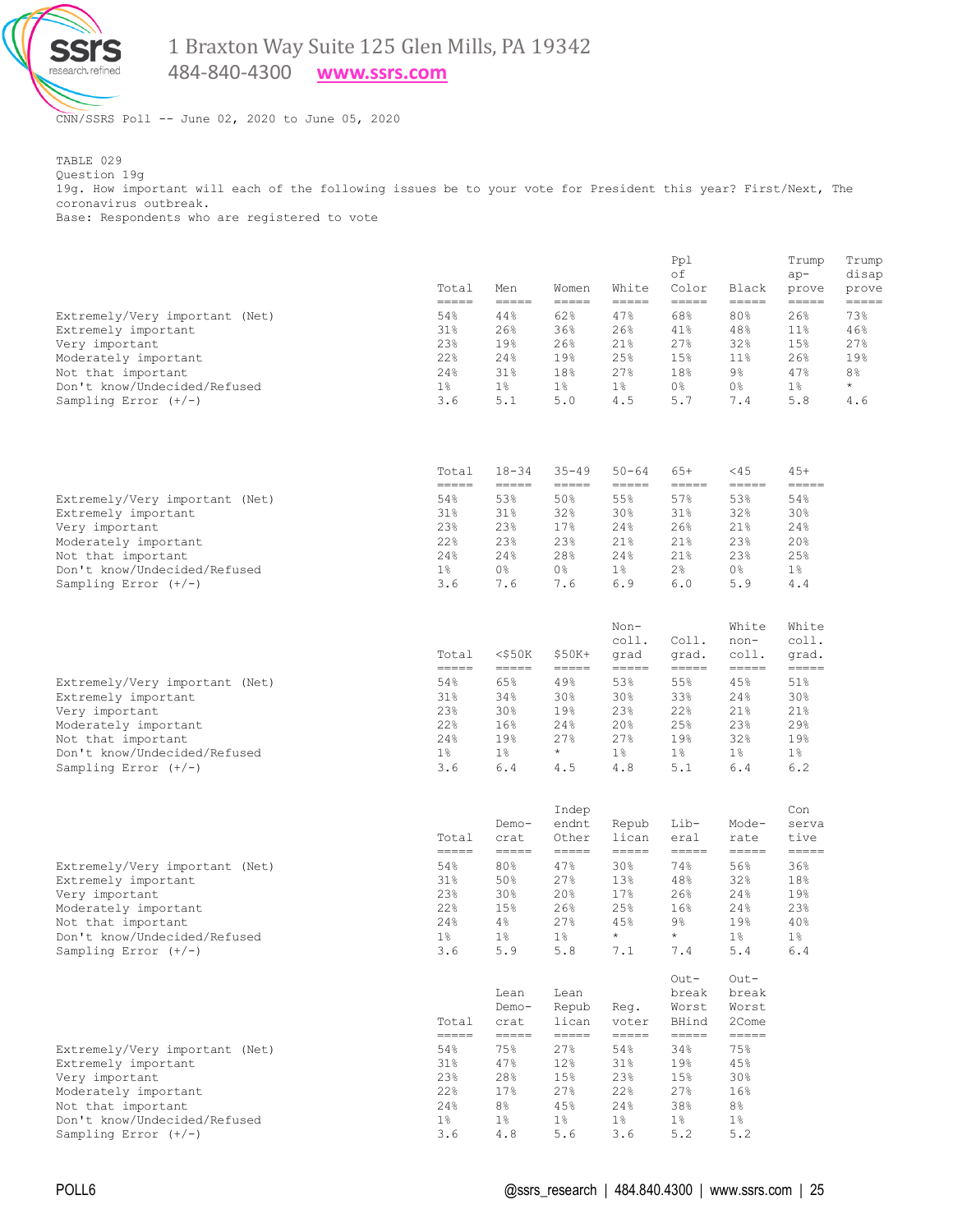

484-840-4300 **[www.ssrs.com](http://www.ssrs.com/)**

CNN/SSRS Poll -- June 02, 2020 to June 05, 2020

TABLE 032 Question 19h 19h. How important will each of the following issues be to your vote for President this year? First/Next, Race relations. Base: Respondents who are registered to vote

|                                | Total<br>$=$ $=$ $=$ $=$ | Men<br>$=$ $=$ $=$ $=$       | Women<br>$=$ $=$ $=$ $=$                                   | White<br>$=$ $=$ $=$ $=$                                                         | Pp1<br>of<br>Color<br>===== | Black<br>=====         | Trump<br>$ap-$<br>prove<br>===== | Trump<br>disap<br>prove<br>===== |
|--------------------------------|--------------------------|------------------------------|------------------------------------------------------------|----------------------------------------------------------------------------------|-----------------------------|------------------------|----------------------------------|----------------------------------|
| Extremely/Very important (Net) | 68%                      | 58%                          | 77%                                                        | 65%                                                                              | 76%                         | 86%                    | 44%                              | 86%                              |
| Extremely important            | 42%                      | 32%                          | 50%                                                        | 38%                                                                              | 51%                         | 61%                    | 15%                              | 60%                              |
| Very important                 | 26%                      | 26%                          | 27%                                                        | 27%                                                                              | 25%                         | 25%                    | 29%                              | 26%                              |
| Moderately important           | 17%                      | 22%                          | 13%                                                        | 20%                                                                              | 12%                         | 8 <sup>°</sup>         | 27%                              | 10%                              |
| Not that important             | 13%                      | 19%                          | $9\%$                                                      | 14%                                                                              | 11%                         | 6%                     | 27%                              | 4%                               |
| Don't know/Undecided/Refused   | $1\%$                    | $1\%$                        | $1\%$                                                      | $1\%$                                                                            | $1\%$                       | $\star$                | 2 <sup>°</sup>                   | $\star$                          |
| Sampling Error $(+/-)$         | 3.6                      | 5.1                          | 5.0                                                        | 4.5                                                                              | 5.7                         | 7.4                    | 5.8                              | 4.6                              |
|                                | Total<br>$=$ $=$ $=$ $=$ | $18 - 34$<br>$=$ $=$ $=$ $=$ | $35 - 49$                                                  | $50 - 64$                                                                        | $65+$<br>=====              | $<$ 45                 | $45+$                            |                                  |
| Extremely/Very important (Net) | 68%                      | 75%                          | $\qquad \qquad \displaystyle =\qquad \qquad \qquad$<br>68% | $\qquad \qquad \displaystyle =\qquad \qquad \displaystyle =\qquad \qquad$<br>67% | 62%                         | -----<br>73%           | $=$ $=$ $=$ $=$ $=$<br>65%       |                                  |
| Extremely important            | 42%                      | 50%                          | 41%                                                        | 42%                                                                              | 33%                         | 47%                    | 38%                              |                                  |
| Very important                 | 26%                      | 25%                          | 27%                                                        | 25%                                                                              | 29%                         | 26%                    | 26%                              |                                  |
| Moderately important           | 17%                      | 15%                          | 15%                                                        | 20%                                                                              | 19%                         | 14%                    | 20%                              |                                  |
| Not that important             | 13%                      | 10 <sub>8</sub>              | 15%                                                        | 11%                                                                              | 17%                         | 12%                    | 14%                              |                                  |
| Don't know/Undecided/Refused   | $1\%$                    | 0 <sup>°</sup>               | 1%                                                         | $1\%$                                                                            | 2 <sup>°</sup>              | $\star$                | $1\%$                            |                                  |
| Sampling Error $(+/-)$         | 3.6                      | 7.6                          | 7.6                                                        | 6.9                                                                              | 6.0                         | 5.9                    | 4.4                              |                                  |
|                                | Total<br>$=$ $=$ $=$ $=$ | $<$ \$50 $K$                 | $$50K+$                                                    | Non-<br>coll.<br>qrad                                                            | Coll.<br>qrad.              | White<br>non-<br>coll. | White<br>coll.<br>qrad.          |                                  |
| Extremely/Very important (Net) | 68%                      | $=$ $=$ $=$ $=$<br>72%       | $=$ $=$ $=$ $=$<br>66%                                     | $=$ $=$ $=$ $=$<br>66%                                                           | $=$ $=$ $=$ $=$<br>72%      | $=$ $=$ $=$ $=$<br>61% | $=$ $=$ $=$ $=$<br>70%           |                                  |
| Extremely important            | 42%                      | 45%                          | 40%                                                        | 39%                                                                              | 47%                         | 33%                    | 44%                              |                                  |
| Very important                 | 26%                      | 27%                          | 26%                                                        | 27%                                                                              | 25%                         | 28%                    | 26%                              |                                  |
| Moderately important           | 17%                      | 15%                          | 19%                                                        | 17%                                                                              | 18%                         | 20%                    | 19%                              |                                  |
| Not that important             | 13%                      | 11%                          | 14%                                                        | 15%                                                                              | 10%                         | 17%                    | 11 <sup>°</sup>                  |                                  |
| Don't know/Undecided/Refused   | $1\%$                    | 2 <sup>°</sup>               | $1\%$                                                      | 2 <sup>°</sup>                                                                   | $\star$                     | 2 <sup>°</sup>         | $\star$                          |                                  |
| Sampling Error $(+/-)$         | 3.6                      | 6.4                          | 4.5                                                        | 4.8                                                                              | 5.1                         | 6.4                    | 6.2                              |                                  |
|                                |                          |                              | Indep                                                      |                                                                                  |                             |                        | Con                              |                                  |
|                                |                          | $Demo-$                      | endnt                                                      | Repub                                                                            | Lib-                        | Mode-                  | serva                            |                                  |

|                                | Total           | crat           | Other   | lican | eral           | rate    | tive           |
|--------------------------------|-----------------|----------------|---------|-------|----------------|---------|----------------|
|                                |                 |                |         |       |                |         |                |
| Extremely/Very important (Net) | 68%             | 89%            | 63%     | 49%   | 89%            | 72%     | 48%            |
| Extremely important            | 42%             | 62%            | 41%     | 18%   | 67%            | 42%     | 25%            |
| Very important                 | 26%             | 27%            | 22%     | 32%   | 22%            | 30%     | 24%            |
| Moderately important           | 17 <sub>8</sub> | 8 <sup>°</sup> | 19%     | 28%   | 8 <sup>°</sup> | 18%     | 25%            |
| Not that important             | 13%             | 3%             | 17%     | 20%   | 3 <sup>°</sup> | $9\%$   | 25%            |
| Don't know/Undecided/Refused   | $1\,$           | $\star$        | $\star$ | 2.8   | $\star$        | $\star$ | 2 <sup>°</sup> |
| Sampling Error $(+/-)$         | 3.6             | 5.9            | 5.8     | 7.1   | 7.4            | 5.4     | 6.4            |

|                                |       | Lean    | Lean           |       | break          | break           |
|--------------------------------|-------|---------|----------------|-------|----------------|-----------------|
|                                |       | $Demo-$ | Repub          | Req.  | Worst          | Worst           |
|                                | Total | crat    | lican          | voter | BHind          | 2Come           |
|                                | ----- |         |                |       |                |                 |
| Extremely/Very important (Net) | 68%   | 87%     | 45%            | 68%   | 54%            | 83%             |
| Extremely important            | 42%   | 60%     | 18%            | 42%   | 2.7%           | 56%             |
| Very important                 | 26%   | 26%     | 2.7%           | 26%   | 2.7%           | 27%             |
| Moderately important           | 17%   | $9\%$   | 29%            | 17%   | 26%            | 10 <sub>8</sub> |
| Not that important             | 13%   | 4%      | 2.5%           | 13%   | 18%            | $7\%$           |
| Don't know/Undecided/Refused   | $1\%$ | $\star$ | 1 <sup>8</sup> | $1\%$ | 2 <sup>°</sup> | $\star$         |
| Sampling Error $(+/-)$         | 3.6   | 4.8     | 5.6            | 3.6   | 5.2            | 5.2             |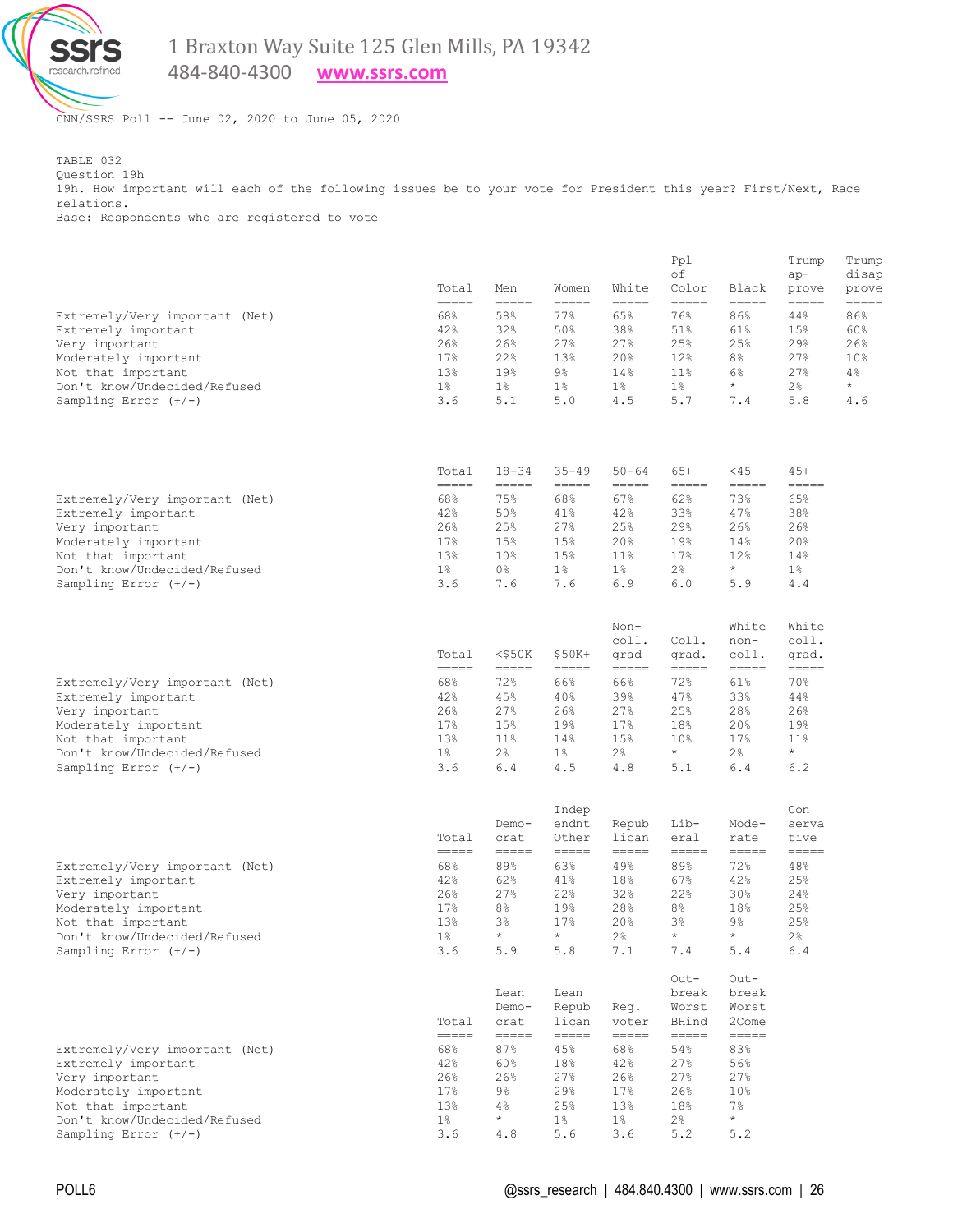

484-840-4300 **[www.ssrs.com](http://www.ssrs.com/)**

CNN/SSRS Poll -- June 02, 2020 to June 05, 2020

TABLE 035 Question P1/P1a Combo Table P1. Suppose that the presidential election were being held today and you had to choose between Joe Biden as the Democratic Party's candidate, and Donald Trump as the Republican Party's candidate. Who would you be more likely to vote for? P1a. As of today, do you lean more toward... Base: Respondents who are registered to vote

|                                       | Total                    | Men                                                                | Women                         | White                         | Ppl<br>of<br>Color            | Black                                    | Trump<br>$ap-$<br>prove | Trump<br>disap<br>prove |
|---------------------------------------|--------------------------|--------------------------------------------------------------------|-------------------------------|-------------------------------|-------------------------------|------------------------------------------|-------------------------|-------------------------|
| Joe Biden, the Democrat               | =====<br>55%<br>41%      | $\begin{array}{c} \text{---} \text{---} \end{array}$<br>46%<br>48% | $=$ $=$ $=$ $=$<br>62%<br>35% | $=$ $=$ $=$ $=$<br>50%<br>48% | $=$ $=$ $=$ $=$<br>66%<br>26% | $=$ $=$ $=$ $=$<br>88%<br>8 <sup>°</sup> | $=====$<br>2%<br>96%    | $=====$<br>92%<br>3%    |
| Donald Trump, the Republican<br>Other | $1\%$                    | 1 <sup>°</sup>                                                     | $1\%$                         | 1 <sup>°</sup>                | $1\%$                         | $\star$                                  | $\star$                 | 1 <sup>°</sup>          |
| Neither                               | 2 <sup>°</sup>           | 2 <sup>°</sup>                                                     | $1\%$                         | $1\%$                         | $3\%$                         | 2%                                       | $1\%$                   | 2%                      |
| Don't know/Undecided/Refused          | 2 <sup>°</sup>           | 2 <sup>°</sup>                                                     | 1 <sup>°</sup>                | $1\%$                         | 4%                            | 2 <sup>°</sup>                           | $1\%$                   | $1\%$                   |
| Sampling Error $(+/-)$                | 3.6                      | 5.1                                                                | 5.0                           | 4.5                           | 5.7                           | 7.4                                      | 5.8                     | 4.6                     |
|                                       | Total                    | $18 - 34$                                                          | $35 - 49$                     | $50 - 64$                     | $65+$                         | $<$ 45                                   | $45+$                   |                         |
| Joe Biden, the Democrat               | =====<br>55%             | $=$ $=$ $=$ $=$<br>62%                                             | $=$ $=$ $=$ $=$ $=$<br>52%    | $=$ $=$ $=$ $=$<br>54%        | $=$ $=$ $=$ $=$<br>51%        | $=$ $=$ $=$ $=$<br>59%                   | $=$ $=$ $=$ $=$<br>52%  |                         |
| Donald Trump, the Republican          | 41%                      | 35%                                                                | 40%                           | 44%                           | 47%                           | 36%                                      | 45%                     |                         |
| Other                                 | $1\%$                    | $1\%$                                                              | 2%                            | $\star$                       | $\star$                       | $1\%$                                    | $\star$                 |                         |
| Neither                               | 2 <sup>°</sup>           | $\star$                                                            | 3 <sup>°</sup>                | $1\%$                         | 2 <sup>°</sup>                | $1\%$                                    | 1 <sup>°</sup>          |                         |
| Don't know/Undecided/Refused          | 2 <sup>°</sup>           | $2\frac{6}{6}$                                                     | 3%                            | $1\%$                         | $1\%$                         | 2%                                       | $1\%$                   |                         |
| Sampling Error $(+/-)$                | 3.6                      | 7.6                                                                | 7.6                           | 6.9                           | 6.0                           | 5.9                                      | 4.4                     |                         |
|                                       |                          |                                                                    |                               | $Non-$<br>coll.               | Coll.                         | White<br>non-                            | White<br>coll.          |                         |
|                                       | Total<br>$=$ $=$ $=$ $=$ | $<$ \$50 $K$<br>$=$ $=$ $=$ $=$                                    | $$50K+$<br>$=$ $=$ $=$ $=$    | grad<br>$=$ $=$ $=$ $=$       | grad.<br>$=$ $=$ $=$ $=$      | coll.<br>$=$ $=$ $=$ $=$                 | grad.<br>$=====$        |                         |
| Joe Biden, the Democrat               | 55%                      | 60%                                                                | 53%                           | 49%                           | 64%                           | 41%                                      | 63%                     |                         |
| Donald Trump, the Republican          | 41%                      | 34%                                                                | 44%                           | 46%                           | 33%                           | 57%                                      | 35%                     |                         |
| Other                                 | $1\%$                    | $1\%$                                                              | $1\%$                         | $1\%$                         | $1\%$                         | $1\%$                                    | $1\%$                   |                         |
| Neither                               | 2.8                      | 3 <sup>°</sup>                                                     | $1\%$                         | 2 <sup>°</sup>                | 1 <sup>°</sup>                | 1 <sup>°</sup>                           | $\star$                 |                         |
| Don't know/Undecided/Refused          | 2 <sup>°</sup>           | 2 <sup>°</sup>                                                     | $1\%$                         | 2 <sup>°</sup>                | 1 <sup>°</sup>                | $\star$                                  | $1\%$                   |                         |
| Sampling Error $(+/-)$                | 3.6                      | 6.4                                                                | 4.5                           | 4.8                           | 5.1                           | 6.4                                      | 6.2                     |                         |
|                                       |                          |                                                                    | Indep                         |                               |                               |                                          | Con                     |                         |
|                                       |                          | Demo-                                                              | endnt                         | Repub                         | Lib-                          | Mode-                                    | serva                   |                         |
|                                       | Total                    | crat                                                               | Other                         | lican                         | eral                          | rate                                     | tive                    |                         |

| Joe Biden, the Democrat      | 55%            | 98%     | 52%   | 7 <sup>°</sup> | 92%   | 62%   | 20%            |
|------------------------------|----------------|---------|-------|----------------|-------|-------|----------------|
| Donald Trump, the Republican | 41%            | $1\%$   | 41%   | 91%            | 4%    | 34%   | 76%            |
| Other                        | $1\%$          | $\star$ | $1\%$ | 1 응            | $1\%$ | 1%    | $\star$        |
| Neither                      | 2 <sup>°</sup> | $1\%$   | 3%    | 0%             | 2%    | 1%    | $1\%$          |
| Don't know/Undecided/Refused | 2 <sup>°</sup> | $\star$ | 2.8   | $1\%$          | $1\%$ | $1\%$ | 2 <sup>°</sup> |
| Sampling Error $(+/-)$       | 3.6            | 5.9     | 5.8   | 7.1            | 7.4   | 5.4   | 6.4            |
|                              |                |         |       |                |       |       |                |

|                              | Total<br>----- | Lean<br>Demo-<br>crat | Lean<br>Repub<br>lican | Req.<br>voter  | $Out-$<br>break<br>Worst<br>BHind | $Out-$<br>break<br>Worst<br>2Come |
|------------------------------|----------------|-----------------------|------------------------|----------------|-----------------------------------|-----------------------------------|
| Joe Biden, the Democrat      | 55%            | 96%                   | 8 <sup>°</sup>         | 55%            | 34%                               | 77%                               |
| Donald Trump, the Republican | 41%            | 2 <sup>°</sup>        | 90%                    | 41%            | 63%                               | 18%                               |
| Other                        | $1\%$          | $\star$               | 1 <sub>8</sub>         | 1 <sub>8</sub> | $\star$                           | 1 <sup>°</sup>                    |
| Neither                      | 2 <sup>°</sup> | $1\%$                 | 0 <sup>°</sup>         | 2.8            | 1 <sup>8</sup>                    | 2.8                               |
| Don't know/Undecided/Refused | 2.8            | $1\%$                 | $1\%$                  | 2 <sup>°</sup> | 1 <sup>8</sup>                    | 2 <sup>°</sup>                    |
| Sampling Error $(+/-)$       | 3.6            | 4.8                   | 5.6                    | 3.6            | 5.2                               | 5.2                               |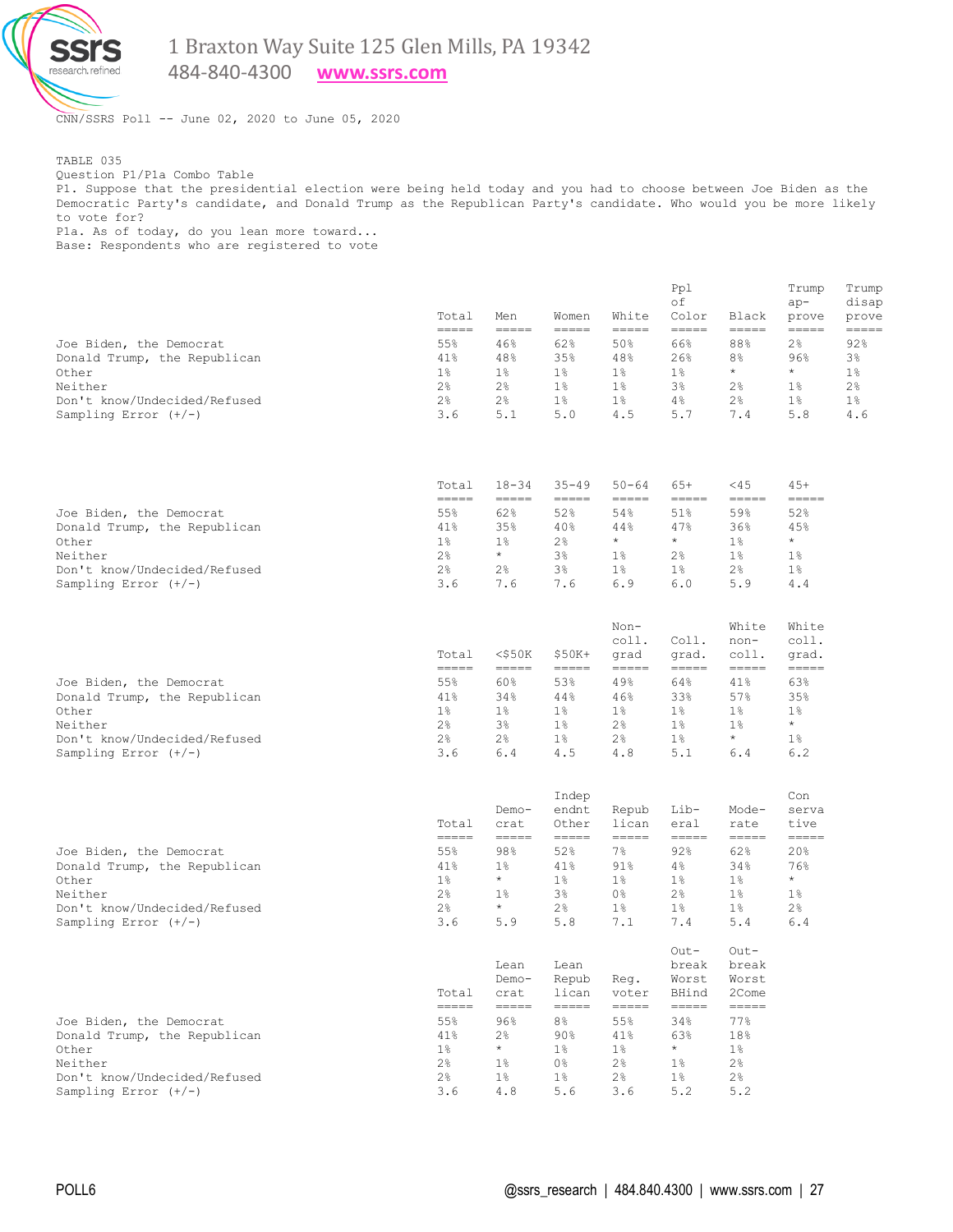

484-840-4300 **[www.ssrs.com](http://www.ssrs.com/)**

CNN/SSRS Poll -- June 02, 2020 to June 05, 2020

TABLE 036 Question P2b P2B. Is that more a vote FOR Joe Biden or more a vote AGAINST Donald Trump? Base: Respondents who are registered to vote and would vote for Biden

|                                                                                                | Total<br>$\qquad \qquad \overline{\qquad \qquad }=$                                                                                                                                                                                                                                                                                                                                                   | Men<br>$\frac{1}{1}$                | Women<br>$=$ $=$ $=$ $=$                   | White<br>$\qquad \qquad \doteq \qquad \qquad \doteq \qquad \qquad \doteq \qquad \qquad \doteq \qquad \qquad \doteq \qquad \qquad \doteq \qquad \qquad \doteq \qquad \qquad \doteq \qquad \qquad \doteq \qquad \qquad \doteq \qquad \qquad \doteq \qquad \qquad \doteq \qquad \qquad \doteq \qquad \qquad \doteq \qquad \qquad \doteq \qquad \qquad \doteq \qquad \qquad \doteq \qquad \qquad \doteq \qquad \qquad \doteq \qquad \qquad \doteq \qquad \qquad \doteq \qquad \qquad \doteq$ | Ppl<br>оf<br>Color<br>$\qquad \qquad \displaystyle =\qquad \qquad \qquad$ | Black<br>$\begin{array}{c} - - - - - \end{array}$                                                                                                                                                                                                                                                                                                                                                                                                                                                                                                                                          | Trump<br>$ap-$<br>prove<br>$=$ $=$ $=$ $=$ | Trump<br>disap<br>prove<br>===== |
|------------------------------------------------------------------------------------------------|-------------------------------------------------------------------------------------------------------------------------------------------------------------------------------------------------------------------------------------------------------------------------------------------------------------------------------------------------------------------------------------------------------|-------------------------------------|--------------------------------------------|------------------------------------------------------------------------------------------------------------------------------------------------------------------------------------------------------------------------------------------------------------------------------------------------------------------------------------------------------------------------------------------------------------------------------------------------------------------------------------------|---------------------------------------------------------------------------|--------------------------------------------------------------------------------------------------------------------------------------------------------------------------------------------------------------------------------------------------------------------------------------------------------------------------------------------------------------------------------------------------------------------------------------------------------------------------------------------------------------------------------------------------------------------------------------------|--------------------------------------------|----------------------------------|
| Vote for Biden<br>Vote against Trump<br>Don't know/Undecided/Refused<br>Sampling Error $(+/-)$ | 37%<br>60%<br>$2\frac{6}{6}$<br>4.7                                                                                                                                                                                                                                                                                                                                                                   | 38%<br>61%<br>2 <sup>°</sup><br>7.1 | 37%<br>60%<br>$3\%$<br>6.2                 | 33%<br>63%<br>$4\,$<br>6.3                                                                                                                                                                                                                                                                                                                                                                                                                                                               | 45%<br>55%<br>$\star$<br>6.8                                              | 52%<br>48%<br>$1\%$<br>7.9                                                                                                                                                                                                                                                                                                                                                                                                                                                                                                                                                                 | SN<br>SN<br>SN                             | 37%<br>61%<br>2%<br>4.8          |
| Vote for Biden                                                                                 | Total<br>$=====$<br>37%                                                                                                                                                                                                                                                                                                                                                                               | $18 - 34$<br>=====<br>30%           | $35 - 49$<br>=====<br>31%                  | $50 - 64$<br>$=$ $=$ $=$ $=$<br>41%                                                                                                                                                                                                                                                                                                                                                                                                                                                      | $65+$<br>$=$ $=$ $=$ $=$<br>51%                                           | $<$ 45<br>$=$ $=$ $=$ $=$<br>30%                                                                                                                                                                                                                                                                                                                                                                                                                                                                                                                                                           | $45+$<br>$=$ $=$ $=$ $=$ $=$<br>43%        |                                  |
| Vote against Trump<br>Don't know/Undecided/Refused<br>Sampling Error $(+/-)$                   | 60%<br>2 <sup>°</sup><br>4.7                                                                                                                                                                                                                                                                                                                                                                          | 67%<br>3%<br>9.7                    | 65%<br>4%<br>10.2                          | 59%<br>$\star$<br>8.8                                                                                                                                                                                                                                                                                                                                                                                                                                                                    | 47%<br>2%<br>7.8                                                          | 67%<br>$3\%$<br>7.6                                                                                                                                                                                                                                                                                                                                                                                                                                                                                                                                                                        | 55%<br>2%<br>5.7                           |                                  |
|                                                                                                | Total<br>$=$ $=$ $=$ $=$                                                                                                                                                                                                                                                                                                                                                                              | $<$ \$50 $K$<br>=====               | $$50K+$<br>=====                           | Non-<br>coll.<br>grad<br>=====                                                                                                                                                                                                                                                                                                                                                                                                                                                           | Coll.<br>qrad.<br>$=$ $=$ $=$ $=$                                         | White<br>$non-$<br>$\text{coll.}$<br>$=$ $=$ $=$ $=$                                                                                                                                                                                                                                                                                                                                                                                                                                                                                                                                       | White<br>coll.<br>qrad.<br>$=$ $=$ $=$ $=$ |                                  |
| Vote for Biden<br>Vote against Trump<br>Don't know/Undecided/Refused<br>Sampling Error $(+/-)$ | 37%<br>60%<br>2 <sup>°</sup><br>4.7                                                                                                                                                                                                                                                                                                                                                                   | 43%<br>57%<br>$1\%$<br>7.9          | 35%<br>63%<br>$2\frac{6}{5}$<br>5.9        | 41%<br>57%<br>2 <sup>°</sup><br>6.7                                                                                                                                                                                                                                                                                                                                                                                                                                                      | 33%<br>65%<br>2 <sup>°</sup><br>6.4                                       | SN<br>SN<br>SN                                                                                                                                                                                                                                                                                                                                                                                                                                                                                                                                                                             | 33%<br>64%<br>3 <sup>°</sup><br>7.9        |                                  |
|                                                                                                | Total<br>$=$ $=$ $=$ $=$                                                                                                                                                                                                                                                                                                                                                                              | Demo-<br>crat<br>$=$ $=$ $=$ $=$    | Indep<br>endnt<br>Other<br>$=$ $=$ $=$ $=$ | Repub<br>lican<br>$=$ $=$ $=$ $=$                                                                                                                                                                                                                                                                                                                                                                                                                                                        | Lib-<br>eral<br>$=$ $=$ $=$ $=$                                           | Mode-<br>rate<br>$=====$                                                                                                                                                                                                                                                                                                                                                                                                                                                                                                                                                                   | Con<br>serva<br>tive<br>$=$ $=$ $=$ $=$    |                                  |
| Vote for Biden<br>Vote against Trump<br>Don't know/Undecided/Refused<br>Sampling Error $(+/-)$ | 37%<br>60%<br>$2\frac{6}{5}$<br>4.7                                                                                                                                                                                                                                                                                                                                                                   | 42%<br>55%<br>$2\frac{6}{5}$<br>6.0 | 32%<br>66%<br>2%<br>7.9                    | SN<br>SN<br>SN                                                                                                                                                                                                                                                                                                                                                                                                                                                                           | 31%<br>66%<br>2%<br>7.7                                                   | 41%<br>57%<br>2%<br>6.6                                                                                                                                                                                                                                                                                                                                                                                                                                                                                                                                                                    | SN<br>SN<br>SN                             |                                  |
|                                                                                                | Total<br>$\frac{1}{1} \frac{1}{1} \frac{1}{1} \frac{1}{1} \frac{1}{1} \frac{1}{1} \frac{1}{1} \frac{1}{1} \frac{1}{1} \frac{1}{1} \frac{1}{1} \frac{1}{1} \frac{1}{1} \frac{1}{1} \frac{1}{1} \frac{1}{1} \frac{1}{1} \frac{1}{1} \frac{1}{1} \frac{1}{1} \frac{1}{1} \frac{1}{1} \frac{1}{1} \frac{1}{1} \frac{1}{1} \frac{1}{1} \frac{1}{1} \frac{1}{1} \frac{1}{1} \frac{1}{1} \frac{1}{1} \frac{$ | Lean<br>Demo-<br>crat<br>=====      | Lean<br>Repub<br>lican<br>$=$ $=$ $=$ $=$  | Reg.<br>voter<br>$=$ $=$ $=$ $=$                                                                                                                                                                                                                                                                                                                                                                                                                                                         | $Out-$<br>break<br>Worst<br>BHind<br>$=$ $=$ $=$ $=$                      | $Out-$<br>break<br>Worst<br>2Come<br>$\begin{array}{c} \begin{array}{c} \begin{array}{c} \begin{array}{c} \end{array}\\ \end{array} \end{array} \end{array} \end{array} \end{array} \end{array} \begin{array}{c} \begin{array}{c} \begin{array}{c} \end{array} \end{array} \end{array} \end{array} \begin{array}{c} \begin{array}{c} \begin{array}{c} \end{array} \end{array} \end{array} \end{array} \begin{array}{c} \begin{array}{c} \begin{array}{c} \end{array} \end{array} \end{array} \end{array} \begin{array}{c} \begin{array}{c} \begin{array}{c} \end{array} \end{array} \end{$ |                                            |                                  |
| Vote for Biden<br>Vote against Trump<br>Don't know/Undecided/Refused<br>Sampling Error $(+/-)$ | 37 <sub>8</sub><br>60%<br>$2\frac{6}{5}$<br>4.7                                                                                                                                                                                                                                                                                                                                                       | 38%<br>60%<br>$2\frac{6}{6}$<br>4.9 | SN<br>SΝ<br>SN                             | 37%<br>60%<br>2%<br>4.7                                                                                                                                                                                                                                                                                                                                                                                                                                                                  | 37%<br>62%<br>2%<br>8.8                                                   | 38%<br>60%<br>$2\,$<br>5.8                                                                                                                                                                                                                                                                                                                                                                                                                                                                                                                                                                 |                                            |                                  |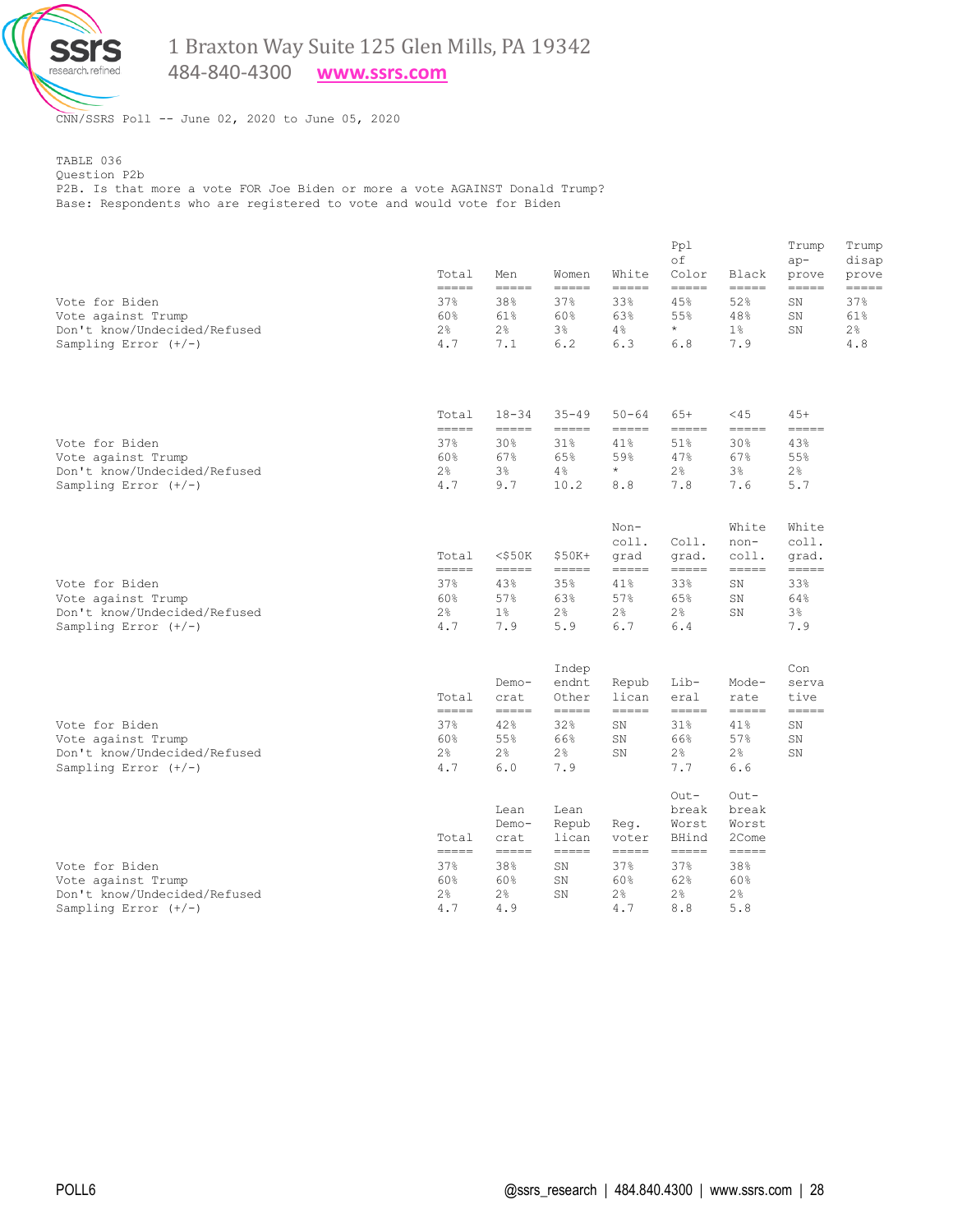

484-840-4300 **[www.ssrs.com](http://www.ssrs.com/)**

CNN/SSRS Poll -- June 02, 2020 to June 05, 2020

TABLE 037 Question P2t P2T. Is that more a vote FOR Donald Trump or more a vote AGAINST Joe Biden? Base: Respondents who are registered to vote and would vote for Trump

|                                                                                                | Total                                                                                                                                                                                                                                                                                                                                                                                                                                        | Men                                              | Women                                                                    | White                                                           | Ppl<br>оf<br>Color                                                                          | Black                                                                               | Trump<br>$ap-$<br>prove                                                                              | Trump<br>disap<br>prove |
|------------------------------------------------------------------------------------------------|----------------------------------------------------------------------------------------------------------------------------------------------------------------------------------------------------------------------------------------------------------------------------------------------------------------------------------------------------------------------------------------------------------------------------------------------|--------------------------------------------------|--------------------------------------------------------------------------|-----------------------------------------------------------------|---------------------------------------------------------------------------------------------|-------------------------------------------------------------------------------------|------------------------------------------------------------------------------------------------------|-------------------------|
| Vote for Trump<br>Vote against Biden<br>Don't know/Undecided/Refused<br>Sampling Error $(+/-)$ | $=$ $=$ $=$ $=$<br>70%<br>27%<br>$3\%$<br>5.7                                                                                                                                                                                                                                                                                                                                                                                                | =====<br>67%<br>$31\%$<br>2 <sup>°</sup><br>7.6  | =====<br>72%<br>23%<br>5%<br>8.6                                         | =====<br>71%<br>26%<br>$3\frac{6}{9}$<br>6.7                    | $=$ $=$ $=$ $=$<br>SN<br>SN<br>SN                                                           | $=$ $=$ $=$ $=$<br>SN<br>SN<br>SN                                                   | -----<br>73%<br>24%<br>$3\%$<br>5.9                                                                  | -----<br>SΝ<br>SN<br>SN |
|                                                                                                | Total<br>$=====$                                                                                                                                                                                                                                                                                                                                                                                                                             | $18 - 34$<br>=====                               | $35 - 49$<br>-----                                                       | $50 - 64$<br>$=$ $=$ $=$ $=$ $=$                                | $65+$<br>$=$ $=$ $=$ $=$ $=$                                                                | $<$ 45<br>$\qquad \qquad \displaystyle =\qquad \qquad \displaystyle =\qquad \qquad$ | $45+$<br>$\qquad \qquad \displaystyle =\qquad \qquad \displaystyle =\qquad \qquad$                   |                         |
| Vote for Trump<br>Vote against Biden<br>Don't know/Undecided/Refused<br>Sampling Error $(+/-)$ | 70%<br>27%<br>$3\%$<br>5.7                                                                                                                                                                                                                                                                                                                                                                                                                   | SN<br>SN<br>SN                                   | SN<br>SΝ<br>SΝ                                                           | SΝ<br>SN<br>SN                                                  | 78%<br>18%<br>4%<br>9.4                                                                     | SN<br>SN<br>SN                                                                      | 69%<br>28%<br>$3\%$<br>6.9                                                                           |                         |
|                                                                                                | Total<br>$=====$                                                                                                                                                                                                                                                                                                                                                                                                                             | <\$50K<br>=====                                  | $$50K+$<br>=====                                                         | $Non-$<br>coll.<br>qrad<br>-----                                | Coll.<br>qrad.<br>$\qquad \qquad \displaystyle =\qquad \qquad \displaystyle =\qquad \qquad$ | White<br>$non-$<br>coll.<br>$=$ $=$ $=$ $=$                                         | White<br>coll.<br>grad.<br>$\qquad \qquad \displaystyle =\qquad \qquad \displaystyle =\qquad \qquad$ |                         |
| Vote for Trump<br>Vote against Biden<br>Don't know/Undecided/Refused<br>Sampling Error $(+/-)$ | 70%<br>27%<br>$3\%$<br>5.7                                                                                                                                                                                                                                                                                                                                                                                                                   | SN<br>SN<br>SN                                   | 68%<br>29%<br>3%<br>7.0                                                  | 70%<br>26%<br>4%<br>7.2                                         | 68%<br>30%<br>$2\,$<br>9.0                                                                  | 71%<br>26%<br>$3\,$<br>8.4                                                          | SN<br>SN<br>SN                                                                                       |                         |
| Vote for Trump<br>Vote against Biden<br>Don't know/Undecided/Refused<br>Sampling Error $(+/-)$ | Total<br>$\frac{1}{1} \frac{1}{1} \frac{1}{1} \frac{1}{1} \frac{1}{1} \frac{1}{1} \frac{1}{1} \frac{1}{1} \frac{1}{1} \frac{1}{1} \frac{1}{1} \frac{1}{1} \frac{1}{1} \frac{1}{1} \frac{1}{1} \frac{1}{1} \frac{1}{1} \frac{1}{1} \frac{1}{1} \frac{1}{1} \frac{1}{1} \frac{1}{1} \frac{1}{1} \frac{1}{1} \frac{1}{1} \frac{1}{1} \frac{1}{1} \frac{1}{1} \frac{1}{1} \frac{1}{1} \frac{1}{1} \frac{$<br>70%<br>27%<br>3 <sup>°</sup><br>5.7 | Demo-<br>crat<br>$\frac{1}{1}$<br>SN<br>SN<br>SN | Indep<br>endnt<br>Other<br>$=$ $=$ $=$ $=$<br>59%<br>36%<br>$5\%$<br>9.2 | Repub<br>lican<br>$=$ $=$ $=$ $=$<br>78%<br>21%<br>$1\%$<br>7.5 | $Lib-$<br>eral<br>$=$ $=$ $=$ $=$<br>SN<br>SN<br>SN                                         | Mode-<br>rate<br>$=$ $=$ $=$ $=$<br>55%<br>43%<br>2%<br>9.9                         | Con<br>serva<br>tive<br>$=$ $=$ $=$ $=$<br>79%<br>17 <sup>°</sup><br>4%<br>7.4                       |                         |
|                                                                                                | Total<br>$\qquad \qquad \displaystyle =\qquad \qquad \displaystyle =\qquad \qquad$                                                                                                                                                                                                                                                                                                                                                           | Lean<br>Demo-<br>crat                            | Lean<br>Repub<br>lican<br>=====                                          | Reg.<br>voter<br>$=$ $=$ $=$ $=$                                | $Out-$<br>break<br>Worst<br>BHind<br>$=$ $=$ $=$ $=$                                        | $Out-$<br>break<br>Worst<br>2Come<br>$=$ $=$ $=$ $=$                                |                                                                                                      |                         |
| Vote for Trump<br>Vote against Biden<br>Don't know/Undecided/Refused<br>Sampling Error $(+/-)$ | 70%<br>27%<br>3 <sup>°</sup><br>5.7                                                                                                                                                                                                                                                                                                                                                                                                          | $=$ $=$ $=$ $=$<br>SN<br>SN<br>SN                | 71%<br>27%<br>2%<br>5.9                                                  | 70%<br>27%<br>3%<br>5.7                                         | 71%<br>26%<br>3%<br>6.7                                                                     | SN<br>SN<br>SN                                                                      |                                                                                                      |                         |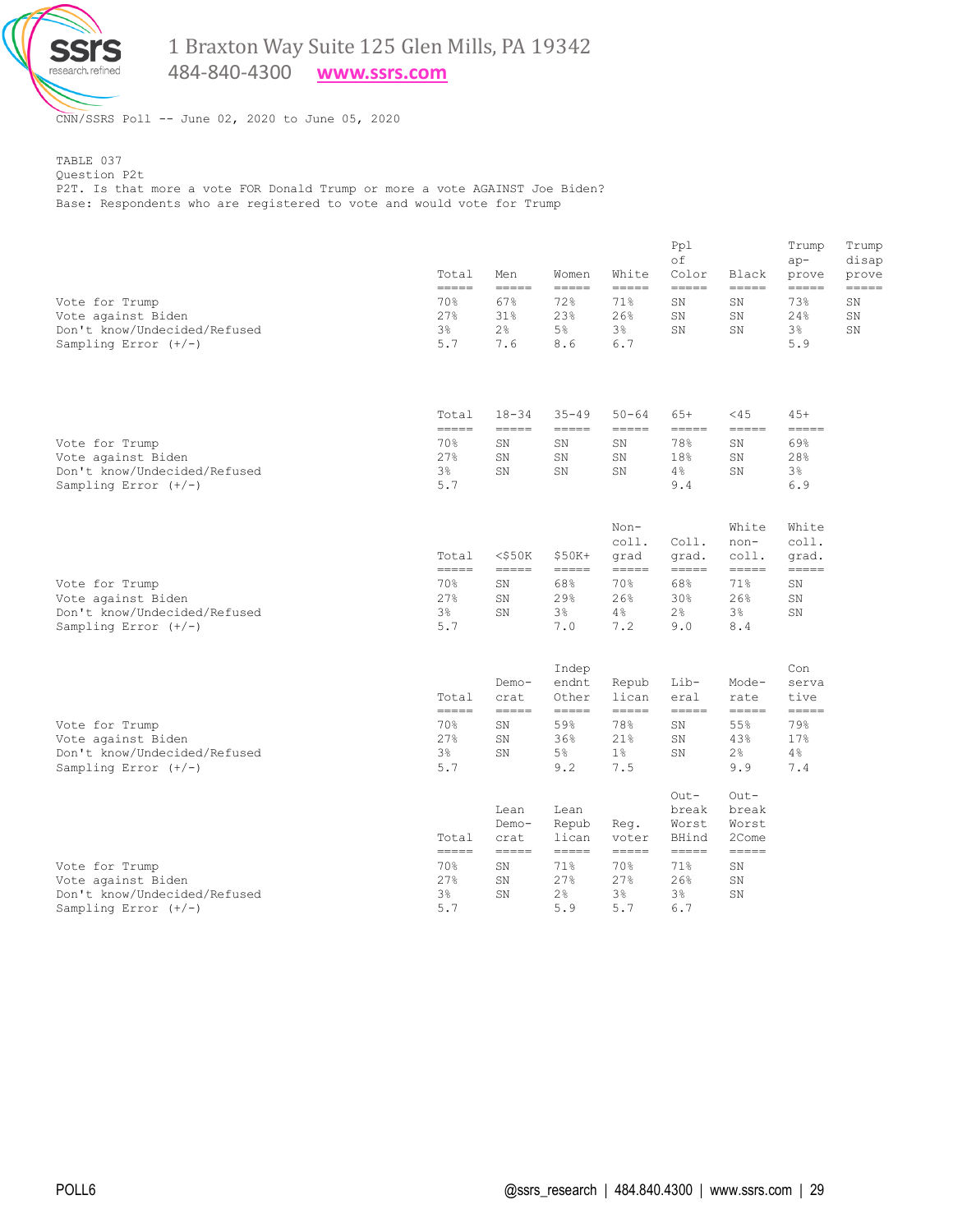

484-840-4300 **[www.ssrs.com](http://www.ssrs.com/)**

CNN/SSRS Poll -- June 02, 2020 to June 05, 2020

TABLE 039 Question P7a

P7a. Now I'm going to mention a few issues and for each one, please tell me if you think Joe Biden or Donald Trump would better handle that issue if they were elected President. First/Next, The economy.

Base: Respondents who are registered to vote

|                                                        | Total<br>$=$ $=$ $=$ $=$                                                           | Men<br>$\qquad \qquad \displaystyle =\qquad \qquad \displaystyle =\qquad \qquad$          | Women<br>-----           | White<br>$\qquad \qquad \displaystyle =\qquad \qquad \displaystyle =\qquad \qquad$         | Ppl<br>оf<br>Color<br>----- | Black<br>----- | Trump<br>$ap-$<br>prove<br>$\qquad \qquad \displaystyle =\qquad \qquad \displaystyle =\qquad \qquad$ | Trump<br>disap<br>prove<br>----- |
|--------------------------------------------------------|------------------------------------------------------------------------------------|-------------------------------------------------------------------------------------------|--------------------------|--------------------------------------------------------------------------------------------|-----------------------------|----------------|------------------------------------------------------------------------------------------------------|----------------------------------|
| Biden                                                  | 46%                                                                                | 36%                                                                                       | 54%                      | 41%                                                                                        | 57%                         | 80%            | $1\%$                                                                                                | 79%                              |
| Trump                                                  | 51%                                                                                | 61%                                                                                       | 42%                      | 57%                                                                                        | 38%                         | 18%            | 98%                                                                                                  | 17%                              |
| Neither                                                | $2\%$                                                                              | $2\%$                                                                                     | $1\%$                    | $1\%$                                                                                      | 3%                          | $\star$        | 0%                                                                                                   | $3\%$                            |
| Don't know/Undecided/Refused<br>Sampling Error $(+/-)$ | 2%<br>3.6                                                                          | $1\%$<br>5.1                                                                              | 2%<br>5.0                | $1\%$<br>4.5                                                                               | 2%<br>5.7                   | $1\%$<br>7.4   | $1\%$<br>5.8                                                                                         | 2%<br>4.6                        |
|                                                        |                                                                                    |                                                                                           |                          |                                                                                            |                             |                |                                                                                                      |                                  |
|                                                        | Total                                                                              | $18 - 34$                                                                                 | $35 - 49$                | $50 - 64$                                                                                  | $65+$                       | $<$ 45         | $45+$                                                                                                |                                  |
| Biden                                                  | $=$ $=$ $=$ $=$<br>46%                                                             | =====<br>48%                                                                              | =====<br>43%             | =====<br>49%                                                                               | =====<br>44%                | =====<br>47%   | $=$ $=$ $=$ $=$<br>45%                                                                               |                                  |
| Trump                                                  | 51%                                                                                | 49%                                                                                       | 52%                      | 49%                                                                                        | 53%                         | 50%            | 52%                                                                                                  |                                  |
| Neither                                                | 2 <sup>°</sup>                                                                     | 1 <sup>°</sup>                                                                            | 3 <sup>°</sup>           | 1 <sup>8</sup>                                                                             | 2%                          | 2%             | 1 <sup>°</sup>                                                                                       |                                  |
| Don't know/Undecided/Refused                           | $2\%$                                                                              | $2\frac{6}{5}$                                                                            | 2%                       | $1\%$                                                                                      | 2%                          | 2%             | $1\%$                                                                                                |                                  |
| Sampling Error $(+/-)$                                 | 3.6                                                                                | 7.6                                                                                       | 7.6                      | 6.9                                                                                        | 6.0                         | 5.9            | 4.4                                                                                                  |                                  |
|                                                        |                                                                                    |                                                                                           |                          | $Non-$                                                                                     |                             | White          | White                                                                                                |                                  |
|                                                        |                                                                                    |                                                                                           |                          | coll.                                                                                      | Coll.                       | non-           | coll.                                                                                                |                                  |
|                                                        | Total<br>$=$ $=$ $=$ $=$                                                           | $<$ \$50 $K$<br>$\qquad \qquad \displaystyle =\qquad \qquad \displaystyle =\qquad \qquad$ | \$50K+<br>-----          | grad<br>$\qquad \qquad \displaystyle =\qquad \qquad \displaystyle =\qquad \qquad$          | qrad.<br>-----              | coll.<br>----- | qrad.<br>$\qquad \qquad \displaystyle =\qquad \qquad \displaystyle =\qquad \qquad$                   |                                  |
| Biden                                                  | 46%                                                                                | 49%                                                                                       | 45%                      | 40%                                                                                        | 55%                         | 32%            | 54%                                                                                                  |                                  |
| Trump                                                  | 51%                                                                                | 45%                                                                                       | 54%                      | 56%                                                                                        | 43%                         | 66%            | 43%                                                                                                  |                                  |
| Neither                                                | 2 <sup>°</sup>                                                                     | 2 <sup>°</sup>                                                                            | $1\%$                    | 2 <sup>°</sup>                                                                             | 1 <sup>°</sup>              | $1\%$          | $1\%$                                                                                                |                                  |
| Don't know/Undecided/Refused<br>Sampling Error $(+/-)$ | 2 <sup>°</sup><br>3.6                                                              | 3%<br>6.4                                                                                 | $1\%$<br>4.5             | $2\frac{6}{9}$<br>4.8                                                                      | $1\%$<br>5.1                | $1\%$<br>6.4   | 2%<br>6.2                                                                                            |                                  |
|                                                        |                                                                                    |                                                                                           |                          |                                                                                            |                             |                |                                                                                                      |                                  |
|                                                        |                                                                                    | $Demo-$                                                                                   | Indep<br>endnt           | Repub                                                                                      | Lib-                        | Mode-          | Con<br>serva                                                                                         |                                  |
|                                                        | Total<br>$=====$                                                                   | crat<br>$=$ $=$ $=$ $=$                                                                   | Other<br>$\frac{1}{1}$   | lican<br>$=$ $=$ $=$ $=$                                                                   | eral<br>=====               | rate<br>=====  | tive<br>$=$ $=$ $=$ $=$                                                                              |                                  |
| Biden                                                  | 46%                                                                                | 86%                                                                                       | 40%                      | 5%                                                                                         | 81%                         | 49%            | 16%                                                                                                  |                                  |
| Trump                                                  | 51%                                                                                | 12%                                                                                       | 56%                      | 95%                                                                                        | 14%                         | 48%            | 81%                                                                                                  |                                  |
| Neither<br>Don't know/Undecided/Refused                | $2\frac{6}{6}$<br>$2\%$                                                            | $1\%$<br>$2\frac{6}{5}$                                                                   | 3%<br>1%                 | 0 <sup>°</sup><br>0%                                                                       | 3%<br>$1\%$                 | $1\%$<br>$1\%$ | $\star$<br>2%                                                                                        |                                  |
| Sampling Error $(+/-)$                                 | 3.6                                                                                | 5.9                                                                                       | 5.8                      | 7.1                                                                                        | 7.4                         | 5.4            | 6.4                                                                                                  |                                  |
|                                                        |                                                                                    |                                                                                           |                          |                                                                                            | $Out-$                      | $Out-$         |                                                                                                      |                                  |
|                                                        |                                                                                    | Lean<br>Demo-                                                                             | Lean<br>Repub            |                                                                                            | break<br>Worst              | break<br>Worst |                                                                                                      |                                  |
|                                                        | Total<br>$\qquad \qquad \displaystyle =\qquad \qquad \displaystyle =\qquad \qquad$ | crat<br>$\qquad \qquad \displaystyle =\qquad \qquad \displaystyle =\qquad \qquad$         | lican<br>$=$ $=$ $=$ $=$ | Reg.<br>voter<br>$\qquad \qquad \displaystyle =\qquad \qquad \displaystyle =\qquad \qquad$ | BHind<br>-----              | 2Come<br>===== |                                                                                                      |                                  |
| Biden                                                  | 46%                                                                                | 82%                                                                                       | $6\%$                    | 46%                                                                                        | 26%                         | 66%            |                                                                                                      |                                  |
| Trump<br>Neither                                       | 51%<br>$2\frac{6}{6}$                                                              | 14%<br>$1\%$                                                                              | 94%<br>0 <sup>°</sup>    | 51%<br>2%                                                                                  | 72%<br>$1\%$                | 30%<br>$1\%$   |                                                                                                      |                                  |
| Don't know/Undecided/Refused                           | $2\%$                                                                              | $2\,$                                                                                     | 0%                       | $2\%$                                                                                      | $1\%$                       | 3%             |                                                                                                      |                                  |
| Sampling Error $(+/-)$                                 | 3.6                                                                                | 4.8                                                                                       | 5.6                      | 3.6                                                                                        | 5.2                         | 5.2            |                                                                                                      |                                  |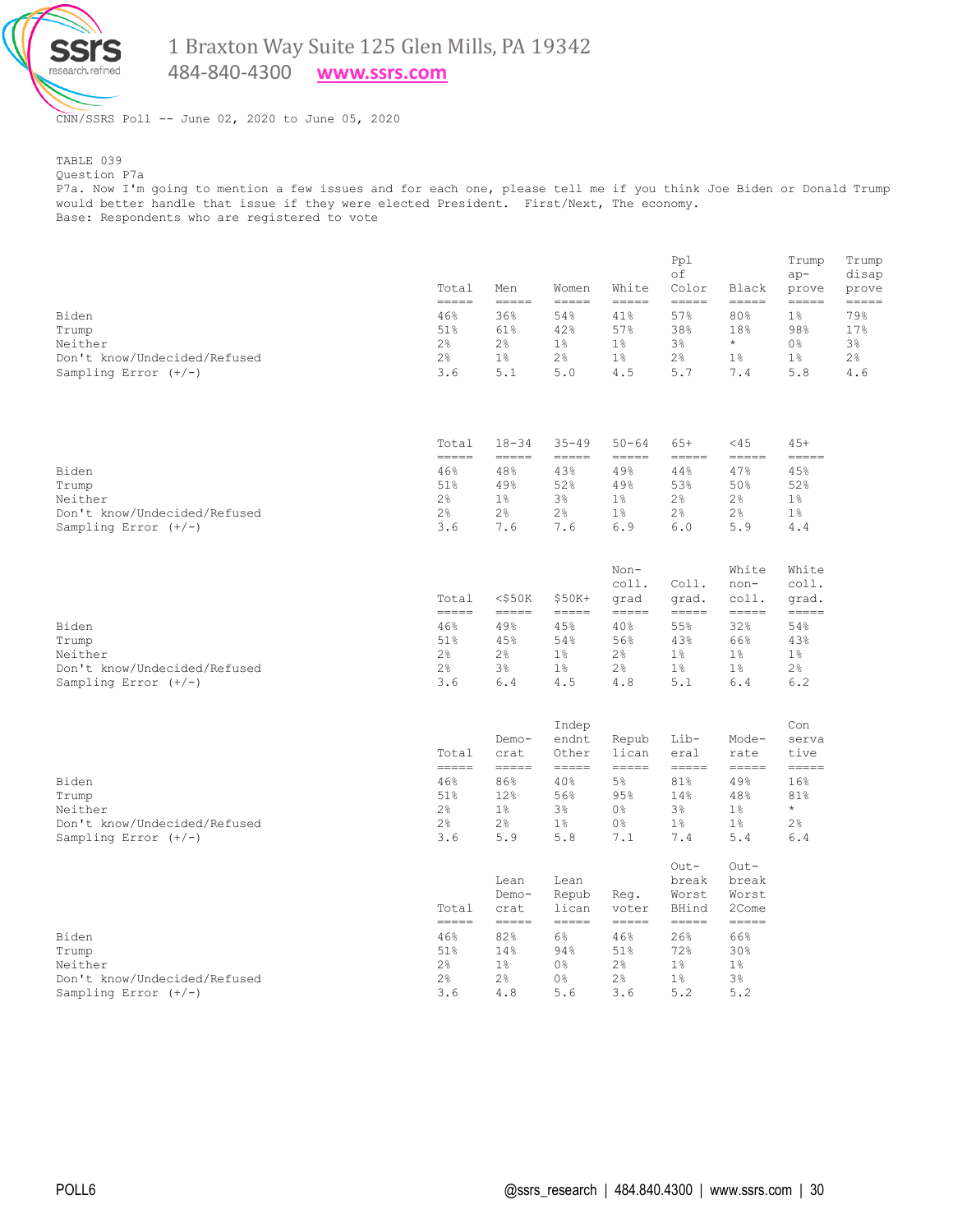

484-840-4300 **[www.ssrs.com](http://www.ssrs.com/)**

CNN/SSRS Poll -- June 02, 2020 to June 05, 2020

TABLE 040 Question P7b P7b. Now I'm going to mention a few issues and for each one, please tell me if you think Joe Biden or Donald Trump would better handle that issue if they were elected President. First/Next, The response to the coronavirus outbreak. Base: Respondents who are registered to vote

|                              | Total                    | Men                   | Women               | White                                      | Pp1<br>of<br>Color                | Black                                     | Trump<br>$ap-$<br>prove                    | Trump<br>disap<br>prove |
|------------------------------|--------------------------|-----------------------|---------------------|--------------------------------------------|-----------------------------------|-------------------------------------------|--------------------------------------------|-------------------------|
| Biden                        | =====<br>55%<br>41%      | =====<br>47%<br>48%   | =====<br>62%<br>35% | =====<br>50%<br>47%                        | =====<br>66%<br>28%               | $=$ $=$ $=$ $=$<br>87%<br>8 <sup>°</sup>  | $=====$<br>4%<br>92%                       | $=====$<br>91%<br>5%    |
| Trump<br>Neither             | 3 <sup>°</sup>           | 3 <sup>°</sup>        | 2%                  | 1 <sup>°</sup>                             | 4%                                | 3%                                        | $1\%$                                      | 4%                      |
| Don't know/Undecided/Refused | 2 <sup>°</sup>           | 2 <sup>°</sup>        | 1 <sup>°</sup>      | $1\%$                                      | 2%                                | 2%                                        | 3%                                         | $^\star$                |
| Sampling Error $(+/-)$       | 3.6                      | 5.1                   | 5.0                 | 4.5                                        | 5.7                               | 7.4                                       | 5.8                                        | 4.6                     |
|                              | Total<br>$=$ $=$ $=$ $=$ | $18 - 34$<br>=====    | $35 - 49$           | $50 - 64$<br>$=$ $=$ $=$ $=$               | $65+$<br>=====                    | $<$ 45<br>$=====$                         | $45+$<br>$=$ $=$ $=$ $=$                   |                         |
| Biden                        | 55%                      | 62%                   | =====<br>51%        | 56%                                        | 50%                               | 58%                                       | 53%                                        |                         |
| Trump                        | 41%                      | 35%                   | 42%                 | 42%                                        | 45%                               | 37%                                       | 44%                                        |                         |
| Neither                      | 3 <sup>°</sup>           | 2 <sup>°</sup>        | 6%                  | $\star$                                    | 2 <sup>°</sup>                    | 3 <sup>°</sup>                            | 2%                                         |                         |
| Don't know/Undecided/Refused | 2 <sup>°</sup>           | $1\%$                 | 1 <sup>°</sup>      | 2 <sup>°</sup>                             | 3 <sup>°</sup>                    | $1\%$                                     | 2%                                         |                         |
| Sampling Error $(+/-)$       | 3.6                      | 7.6                   | 7.6                 | 6.9                                        | 6.0                               | 5.9                                       | 4.4                                        |                         |
|                              | Total<br>=====           | $<$ \$50 $K$<br>===== | $$50K+$<br>=====    | $Non-$<br>coll.<br>grad<br>$=$ $=$ $=$ $=$ | Coll.<br>qrad.<br>$=$ $=$ $=$ $=$ | White<br>non-<br>coll.<br>$=$ $=$ $=$ $=$ | White<br>coll.<br>qrad.<br>$=$ $=$ $=$ $=$ |                         |
| Biden                        | 55%                      | 59%                   | 54%                 | 48%                                        | 66%                               | 41%                                       | 64%                                        |                         |
| Trump                        | 41%                      | 35%                   | 43%                 | 46%                                        | 33%                               | 55%                                       | 35%                                        |                         |
| Neither                      | 3 <sup>°</sup>           | 3 <sup>°</sup>        | $1\%$               | $3\%$                                      | $1\%$                             | 2 <sup>°</sup>                            | $\star$                                    |                         |
| Don't know/Undecided/Refused | 2 <sup>°</sup>           | 3%                    | $1\%$               | 2%                                         | $\star$                           | 2 <sup>°</sup>                            | $\star$                                    |                         |
| Sampling Error $(+/-)$       | 3.6                      | 6.4                   | 4.5                 | 4.8                                        | 5.1                               | 6.4                                       | 6.2                                        |                         |
|                              |                          |                       |                     |                                            |                                   |                                           |                                            |                         |

|                              | Total<br>------<br>____ | $Demo-$<br>crat | Indep<br>endnt<br>Other | Repub<br>lican<br>------ | Lib-<br>eral    | Mode-<br>rate<br>===== | Con<br>serva<br>tive |
|------------------------------|-------------------------|-----------------|-------------------------|--------------------------|-----------------|------------------------|----------------------|
| Biden                        | 55%                     | 95%             | 52%                     | 10 <sub>8</sub>          | 90 <sub>8</sub> | 63%                    | 21%                  |
| Trump                        | 41%                     | 4%              | 40%                     | 90%                      | $5\%$           | 34%                    | 76%                  |
| Neither                      | 3 <sup>°</sup>          | $\star$         | 5%                      | $\star$                  | 4%              | 3 <sup>°</sup>         | $1\%$                |
| Don't know/Undecided/Refused | 2 <sup>°</sup>          | $\star$         | 3 <sup>°</sup>          | 0 <sup>°</sup>           | $1\%$           | $1\%$                  | 2 <sup>°</sup>       |
| Sampling Error $(+/-)$       | 3.6                     | 5.9             | 5.8                     | 7.1                      | 7.4             | 5.4                    | 6.4                  |
|                              |                         |                 |                         |                          | $Out-$          | $Out-$                 |                      |

|                              | Total          | Lean<br>Demo-<br>crat | Lean<br>Repub<br>lican | Req.<br>voter  | break<br>Worst<br>BHind | break<br>Worst<br>2Come |
|------------------------------|----------------|-----------------------|------------------------|----------------|-------------------------|-------------------------|
| Biden                        | 55%            | 93%                   | 11 <sup>°</sup>        | 55%            | 34%                     | 77%                     |
| Trump                        | 41%            | 5%                    | 86%                    | 41%            | 63%                     | 18%                     |
| Neither                      | 3%             | 2 <sup>°</sup>        | 2.8                    | 3 <sup>°</sup> | 2 <sup>°</sup>          | 3%                      |
| Don't know/Undecided/Refused | 2 <sup>°</sup> | $1\%$                 | $1\%$                  | 2 <sup>°</sup> | 2 <sup>°</sup>          | 2 <sup>°</sup>          |
| Sampling Error $(+/-)$       | 3.6            | 4.8                   | 5.6                    | 3.6            | 5.2                     | 5.2                     |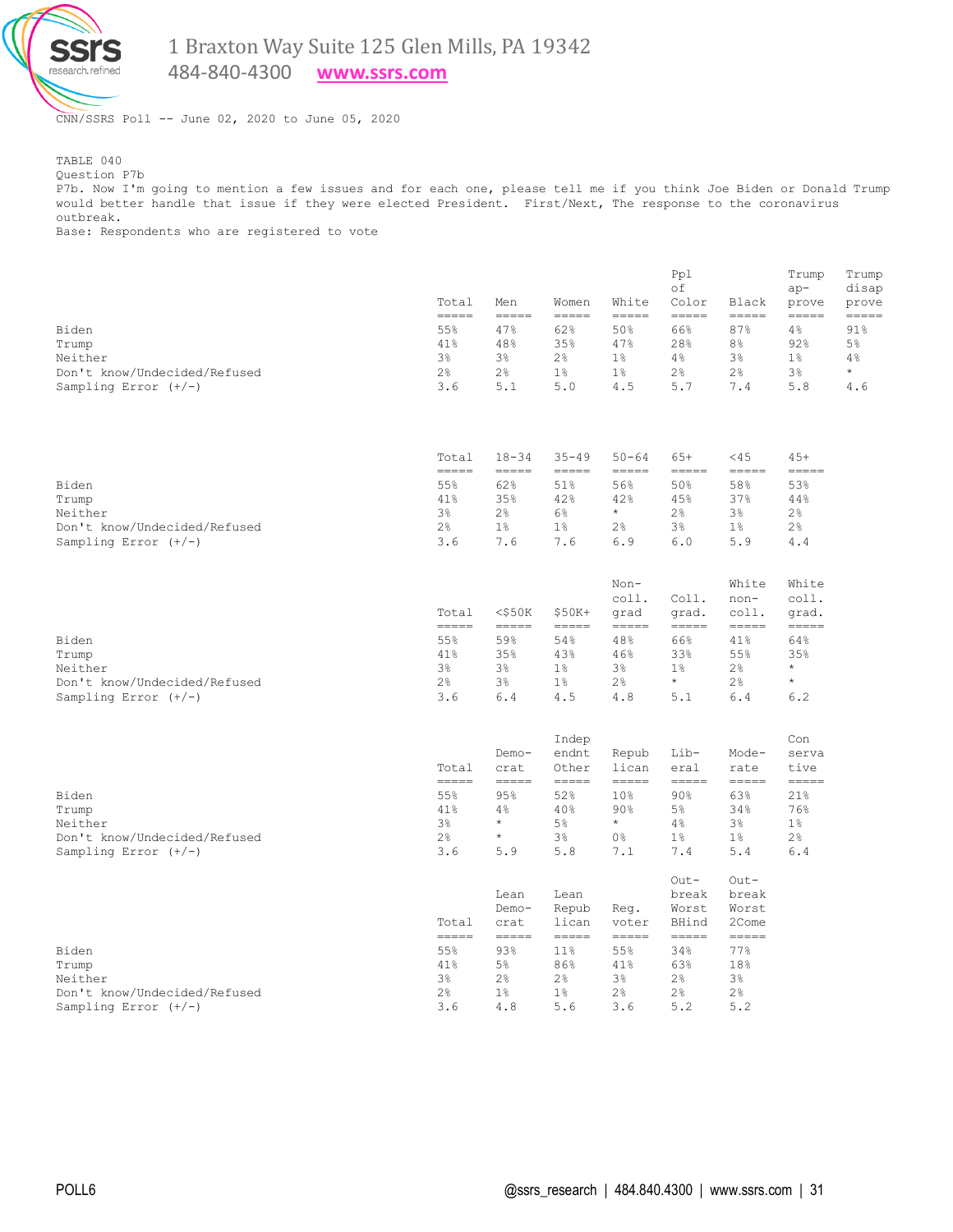

484-840-4300 **[www.ssrs.com](http://www.ssrs.com/)**

CNN/SSRS Poll -- June 02, 2020 to June 05, 2020

TABLE 041 Question P7d

P7d. Now I'm going to mention a few issues and for each one, please tell me if you think Joe Biden or Donald Trump would better handle that issue if they were elected President. First/Next, Race relations. Base: Respondents who are registered to vote

 Ppl Trump Trump of ap- disap<br>Color Black prove prove Total Men Women White Color Black prove prove ===== ===== ===== ===== ===== ===== ===== ===== Biden 63% 56% 69% 58% 75% 91% 16% 95% Trump 31% 37% 27% 39% 16% 4% 77% 1% Neither 4% 4% 3% 3% 5% 4% 3% 4% Don't know/Undecided/Refused 2% 2% 2% 1% 4% 1% 4% \* Sampling Error (+/-)  $\begin{array}{cccccccc} 3.6 & 5.1 & 5.0 & 4.5 & 5.7 & 7.4 & 5.8 & 4.6 \end{array}$  Total 18-34 35-49 50-64 65+ <45 45+ ===== ===== ===== ===== ===== ===== ===== Biden 63% 73% 61% 62% 55% 70% 58% Trump 31% 21% 29% 35% 41% 24% 37% Neither 4% 3% 8% 3% 1% 4% 4% Don't know/Undecided/Refused 2% 2% 2% 1% 3% 3% 2% Sampling Error (+/-) 3.6 7.6 7.6 6.9 6.0 5.9 4.4 Non- White White coll. Coll. non- coll. Total <\$50K \$50K+ grad grad. coll. grad. ===== ===== ===== ===== ===== ===== ===== Biden 63% 67% 63% 57% 74% 47% 72% Trump 31% 25% 33% 36% 23% 48% 25% Neither 4% 4% 3% 4% 2% 3% 2% Don't know/Undecided/Refused 2% 4% 1% 3% 1% 2% 1% Sampling Error (+/-)  $\begin{array}{cccccccc} 3.6 & 6.4 & 4.5 & 4.8 & 5.1 & 6.4 & 6.2 \end{array}$ example of the contract of the contract of the contract of the contract of the contract of the contract of the contract of the contract of the contract of the contract of the contract of the contract of the contract of the Demo- endnt Repub Lib- Mode- serva Total crat Other lican eral rate tive ===== ===== ===== ===== ===== ===== ===== Biden 63% 99% 64% 17% 94% 74% 28% Trump 31% 1% 28% 76% 2% 21% 67% Neither 4% \* 6% 4% 3% 5% 2% Don't know/Undecided/Refused 2% \* 2% 3% \* 1% 2% Sampling Error (+/-) 3.6 5.9 5.8 7.1 7.4 5.4 6.4 out-contract of the contract of the contract of the contract of the contract of the contract of the contract of the contract of the contract of the contract of the contract of the contract of the contract of the contract o Lean Lean break break Demo- Repub Reg. Worst Worst Total crat lican voter BHind 2Come ===== ===== ===== ===== ===== ===== Biden 63% 97% 23% 63% 44% 84% Trump 31% 1% 70% 31% 50% 12% Neither 4% 2% 4% 4% 3% 2% Don't know/Undecided/Refused 2% \* 3% 2% 3% 1% Sampling Error (+/-)  $\begin{array}{cccccccc} 3.6 & 4.8 & 5.6 & 3.6 & 5.2 & 5.2 \end{array}$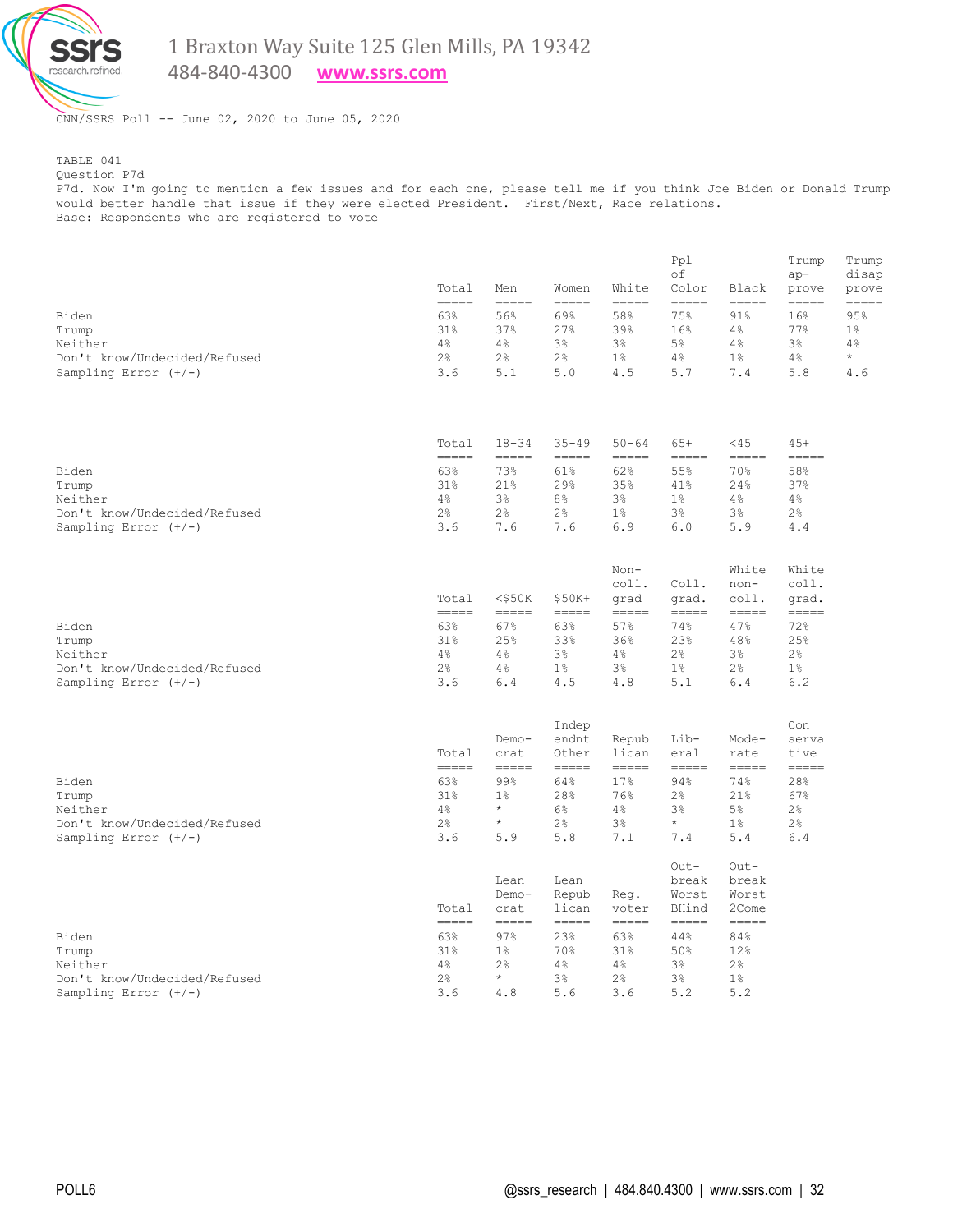

484-840-4300 **[www.ssrs.com](http://www.ssrs.com/)**

CNN/SSRS Poll -- June 02, 2020 to June 05, 2020

TABLE 042 Question P7e

P7e. Now I'm going to mention a few issues and for each one, please tell me if you think Joe Biden or Donald Trump would better handle that issue if they were elected President. First/Next, Leading the nation in times of crisis. Base: Respondents who are registered to vote

|                                                        | Total<br>$=$ $=$ $=$ $=$ | Men<br>$=$ $=$ $=$ $=$       | Women<br>$=$ $=$ $=$ $=$     | White<br>$=$ $=$ $=$ $=$                                                           | Ppl<br>оf<br>Color<br>$=$ $=$ $=$ $=$ | Black<br>$=$ $=$ $=$ $=$ | Trump<br>$ap-$<br>prove<br>$=$ $=$ $=$ $=$ $=$ | Trump<br>disap<br>prove<br>$=$ $=$ $=$ $=$ $=$ |
|--------------------------------------------------------|--------------------------|------------------------------|------------------------------|------------------------------------------------------------------------------------|---------------------------------------|--------------------------|------------------------------------------------|------------------------------------------------|
| Biden<br>Trump                                         | 55%<br>41%               | 46%<br>50%                   | 64%<br>32%                   | 51%<br>46%                                                                         | 66%<br>29%                            | 88%<br>$9\frac{6}{6}$    | 4%<br>94%                                      | 93%<br>3 <sup>°</sup>                          |
| Neither<br>Don't know/Undecided/Refused                | 3 <sup>°</sup><br>$1\%$  | $3\%$<br>$1\%$               | 2%<br>2%                     | $2\frac{6}{6}$<br>$1\%$                                                            | 4%<br>2%                              | $3\,$<br>$1\%$           | $1\%$<br>$1\%$                                 | 3%<br>$\star$                                  |
| Sampling Error $(+/-)$                                 | 3.6                      | 5.1                          | 5.0                          | 4.5                                                                                | 5.7                                   | 7.4                      | 5.8                                            | 4.6                                            |
|                                                        |                          |                              |                              |                                                                                    |                                       |                          |                                                |                                                |
|                                                        | Total<br>$=$ $=$ $=$ $=$ | $18 - 34$<br>$=$ $=$ $=$ $=$ | $35 - 49$<br>$=$ $=$ $=$ $=$ | $50 - 64$<br>$=$ $=$ $=$ $=$                                                       | $65+$<br>$=$ $=$ $=$ $=$              | $<$ 45<br>=====          | $45+$<br>=====                                 |                                                |
| Biden                                                  | 55%                      | 62%                          | 55%                          | 55%                                                                                | 49%                                   | 60%                      | 52%                                            |                                                |
| Trump                                                  | 41%                      | 35%                          | 39%                          | 42%                                                                                | 48%                                   | 35%                      | 45%                                            |                                                |
| Neither<br>Don't know/Undecided/Refused                | 3 <sup>°</sup><br>$1\%$  | 2 <sup>°</sup><br>$2\%$      | 5%<br>$1\%$                  | 2%<br>$1\%$                                                                        | $2\%$<br>$2\%$                        | $3\%$<br>$2\,$           | 2%<br>$1\%$                                    |                                                |
| Sampling Error $(+/-)$                                 | 3.6                      | 7.6                          | 7.6                          | 6.9                                                                                | 6.0                                   | 5.9                      | $4.4$                                          |                                                |
|                                                        |                          |                              |                              |                                                                                    |                                       |                          |                                                |                                                |
|                                                        |                          |                              |                              | Non-                                                                               |                                       | White                    | White                                          |                                                |
|                                                        | Total                    | $<$ \$50 $K$                 | $$50K+$                      | coll.<br>grad                                                                      | Coll.<br>qrad.                        | non-<br>coll.            | coll.<br>qrad.                                 |                                                |
|                                                        | $=$ $=$ $=$ $=$          | $=$ $=$ $=$ $=$              | $=====$                      | $=$ $=$ $=$ $=$ $=$                                                                | -----                                 | $=$ $=$ $=$ $=$ $=$      | aaaaa                                          |                                                |
| Biden                                                  | 55%                      | 59%                          | 55%                          | 49%                                                                                | 66%                                   | 41%                      | 66%                                            |                                                |
| Trump                                                  | 41%                      | 35%                          | 43%                          | 46%                                                                                | 32%                                   | 55%                      | 32%                                            |                                                |
| Neither<br>Don't know/Undecided/Refused                | $3\%$<br>$1\%$           | $4\%$<br>2 <sup>°</sup>      | $2\%$<br>$1\%$               | 4%<br>2 <sup>°</sup>                                                               | $1\%$<br>$1\%$                        | $3\,$<br>$1\%$           | $1\%$<br>$1\%$                                 |                                                |
| Sampling Error $(+/-)$                                 | 3.6                      | 6.4                          | 4.5                          | 4.8                                                                                | 5.1                                   | 6.4                      | 6.2                                            |                                                |
|                                                        |                          |                              |                              |                                                                                    |                                       |                          |                                                |                                                |
|                                                        |                          |                              | Indep                        |                                                                                    |                                       |                          | Con                                            |                                                |
|                                                        |                          | $Demo-$                      | endnt                        | Repub                                                                              | Lib-                                  | Mode-                    | serva                                          |                                                |
|                                                        | Total<br>$=$ $=$ $=$ $=$ | crat<br>$=$ $=$ $=$ $=$      | Other<br>=====               | lican<br>$\qquad \qquad \displaystyle =\qquad \qquad \displaystyle =\qquad \qquad$ | eral<br>$=$ $=$ $=$ $=$               | rate<br>=====            | tive<br>=====                                  |                                                |
| Biden                                                  | 55%                      | 97%                          | 51%                          | 11 <sub>8</sub>                                                                    | 91%                                   | 63%                      | 21%                                            |                                                |
| Trump                                                  | 41%                      | $2\frac{6}{9}$               | 43%                          | 87%                                                                                | $5\%$                                 | 33%                      | 76%                                            |                                                |
| Neither                                                | 3 <sup>°</sup>           | $\star$                      | 4%                           | 2 <sup>°</sup>                                                                     | 2 <sup>°</sup>                        | 4%                       | $1\%$                                          |                                                |
| Don't know/Undecided/Refused<br>Sampling Error $(+/-)$ | $1\%$<br>3.6             | $1\%$<br>5.9                 | 2%<br>5.8                    | 0 %<br>7.1                                                                         | $1\%$<br>7.4                          | $1\%$<br>5.4             | 2%<br>6.4                                      |                                                |
|                                                        |                          |                              |                              |                                                                                    |                                       |                          |                                                |                                                |
|                                                        |                          | Lean                         | Lean                         |                                                                                    | $Out-$<br>break                       | $Out-$<br>break          |                                                |                                                |
|                                                        |                          | $Demo-$                      | Repub                        | Reg.                                                                               | Worst                                 | Worst                    |                                                |                                                |
|                                                        | Total                    | crat                         | lican                        | voter                                                                              | BHind                                 | 2Come                    |                                                |                                                |
|                                                        | $=$ $=$ $=$ $=$          | $=$ $=$ $=$ $=$              | $=$ $=$ $=$ $=$              | $=$ $=$ $=$ $=$                                                                    | $=$ $=$ $=$ $=$                       | $=$ $=$ $=$ $=$          |                                                |                                                |
| Biden                                                  | 55%                      | 94%                          | $11\%$                       | 55%                                                                                | 34%                                   | 78%                      |                                                |                                                |
| Trump<br>Neither                                       | 41%<br>3 <sup>°</sup>    | 3 <sup>°</sup><br>$1\%$      | 86%<br>2%                    | 41%<br>$3\%$                                                                       | 63%<br>2%                             | 17%<br>$3\,$             |                                                |                                                |
| Don't know/Undecided/Refused                           | $1\%$                    | $1\%$                        | $1\%$                        | $1\%$                                                                              | $1\%$                                 | 2 <sup>°</sup>           |                                                |                                                |
| Sampling Error $(+/-)$                                 | 3.6                      | 4.8                          | 5.6                          | 3.6                                                                                | 5.2                                   | 5.2                      |                                                |                                                |
|                                                        |                          |                              |                              |                                                                                    |                                       |                          |                                                |                                                |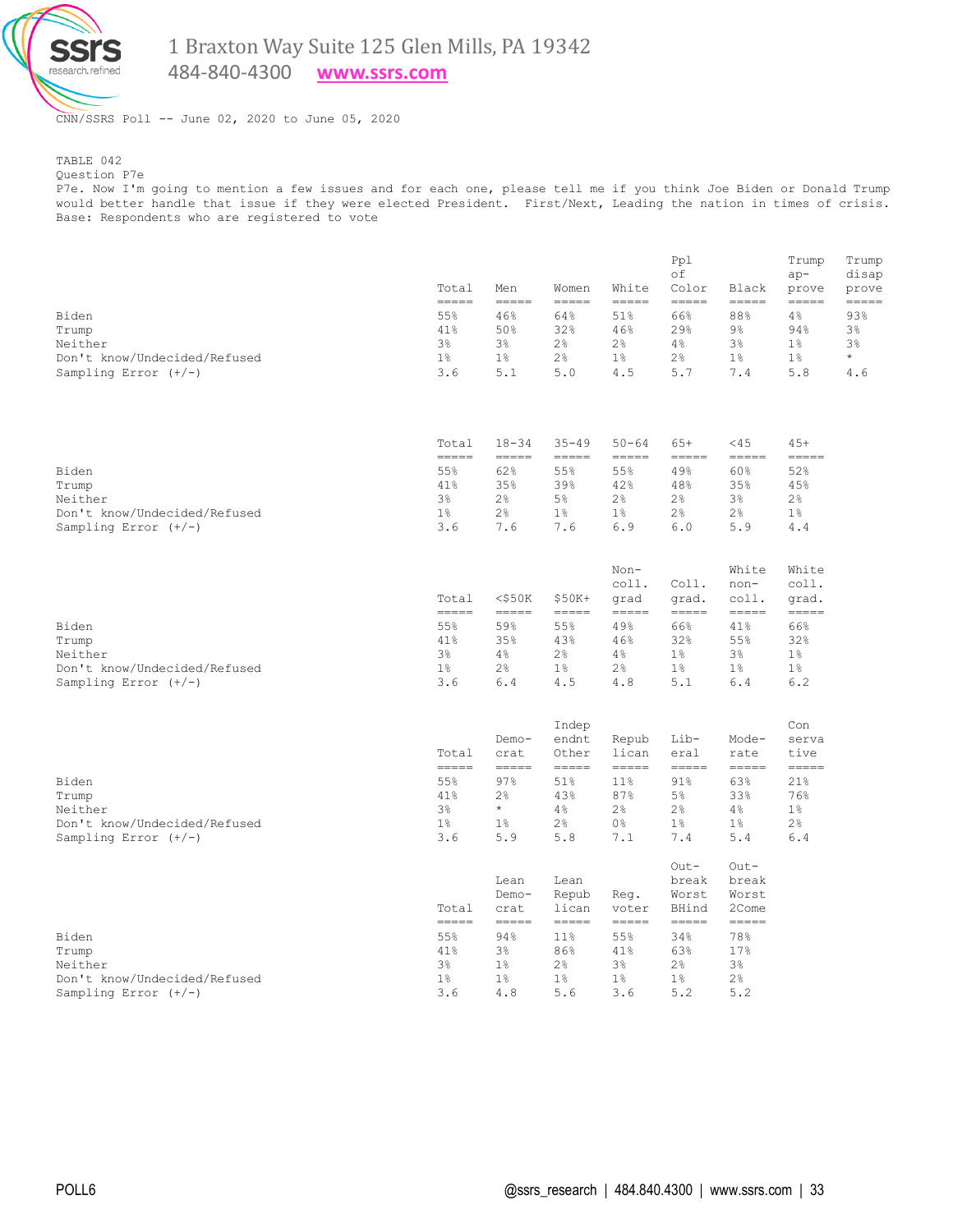research. refined.

# 1 Braxton Way Suite 125 Glen Mills, PA 19342

484-840-4300 **[www.ssrs.com](http://www.ssrs.com/)**

CNN/SSRS Poll -- June 02, 2020 to June 05, 2020 TABLE 043 Question 23 23. How big a problem is racism in our society today? Is it a big problem, somewhat of a problem, a small problem, or not a problem at all? Base: Total Respondents

|                                                                                                                                                                                                                    | Total<br>$=$ $=$ $=$ $=$                                                           | Men<br>$\qquad \qquad \overline{\qquad \qquad }=\overline{\qquad \qquad }=\overline{\qquad \qquad }=\overline{\qquad \qquad }=\overline{\qquad \qquad }=\overline{\qquad \qquad }=\overline{\qquad \qquad }=\overline{\qquad \qquad }=\overline{\qquad \qquad }=\overline{\qquad \qquad }=\overline{\qquad \qquad }=\overline{\qquad \qquad }=\overline{\qquad \qquad }=\overline{\qquad \qquad }=\overline{\qquad \qquad }=\overline{\qquad \qquad }=\overline{\qquad \qquad }=\overline{\qquad \qquad }=\overline{\qquad \qquad }=\overline{\qquad \qquad }=\overline{\qquad \qquad }=\overline{\$ | Women<br>$\qquad \qquad \overline{\qquad \qquad }=\overline{\qquad \qquad }=\overline{\qquad \qquad }=\overline{\qquad \qquad }=\overline{\qquad \qquad }=\overline{\qquad \qquad }=\overline{\qquad \qquad }=\overline{\qquad \qquad }=\overline{\qquad \qquad }=\overline{\qquad \qquad }=\overline{\qquad \qquad }=\overline{\qquad \qquad }=\overline{\qquad \qquad }=\overline{\qquad \qquad }=\overline{\qquad \qquad }=\overline{\qquad \qquad }=\overline{\qquad \qquad }=\overline{\qquad \qquad }=\overline{\qquad \qquad }=\overline{\qquad \qquad }=\overline{\qquad \qquad }=\overline{\$ | White<br>$\qquad \qquad \displaystyle =\qquad \qquad \displaystyle =\qquad \qquad$                                                                                                                                                                                                                                                                                                                                                                                                                                                                                          | Ppl<br>оf<br>Color<br>$=$ $=$ $=$ $=$ $=$                                                   | Black<br>$\qquad \qquad \displaystyle =\qquad \qquad \displaystyle =\qquad \qquad$                    | Trump<br>$ap-$<br>prove<br>=====                                              | Trump<br>disap<br>prove<br>=====                                  |
|--------------------------------------------------------------------------------------------------------------------------------------------------------------------------------------------------------------------|------------------------------------------------------------------------------------|------------------------------------------------------------------------------------------------------------------------------------------------------------------------------------------------------------------------------------------------------------------------------------------------------------------------------------------------------------------------------------------------------------------------------------------------------------------------------------------------------------------------------------------------------------------------------------------------------|--------------------------------------------------------------------------------------------------------------------------------------------------------------------------------------------------------------------------------------------------------------------------------------------------------------------------------------------------------------------------------------------------------------------------------------------------------------------------------------------------------------------------------------------------------------------------------------------------------|-----------------------------------------------------------------------------------------------------------------------------------------------------------------------------------------------------------------------------------------------------------------------------------------------------------------------------------------------------------------------------------------------------------------------------------------------------------------------------------------------------------------------------------------------------------------------------|---------------------------------------------------------------------------------------------|-------------------------------------------------------------------------------------------------------|-------------------------------------------------------------------------------|-------------------------------------------------------------------|
| Big/Somewhat of a problem (Net)<br>A big problem<br>Somewhat of a problem<br>Small/Not a problem at all (Net)<br>A small problem<br>Not a problem at all<br>Don't know/Undecided/Refused<br>Sampling Error $(+/-)$ | 89%<br>67%<br>22%<br>10%<br>$6\%$<br>$5\%$<br>$1\%$<br>3.4                         | 86%<br>58%<br>29%<br>13 <sub>8</sub><br>8 <sup>°</sup><br>6%<br>$\star$<br>4.7                                                                                                                                                                                                                                                                                                                                                                                                                                                                                                                       | 92%<br>75%<br>17 <sub>8</sub><br>$7\%$<br>$4\%$<br>$4\%$<br>$1\%$<br>4.7                                                                                                                                                                                                                                                                                                                                                                                                                                                                                                                               | 88%<br>60%<br>27%<br>11 <sub>8</sub><br>$7\%$<br>$4\%$<br>$1\%$<br>4.4                                                                                                                                                                                                                                                                                                                                                                                                                                                                                                      | 91%<br>78%<br>13%<br>8 <sup>°</sup><br>3%<br>$5\%$<br>$1\%$<br>5.2                          | 97%<br>88%<br>9%<br>38<br>$2\frac{6}{6}$<br>$1\%$<br>$0\,$ %<br>7.1                                   | 77%<br>38%<br>39%<br>22%<br>13%<br>9%<br>$1\%$<br>5.5                         | 98%<br>87%<br>11%<br>$2\,$<br>$1\%$<br>$1\%$<br>$^{\star}$<br>4.3 |
|                                                                                                                                                                                                                    | Total<br>$\qquad \qquad \displaystyle =\qquad \qquad \displaystyle =\qquad \qquad$ | $18 - 34$<br>$=$ $=$ $=$ $=$                                                                                                                                                                                                                                                                                                                                                                                                                                                                                                                                                                         | $35 - 49$<br>$=$ $=$ $=$ $=$                                                                                                                                                                                                                                                                                                                                                                                                                                                                                                                                                                           | $50 - 64$<br>$\qquad \qquad \displaystyle =\qquad \qquad \displaystyle =\qquad \qquad$                                                                                                                                                                                                                                                                                                                                                                                                                                                                                      | $65+$<br>$=$ $=$ $=$ $=$ $=$                                                                | $<$ 45<br>$\qquad \qquad \displaystyle =\qquad \qquad \displaystyle =\qquad \qquad$                   | $45+$<br>$=$ $=$ $=$ $=$ $=$                                                  |                                                                   |
| Big/Somewhat of a problem (Net)<br>A big problem<br>Somewhat of a problem<br>Small/Not a problem at all (Net)<br>A small problem<br>Not a problem at all<br>Don't know/Undecided/Refused<br>Sampling Error $(+/-)$ | 89%<br>67%<br>22%<br>10%<br>$6\%$<br>$5\%$<br>$1\%$<br>3.4                         | 95%<br>74%<br>20%<br>$5\%$<br>$2\frac{6}{6}$<br>3%<br>$\star$<br>6.9                                                                                                                                                                                                                                                                                                                                                                                                                                                                                                                                 | 87%<br>67%<br>20%<br>12%<br>$6\%$<br>$6\%$<br>$1\%$<br>7.0                                                                                                                                                                                                                                                                                                                                                                                                                                                                                                                                             | 85%<br>60%<br>25%<br>14%<br>8 <sup>°</sup><br>$6\%$<br>$1\%$<br>6.6                                                                                                                                                                                                                                                                                                                                                                                                                                                                                                         | 88%<br>64%<br>24%<br>12 <sub>8</sub><br>8 <sup>°</sup><br>$4\,$<br>$1\%$<br>5.8             | 92%<br>72%<br>19%<br>8 <sup>°</sup><br>4%<br>4%<br>$1\%$<br>5.3                                       | 87%<br>62%<br>25%<br>12%<br>$7\%$<br>$5\%$<br>$1\%$<br>4.2                    |                                                                   |
|                                                                                                                                                                                                                    | Total<br>$=$ $=$ $=$ $=$                                                           | $<$ \$50 $K$<br>$\qquad \qquad \displaystyle =\qquad \qquad \displaystyle =\qquad \qquad$                                                                                                                                                                                                                                                                                                                                                                                                                                                                                                            | $$50K+$<br>$\qquad \qquad \displaystyle =\qquad \qquad \qquad$                                                                                                                                                                                                                                                                                                                                                                                                                                                                                                                                         | Non-<br>coll.<br>grad<br>$\qquad \qquad \displaystyle =\qquad \qquad \qquad$                                                                                                                                                                                                                                                                                                                                                                                                                                                                                                | Coll.<br>grad.<br>$\qquad \qquad \displaystyle =\qquad \qquad \displaystyle =\qquad \qquad$ | White<br>non-<br>coll.<br>$\qquad \qquad \doteq\qquad \qquad \doteq\qquad \qquad \doteq\qquad \qquad$ | White<br>coll.<br>grad.<br>=====                                              |                                                                   |
| Big/Somewhat of a problem (Net)<br>A big problem<br>Somewhat of a problem<br>Small/Not a problem at all (Net)<br>A small problem<br>Not a problem at all<br>Don't know/Undecided/Refused<br>Sampling Error $(+/-)$ | 89%<br>67%<br>22%<br>10%<br>$6\%$<br>$5\%$<br>$1\%$<br>3.4                         | 91%<br>70%<br>21%<br>8 <sup>°</sup><br>$4\%$<br>$5\%$<br>$1\%$<br>5.7                                                                                                                                                                                                                                                                                                                                                                                                                                                                                                                                | 88%<br>64%<br>23%<br>12%<br>$7\%$<br>$5\%$<br>$\star$<br>4.3                                                                                                                                                                                                                                                                                                                                                                                                                                                                                                                                           | 88%<br>64%<br>24%<br>11 <sub>8</sub><br>$6\%$<br>$5\%$<br>$1\%$<br>4.4                                                                                                                                                                                                                                                                                                                                                                                                                                                                                                      | 91%<br>72%<br>20%<br>8 <sup>°</sup><br>$6\%$<br>3%<br>$\star$<br>5.0                        | 86%<br>56%<br>31%<br>13%<br>$8\,$<br>5%<br>$1\%$<br>6.0                                               | 91%<br>68%<br>23%<br>9%<br>$6\%$<br>$3\frac{6}{9}$<br>$\star$<br>6.1          |                                                                   |
|                                                                                                                                                                                                                    | Total<br>-----                                                                     | Demo-<br>crat<br>$\qquad \qquad \displaystyle =\qquad \qquad \displaystyle =\qquad \qquad$                                                                                                                                                                                                                                                                                                                                                                                                                                                                                                           | Indep<br>endnt<br>Other<br>$=$ $=$ $=$ $=$                                                                                                                                                                                                                                                                                                                                                                                                                                                                                                                                                             | Repub<br>lican<br>$\qquad \qquad \overline{\qquad \qquad }= \qquad \overline{\qquad \qquad }= \qquad \overline{\qquad \qquad }= \qquad \overline{\qquad \qquad }= \qquad \overline{\qquad \qquad }= \qquad \overline{\qquad \qquad }= \qquad \overline{\qquad \qquad }= \qquad \overline{\qquad \qquad }= \qquad \overline{\qquad \qquad }= \qquad \overline{\qquad \qquad }= \qquad \overline{\qquad \qquad }= \qquad \overline{\qquad \qquad }= \qquad \overline{\qquad \qquad }= \qquad \overline{\qquad \qquad }= \qquad \overline{\qquad \qquad }= \qquad \overline{\$ | Lib-<br>eral<br>$=$ $=$ $=$ $=$                                                             | Mode-<br>rate<br>$=====$                                                                              | Con<br>serva<br>tive<br>$=$ $=$ $=$ $=$ $=$                                   |                                                                   |
| Big/Somewhat of a problem (Net)<br>A big problem<br>Somewhat of a problem<br>Small/Not a problem at all (Net)<br>A small problem<br>Not a problem at all<br>Don't know/Undecided/Refused<br>Sampling Error $(+/-)$ | 89%<br>67%<br>22%<br>10%<br>$6\%$<br>$5\%$<br>$1\%$<br>3.4                         | 99%<br>$90\%$<br>8%<br>$1\%$<br>$1\%$<br>$\star$<br>$\star$<br>5.6                                                                                                                                                                                                                                                                                                                                                                                                                                                                                                                                   | 87%<br>63%<br>24%<br>13%<br>$6\%$<br>$7\%$<br>$\star$<br>5.3                                                                                                                                                                                                                                                                                                                                                                                                                                                                                                                                           | 82%<br>43%<br>39%<br>17%<br>11 <sup>°</sup><br>6%<br>$1\%$<br>6.9                                                                                                                                                                                                                                                                                                                                                                                                                                                                                                           | 96%<br>86%<br>10 <sub>8</sub><br>4%<br>$2\,$<br>$2\frac{6}{6}$<br>0%<br>6.9                 | 92%<br>67%<br>25%<br>8%<br>4%<br>$4\,$<br>$\star$<br>5.2                                              | 81%<br>51%<br>30%<br>18%<br>10 <sup>°</sup><br>8 <sup>°</sup><br>$1\%$<br>6.0 |                                                                   |
|                                                                                                                                                                                                                    | Total<br>=====                                                                     | Lean<br>Demo-<br>crat<br>-----                                                                                                                                                                                                                                                                                                                                                                                                                                                                                                                                                                       | Lean<br>Repub<br>lican<br>$=$ $=$ $=$ $=$                                                                                                                                                                                                                                                                                                                                                                                                                                                                                                                                                              | Req.<br>voter<br>$\qquad \qquad \overline{\qquad \qquad }= \qquad \overline{\qquad \qquad }= \qquad \overline{\qquad \qquad }= \qquad \overline{\qquad \qquad }= \qquad \overline{\qquad \qquad }= \qquad \overline{\qquad \qquad }= \qquad \overline{\qquad \qquad }= \qquad \overline{\qquad \qquad }= \qquad \overline{\qquad \qquad }= \qquad \overline{\qquad \qquad }= \qquad \overline{\qquad \qquad }= \qquad \overline{\qquad \qquad }= \qquad \overline{\qquad \qquad }= \qquad \overline{\qquad \qquad }= \qquad \overline{\qquad \qquad }= \qquad \overline{\$  | $Out-$<br>break<br>Worst<br>BHind<br>-----                                                  | $Out-$<br>break<br>Worst<br>2Come<br>$=====$                                                          |                                                                               |                                                                   |
| Big/Somewhat of a problem (Net)<br>A big problem<br>Somewhat of a problem<br>Small/Not a problem at all (Net)<br>A small problem<br>Not a problem at all<br>Don't know/Undecided/Refused<br>Sampling Error $(+/-)$ | 89%<br>67%<br>22%<br>10 <sup>°</sup><br>6%<br>$5\%$<br>$1\%$<br>3.4                | 97%<br>87%<br>$11\%$<br>$2\frac{6}{5}$<br>$1\%$<br>$1\%$<br>$\star$<br>4.6                                                                                                                                                                                                                                                                                                                                                                                                                                                                                                                           | 78%<br>$41\%$<br>37%<br>21%<br>12%<br>9%<br>$1\%$<br>5.4                                                                                                                                                                                                                                                                                                                                                                                                                                                                                                                                               | $90\%$<br>67%<br>23%<br>10 <sub>8</sub><br>$5\%$<br>$4\,$<br>$\star$<br>3.6                                                                                                                                                                                                                                                                                                                                                                                                                                                                                                 | 85%<br>53%<br>32%<br>15%<br>9%<br>6%<br>$1\%$<br>5.0                                        | 94%<br>80%<br>14%<br>$5\%$<br>2%<br>3%<br>$1\%$<br>4.9                                                |                                                                               |                                                                   |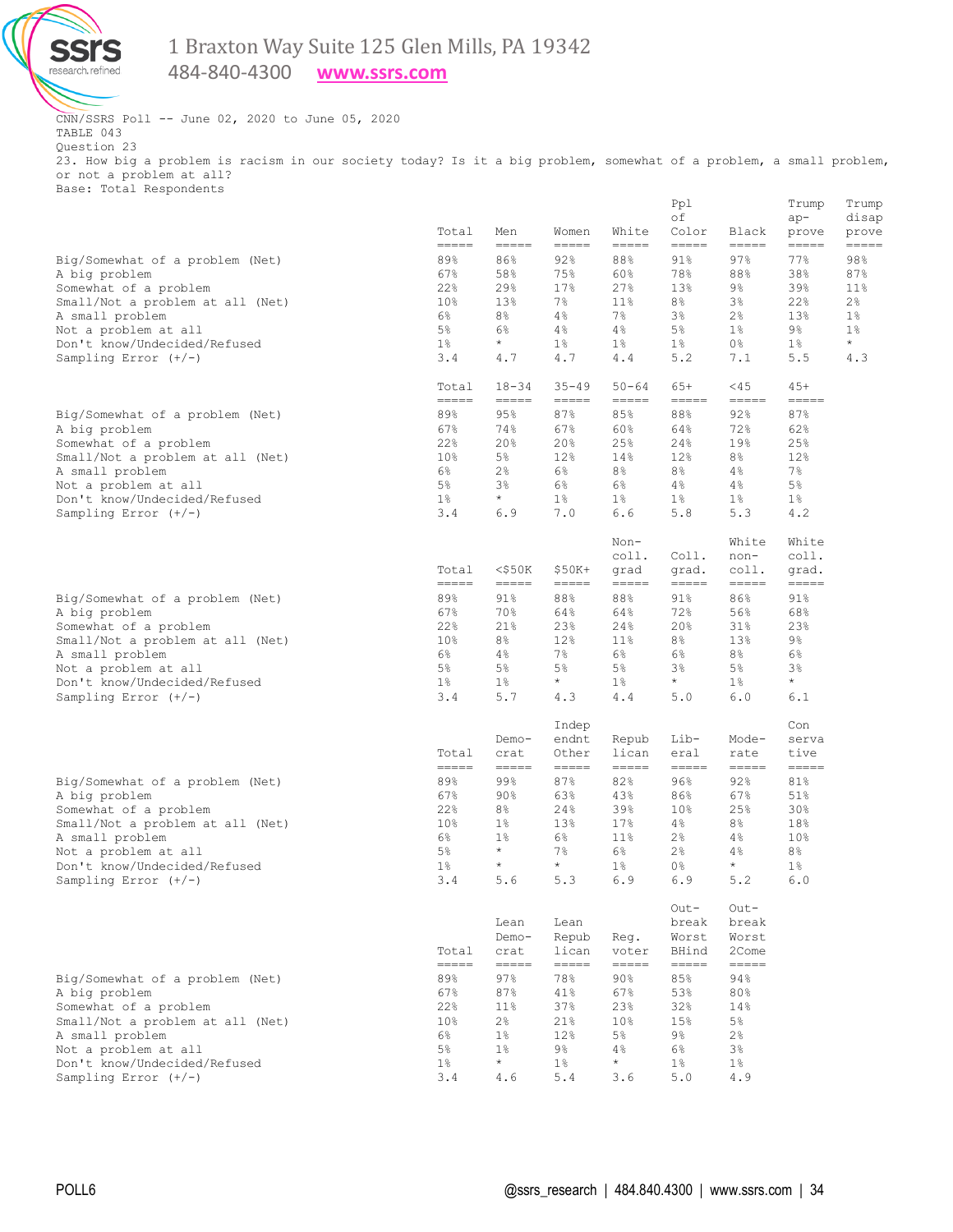

484-840-4300 **[www.ssrs.com](http://www.ssrs.com/)**

CNN/SSRS Poll -- June 02, 2020 to June 05, 2020

TABLE 044 Question 25 25. In general, do you think that the country's criminal justice system treats whites and blacks equally, or does it favor whites over blacks? Base: Total Respondents

|                                                                                                                                                                 | Total<br>$=$ $=$ $=$ $=$                                                           | Men<br>$\qquad \qquad \overline{\qquad \qquad }= \qquad \quad \overline{\qquad \qquad }= \qquad \quad \overline{\qquad \qquad }= \qquad \qquad$                                                                                                                                                                                                                                                                                                                                                                                                                                    | Women<br>$\qquad \qquad \displaystyle =\qquad \qquad \qquad$                           | White<br>$\qquad \qquad \overline{\qquad \qquad }==-\frac{1}{2}$                                                                                                                                                                                                                                                                                                                                                                                                                                                                                                           | Ppl<br>οf<br>Color<br>$=$ $=$ $=$ $=$ $=$                | Black<br>=====                                 | Trump<br>$ap-$<br>prove<br>-----               | Trump<br>disap<br>prove<br>$=$ $=$ $=$ $=$        |
|-----------------------------------------------------------------------------------------------------------------------------------------------------------------|------------------------------------------------------------------------------------|------------------------------------------------------------------------------------------------------------------------------------------------------------------------------------------------------------------------------------------------------------------------------------------------------------------------------------------------------------------------------------------------------------------------------------------------------------------------------------------------------------------------------------------------------------------------------------|----------------------------------------------------------------------------------------|----------------------------------------------------------------------------------------------------------------------------------------------------------------------------------------------------------------------------------------------------------------------------------------------------------------------------------------------------------------------------------------------------------------------------------------------------------------------------------------------------------------------------------------------------------------------------|----------------------------------------------------------|------------------------------------------------|------------------------------------------------|---------------------------------------------------|
| Treats whites and blacks equally<br>Favors whites over blacks<br>Favors blacks over whites<br>Depends<br>Don't know/Undecided/Refused<br>Sampling Error $(+/-)$ | 24%<br>67%<br>$1\%$<br>3 <sup>°</sup><br>$5\%$<br>3.4                              | 29%<br>62%<br>$1\%$<br>$3\%$<br>5%<br>4.7                                                                                                                                                                                                                                                                                                                                                                                                                                                                                                                                          | 19%<br>71%<br>$1\%$<br>$3\%$<br>$6\%$<br>4.7                                           | 29%<br>63%<br>$1\%$<br>2 <sup>°</sup><br>6%<br>4.4                                                                                                                                                                                                                                                                                                                                                                                                                                                                                                                         | 15%<br>74%<br>$1\%$<br>5%<br>5%<br>5.2                   | $6\%$<br>88%<br>$1\%$<br>$2\,$<br>3%<br>7.1    | 51%<br>33%<br>$2\,$<br>4%<br>$10\%$<br>5.5     | 7%<br>90%<br>0%<br>$2\frac{6}{6}$<br>$1\%$<br>4.3 |
|                                                                                                                                                                 | Total<br>$\qquad \qquad \displaystyle =\qquad \qquad \displaystyle =\qquad \qquad$ | $18 - 34$<br>$\qquad \qquad \displaystyle =\qquad \qquad \displaystyle =\qquad \qquad$                                                                                                                                                                                                                                                                                                                                                                                                                                                                                             | $35 - 49$<br>$\qquad \qquad \displaystyle =\qquad \qquad \displaystyle =\qquad \qquad$ | $50 - 64$<br>$\qquad \qquad \displaystyle =\qquad \qquad \displaystyle =\qquad \qquad$                                                                                                                                                                                                                                                                                                                                                                                                                                                                                     | $65+$<br>=====                                           | $<$ 45<br>-----                                | $45+$<br>-----                                 |                                                   |
| Treats whites and blacks equally<br>Favors whites over blacks<br>Favors blacks over whites<br>Depends<br>Don't know/Undecided/Refused<br>Sampling Error $(+/-)$ | 24%<br>67%<br>$1\%$<br>$3\%$<br>$5\%$<br>3.4                                       | 18%<br>75%<br>$2\frac{6}{9}$<br>$4\%$<br>$2\frac{6}{9}$<br>6.9                                                                                                                                                                                                                                                                                                                                                                                                                                                                                                                     | 24%<br>68%<br>$1\%$<br>4%<br>$2\frac{6}{6}$<br>7.0                                     | 29%<br>61%<br>$\star$<br>$1\%$<br>9%<br>6.6                                                                                                                                                                                                                                                                                                                                                                                                                                                                                                                                | 27%<br>62%<br>$\star$<br>2%<br>9%<br>5.8                 | 19%<br>73%<br>$1\%$<br>$4\%$<br>$2\,$<br>5.3   | 28%<br>62%<br>$\star$<br>$2\,$<br>$8\,$<br>4.2 |                                                   |
|                                                                                                                                                                 | Total<br>$=====$                                                                   | $<$ \$50 $K$<br>$=$ $=$ $=$ $=$                                                                                                                                                                                                                                                                                                                                                                                                                                                                                                                                                    | $$50K+$<br>$=$ $=$ $=$ $=$                                                             | $Non-$<br>coll.<br>qrad<br>$\qquad \qquad \displaystyle =\qquad \qquad \displaystyle =\qquad \qquad$                                                                                                                                                                                                                                                                                                                                                                                                                                                                       | Coll.<br>grad.<br>=====                                  | White<br>non-<br>coll.<br>=====                | White<br>coll.<br>grad.<br>-----               |                                                   |
| Treats whites and blacks equally<br>Favors whites over blacks<br>Favors blacks over whites<br>Depends<br>Don't know/Undecided/Refused<br>Sampling Error $(+/-)$ | 24%<br>67%<br>$1\%$<br>3 <sup>°</sup><br>$5\%$<br>3.4                              | 22%<br>70%<br>$\star$<br>$3\%$<br>$5\%$<br>5.7                                                                                                                                                                                                                                                                                                                                                                                                                                                                                                                                     | 26%<br>66%<br>$1\%$<br>$2\frac{6}{6}$<br>4%<br>4.3                                     | 28%<br>62%<br>$1\%$<br>4%<br>6%<br>4.4                                                                                                                                                                                                                                                                                                                                                                                                                                                                                                                                     | 17 <sub>8</sub><br>77%<br>$1\%$<br>$1\%$<br>$4\%$<br>5.0 | 36%<br>55%<br>$1\%$<br>$2\,$<br>6%<br>6.0      | 18%<br>76%<br>$\star$<br>$1\%$<br>5%<br>6.1    |                                                   |
|                                                                                                                                                                 | Total<br>$=$ $=$ $=$ $=$                                                           | Demo-<br>crat<br>$=$ $=$ $=$ $=$                                                                                                                                                                                                                                                                                                                                                                                                                                                                                                                                                   | Indep<br>endnt<br>Other<br>=====                                                       | Repub<br>lican<br>$=$ $=$ $=$ $=$                                                                                                                                                                                                                                                                                                                                                                                                                                                                                                                                          | Lib-<br>eral<br>=====                                    | Mode-<br>rate<br>=====                         | Con<br>serva<br>tive<br>-----                  |                                                   |
| Treats whites and blacks equally<br>Favors whites over blacks<br>Favors blacks over whites<br>Depends<br>Don't know/Undecided/Refused<br>Sampling Error $(+/-)$ | 24%<br>67%<br>$1\%$<br>$3\%$<br>$5\%$<br>3.4                                       | $5\%$<br>92%<br>0%<br>$2\frac{6}{6}$<br>$1\%$<br>5.6                                                                                                                                                                                                                                                                                                                                                                                                                                                                                                                               | 25%<br>66%<br>$1\%$<br>$3\,$<br>6%<br>5.3                                              | 48%<br>37%<br>2 <sup>8</sup><br>$3\%$<br>10 <sub>8</sub><br>6.9                                                                                                                                                                                                                                                                                                                                                                                                                                                                                                            | 5%<br>93%<br>0%<br>$1\%$<br>$1\%$<br>6.9                 | 21%<br>71%<br>$\star$<br>$3\%$<br>$4\,$<br>5.2 | 42%<br>45%<br>$2\,$<br>$4\,$<br>$8\,$<br>6.0   |                                                   |
|                                                                                                                                                                 | Total<br>$\qquad \qquad \doteq\qquad \qquad \doteq\qquad \qquad$                   | Tean<br>Demo-<br>crat<br>$\qquad \qquad \overline{\qquad \qquad }= \qquad \overline{\qquad \qquad }= \qquad \overline{\qquad \qquad }= \qquad \overline{\qquad \qquad }= \qquad \overline{\qquad \qquad }= \qquad \overline{\qquad \qquad }= \qquad \overline{\qquad \qquad }= \qquad \overline{\qquad \qquad }= \qquad \overline{\qquad \qquad }= \qquad \overline{\qquad \qquad }= \qquad \overline{\qquad \qquad }= \qquad \overline{\qquad \qquad }= \qquad \overline{\qquad \qquad }= \qquad \overline{\qquad \qquad }= \qquad \overline{\qquad \qquad }= \qquad \overline{\$ | Lean<br>Repub<br>lican<br>$\qquad \qquad \overline{\qquad \qquad }=$                   | Reg.<br>voter<br>$\qquad \qquad \overline{\qquad \qquad }= \qquad \overline{\qquad \qquad }= \qquad \overline{\qquad \qquad }= \qquad \overline{\qquad \qquad }= \qquad \overline{\qquad \qquad }= \qquad \overline{\qquad \qquad }= \qquad \overline{\qquad \qquad }= \qquad \overline{\qquad \qquad }= \qquad \overline{\qquad \qquad }= \qquad \overline{\qquad \qquad }= \qquad \overline{\qquad \qquad }= \qquad \overline{\qquad \qquad }= \qquad \overline{\qquad \qquad }= \qquad \overline{\qquad \qquad }= \qquad \overline{\qquad \qquad }= \qquad \overline{\$ | $Out-$<br>break<br>Worst<br>BHind<br>-----               | Out-<br>break<br>Worst<br>2Come<br>$=====$     |                                                |                                                   |
| Treats whites and blacks equally<br>Favors whites over blacks<br>Favors blacks over whites<br>Depends<br>Don't know/Undecided/Refused<br>Sampling Error $(+/-)$ | 24%<br>67%<br>$1\%$<br>3%<br>$5\%$<br>3.4                                          | $7\%$<br>90%<br>0%<br>$1\%$<br>$2\frac{6}{6}$<br>4.6                                                                                                                                                                                                                                                                                                                                                                                                                                                                                                                               | 47%<br>39%<br>$2\frac{6}{6}$<br>$3\frac{6}{6}$<br>9%<br>5.4                            | 24%<br>67%<br>$1\%$<br>$3\frac{6}{6}$<br>$6\%$<br>3.6                                                                                                                                                                                                                                                                                                                                                                                                                                                                                                                      | 36%<br>54%<br>$1\%$<br>3%<br>$6\%$<br>5.0                | 14%<br>81%<br>$\star$<br>2%<br>$3\%$<br>4.9    |                                                |                                                   |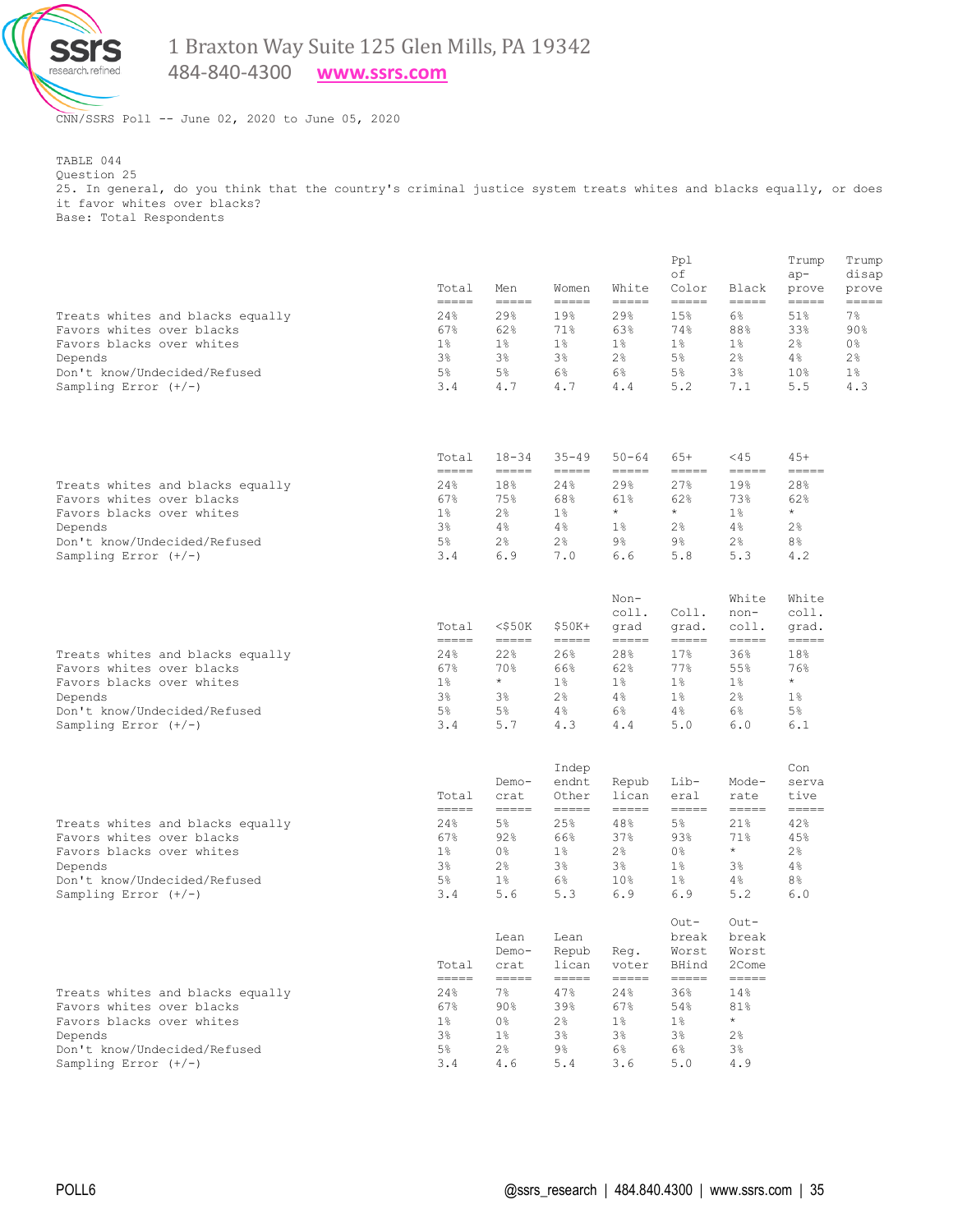

484-840-4300 **[www.ssrs.com](http://www.ssrs.com/)**

CNN/SSRS Poll -- June 02, 2020 to June 05, 2020

TABLE 045 Question 27a 27a. Have you EVER been Afraid your life was in danger because of your racial or ethnic background, or not? Base: Total Respondents

|                                                           | Total                                    | Men                            | Women                                                                                              | White                                                                            | Ppl<br>оf<br>Color                                                                 | Black                                                                              | Trump<br>$ap-$<br>prove                                                                                                                                                                                                                                                                                                                                                                                                                                                                  | Trump<br>disap<br>prove   |
|-----------------------------------------------------------|------------------------------------------|--------------------------------|----------------------------------------------------------------------------------------------------|----------------------------------------------------------------------------------|------------------------------------------------------------------------------------|------------------------------------------------------------------------------------|------------------------------------------------------------------------------------------------------------------------------------------------------------------------------------------------------------------------------------------------------------------------------------------------------------------------------------------------------------------------------------------------------------------------------------------------------------------------------------------|---------------------------|
| Yes, have<br>No, have not<br>Don't know/Undecided/Refused | $=$ $=$ $=$ $=$<br>25%<br>74%<br>$\star$ | =====<br>31%<br>69%<br>$\star$ | $\qquad \qquad \displaystyle =\qquad \qquad \displaystyle =\qquad \qquad$<br>20%<br>80%<br>$\star$ | $=$ $=$ $=$ $=$<br>14%<br>85%<br>$\star$                                         | $=$ $=$ $=$ $=$<br>44%<br>55%<br>$1\%$                                             | =====<br>54%<br>46%<br>0%                                                          | $=$ $=$ $=$ $=$<br>24%<br>75%<br>$1\%$                                                                                                                                                                                                                                                                                                                                                                                                                                                   | =====<br>26%<br>74%<br>0% |
| Sampling Error $(+/-)$                                    | 3.4                                      | 4.7                            | 4.7                                                                                                | 4.4                                                                              | 5.2                                                                                | 7.1                                                                                | 5.5                                                                                                                                                                                                                                                                                                                                                                                                                                                                                      | 4.3                       |
|                                                           | Total<br>$=$ $=$ $=$ $=$                 | $18 - 34$<br>=====             | $35 - 49$<br>=====                                                                                 | $50 - 64$<br>$=$ $=$ $=$ $=$                                                     | $65+$<br>$=$ $=$ $=$ $=$                                                           | $<$ 45<br>$=$ $=$ $=$ $=$                                                          | $45+$<br>$=$ $=$ $=$ $=$                                                                                                                                                                                                                                                                                                                                                                                                                                                                 |                           |
| Yes, have                                                 | 25%                                      | 29%                            | 33%                                                                                                | 24%                                                                              | 12%                                                                                | 28%                                                                                | 23%                                                                                                                                                                                                                                                                                                                                                                                                                                                                                      |                           |
| No, have not                                              | 74%                                      | 71%                            | 66%                                                                                                | 76%                                                                              | 87%                                                                                | 71%                                                                                | 77%                                                                                                                                                                                                                                                                                                                                                                                                                                                                                      |                           |
| Don't know/Undecided/Refused                              | $\star$                                  | 0%                             | $1\%$                                                                                              | 0%                                                                               | $\star$                                                                            | $\star$                                                                            | $\star$                                                                                                                                                                                                                                                                                                                                                                                                                                                                                  |                           |
| Sampling Error $(+/-)$                                    | 3.4                                      | 6.9                            | 7.0                                                                                                | 6.6                                                                              | 5.8                                                                                | 5.3                                                                                | 4.2                                                                                                                                                                                                                                                                                                                                                                                                                                                                                      |                           |
|                                                           |                                          |                                |                                                                                                    | Non-<br>coll.                                                                    | Coll.                                                                              | White<br>non-                                                                      | White<br>coll.                                                                                                                                                                                                                                                                                                                                                                                                                                                                           |                           |
|                                                           | Total<br>$=$ $=$ $=$ $=$                 | $<$ \$50 $K$<br>=====          | $$50K+$<br>=====                                                                                   | grad<br>-----                                                                    | qrad.<br>$\qquad \qquad \displaystyle =\qquad \qquad \displaystyle =\qquad \qquad$ | coll.<br>$\qquad \qquad \displaystyle =\qquad \qquad \displaystyle =\qquad \qquad$ | grad.<br>$\qquad \qquad \doteq \qquad \qquad \doteq \qquad \qquad \doteq \qquad \qquad \doteq \qquad \qquad \doteq \qquad \qquad \doteq \qquad \qquad \doteq \qquad \qquad \doteq \qquad \qquad \doteq \qquad \qquad \doteq \qquad \qquad \doteq \qquad \qquad \doteq \qquad \qquad \doteq \qquad \qquad \doteq \qquad \qquad \doteq \qquad \qquad \doteq \qquad \qquad \doteq \qquad \qquad \doteq \qquad \qquad \doteq \qquad \qquad \doteq \qquad \qquad \doteq \qquad \qquad \doteq$ |                           |
| Yes, have                                                 | 25%                                      | 27%                            | 25%                                                                                                | 26%                                                                              | 24%                                                                                | 15%                                                                                | 13%                                                                                                                                                                                                                                                                                                                                                                                                                                                                                      |                           |
| No, have not                                              | 74%<br>$\star$                           | 73%                            | 75%                                                                                                | 73%<br>$\star$                                                                   | 76%<br>$\star$                                                                     | 85%                                                                                | 86%<br>$\star$                                                                                                                                                                                                                                                                                                                                                                                                                                                                           |                           |
| Don't know/Undecided/Refused<br>Sampling Error $(+/-)$    | 3.4                                      | 0%<br>5.7                      | $\star$<br>4.3                                                                                     | 4.4                                                                              | 5.0                                                                                | 0 %<br>6.0                                                                         | 6.1                                                                                                                                                                                                                                                                                                                                                                                                                                                                                      |                           |
|                                                           |                                          | Demo-                          | Indep<br>endnt                                                                                     | Repub                                                                            | Lib-                                                                               | Mode-                                                                              | Con<br>serva                                                                                                                                                                                                                                                                                                                                                                                                                                                                             |                           |
|                                                           | Total<br>$=====$                         | crat<br>=====                  | Other<br>$=$ $=$ $=$ $=$                                                                           | lican<br>$=$ $=$ $=$ $=$                                                         | eral<br>$=====$                                                                    | rate<br>$=====$                                                                    | tive<br>$\qquad \qquad \displaystyle =\qquad \qquad \displaystyle =\qquad \qquad$                                                                                                                                                                                                                                                                                                                                                                                                        |                           |
| Yes, have                                                 | 25%<br>74%                               | 21%<br>79%                     | 32%<br>68%                                                                                         | 21%<br>78%                                                                       | 24%<br>76%                                                                         | 26%<br>73%                                                                         | 25%<br>75%                                                                                                                                                                                                                                                                                                                                                                                                                                                                               |                           |
| No, have not<br>Don't know/Undecided/Refused              | $\star$                                  | 0%                             | $\star$                                                                                            | $1\%$                                                                            | $^\star$                                                                           | $^\star$                                                                           | $\star$                                                                                                                                                                                                                                                                                                                                                                                                                                                                                  |                           |
| Sampling Error $(+/-)$                                    | 3.4                                      | 5.6                            | 5.3                                                                                                | 6.9                                                                              | 6.9                                                                                | 5.2                                                                                | 6.0                                                                                                                                                                                                                                                                                                                                                                                                                                                                                      |                           |
|                                                           |                                          | Lean                           | Lean                                                                                               |                                                                                  | $Out-$<br>break                                                                    | $Out-$<br>break                                                                    |                                                                                                                                                                                                                                                                                                                                                                                                                                                                                          |                           |
|                                                           | Total                                    | Demo-<br>crat                  | Repub<br>lican                                                                                     | Reg.<br>voter                                                                    | Worst<br>BHind                                                                     | Worst<br>2Come                                                                     |                                                                                                                                                                                                                                                                                                                                                                                                                                                                                          |                           |
| Yes, have                                                 | $=====$<br>25%                           | =====<br>25%                   | =====<br>25%                                                                                       | $\qquad \qquad \displaystyle =\qquad \qquad \displaystyle =\qquad \qquad$<br>25% | $\qquad \qquad \displaystyle =\qquad \qquad \displaystyle =\qquad \qquad$<br>25%   | $=$ $=$ $=$ $=$<br>26%                                                             |                                                                                                                                                                                                                                                                                                                                                                                                                                                                                          |                           |
| No, have not                                              | 74%                                      | 75%                            | 75%                                                                                                | 75%                                                                              | 75%                                                                                | 74%                                                                                |                                                                                                                                                                                                                                                                                                                                                                                                                                                                                          |                           |
| Don't know/Undecided/Refused                              | $\star$                                  | $\star$                        | $1\%$                                                                                              | $\star$                                                                          | $1\%$                                                                              | 0 <sup>°</sup>                                                                     |                                                                                                                                                                                                                                                                                                                                                                                                                                                                                          |                           |
| Sampling Error $(+/-)$                                    | 3.4                                      | 4.6                            | 5.4                                                                                                | 3.6                                                                              | 5.0                                                                                | 4.9                                                                                |                                                                                                                                                                                                                                                                                                                                                                                                                                                                                          |                           |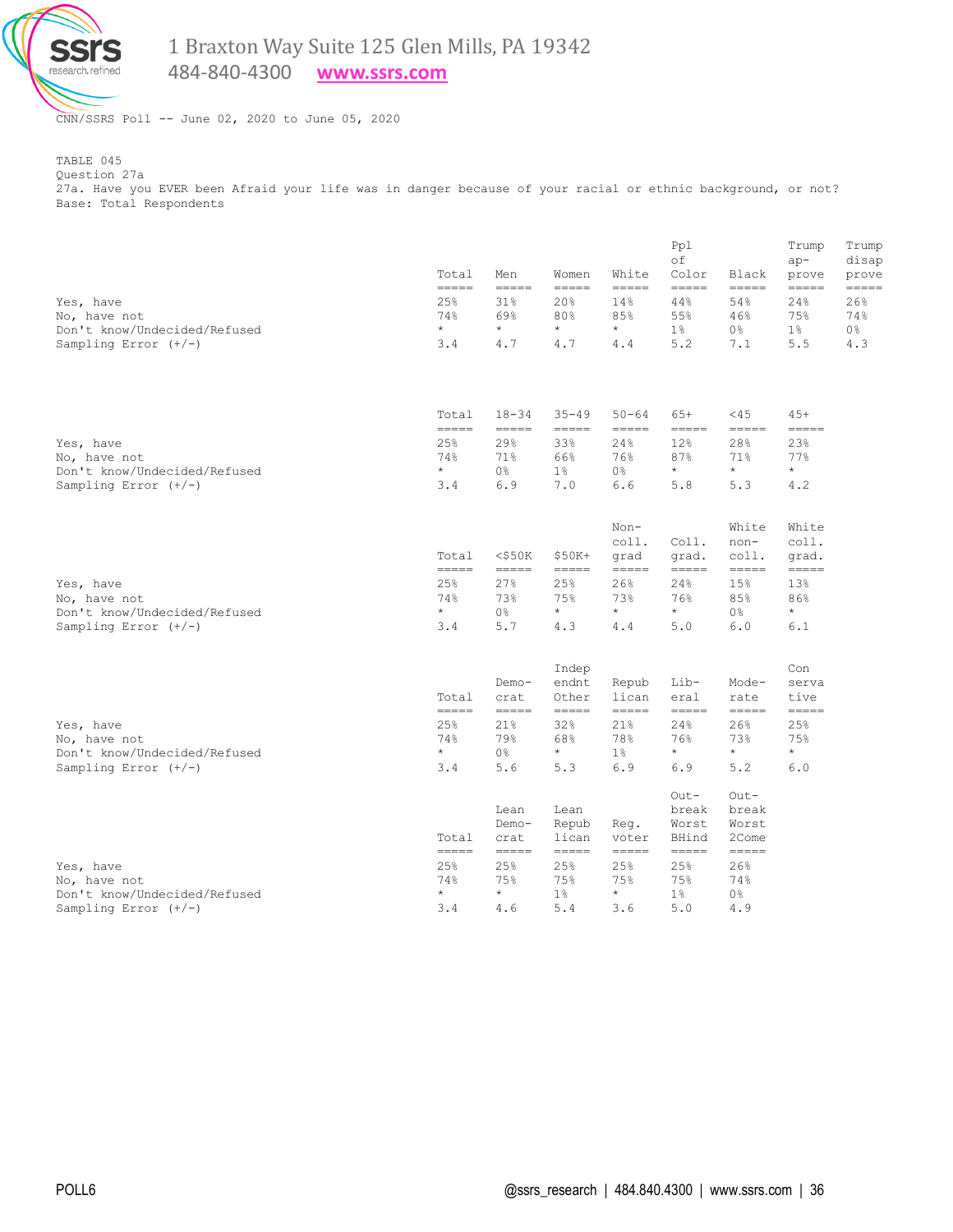

484-840-4300 **[www.ssrs.com](http://www.ssrs.com/)**

CNN/SSRS Poll -- June 02, 2020 to June 05, 2020

TABLE 046 Question 27b

27b. Have you EVER been Denied housing you could afford because of your racial or ethnic background, or not? Base: Total Respondents

|                                                        | Total<br>=====                             | Men<br>$=$ $=$ $=$ $=$  | Women<br>$\qquad \qquad \doteq \qquad \qquad \doteq \qquad \qquad \doteq \qquad \qquad \doteq \qquad \qquad \doteq \qquad \qquad \doteq \qquad \qquad \doteq \qquad \qquad \doteq \qquad \qquad \doteq \qquad \qquad \doteq \qquad \qquad \doteq \qquad \qquad \doteq \qquad \qquad \doteq \qquad \qquad \doteq \qquad \qquad \doteq \qquad \qquad \doteq \qquad \qquad \doteq \qquad \qquad \doteq \qquad \qquad \doteq \qquad \qquad \doteq \qquad \qquad \doteq \qquad \qquad \doteq$ | White<br>$\qquad \qquad \displaystyle =\qquad \qquad \qquad$ | Ppl<br>оf<br>Color<br>$=$ $=$ $=$ $=$ | Black<br>$=$ $=$ $=$ $=$  | Trump<br>$ap-$<br>prove<br>$\qquad \qquad \displaystyle =\qquad \qquad \displaystyle =\qquad \qquad$ | Trump<br>disap<br>prove<br>===== |
|--------------------------------------------------------|--------------------------------------------|-------------------------|------------------------------------------------------------------------------------------------------------------------------------------------------------------------------------------------------------------------------------------------------------------------------------------------------------------------------------------------------------------------------------------------------------------------------------------------------------------------------------------|--------------------------------------------------------------|---------------------------------------|---------------------------|------------------------------------------------------------------------------------------------------|----------------------------------|
| Yes, have                                              | $5\%$                                      | 5%                      | 6%                                                                                                                                                                                                                                                                                                                                                                                                                                                                                       | $1\%$                                                        | 14%                                   | 20%                       | 3%                                                                                                   | 7%                               |
| No, have not                                           | 94%                                        | 94%                     | 93%                                                                                                                                                                                                                                                                                                                                                                                                                                                                                      | 99%                                                          | 85%                                   | 79%                       | 96%                                                                                                  | 92%                              |
| Don't know/Undecided/Refused                           | $1\%$                                      | $1\%$                   | $1\%$                                                                                                                                                                                                                                                                                                                                                                                                                                                                                    | $\star$                                                      | 2%                                    | $1\%$                     | $\star$                                                                                              | $1\%$                            |
| Sampling Error $(+/-)$                                 | 3.4                                        | 4.7                     | 4.7                                                                                                                                                                                                                                                                                                                                                                                                                                                                                      | 4.4                                                          | 5.2                                   | 7.1                       | 5.5                                                                                                  | 4.3                              |
|                                                        |                                            |                         |                                                                                                                                                                                                                                                                                                                                                                                                                                                                                          |                                                              |                                       |                           |                                                                                                      |                                  |
|                                                        | Total<br>=====                             | $18 - 34$<br>=====      | $35 - 49$<br>=====                                                                                                                                                                                                                                                                                                                                                                                                                                                                       | $50 - 64$<br>=====                                           | $65+$<br>$=$ $=$ $=$ $=$              | $<$ 45<br>$=$ $=$ $=$ $=$ | $45+$<br>$=$ $=$ $=$ $=$                                                                             |                                  |
| Yes, have                                              | $5\%$                                      | $5\%$                   | 10%                                                                                                                                                                                                                                                                                                                                                                                                                                                                                      | $3\frac{6}{9}$                                               | 3 <sup>°</sup>                        | $6\%$                     | $5\%$                                                                                                |                                  |
| No, have not                                           | 94%                                        | 94%                     | 88%                                                                                                                                                                                                                                                                                                                                                                                                                                                                                      | 97%                                                          | 96%                                   | 93%                       | 94%                                                                                                  |                                  |
| Don't know/Undecided/Refused                           | $1\%$                                      | $1\%$                   | $1\%$                                                                                                                                                                                                                                                                                                                                                                                                                                                                                    | 0 <sup>°</sup>                                               | $1\%$                                 | $1\%$                     | $1\%$                                                                                                |                                  |
| Sampling Error $(+/-)$                                 | 3.4                                        | 6.9                     | 7.0                                                                                                                                                                                                                                                                                                                                                                                                                                                                                      | 6.6                                                          | 5.8                                   | 5.3                       | 4.2                                                                                                  |                                  |
|                                                        |                                            |                         |                                                                                                                                                                                                                                                                                                                                                                                                                                                                                          | Non-                                                         |                                       | White                     | White                                                                                                |                                  |
|                                                        |                                            |                         |                                                                                                                                                                                                                                                                                                                                                                                                                                                                                          | coll.                                                        | Coll.                                 | non-                      | coll.                                                                                                |                                  |
|                                                        | Total<br>-----                             | $<$ \$50 $K$<br>=====   | $$50K+$<br>=====                                                                                                                                                                                                                                                                                                                                                                                                                                                                         | qrad<br>=====                                                | qrad.<br>$=$ $=$ $=$ $=$ $=$          | coll.<br>$=$ $=$ $=$ $=$  | qrad.<br>$=$ $=$ $=$ $=$                                                                             |                                  |
| Yes, have                                              | $5\%$                                      | $7\%$                   | 4%                                                                                                                                                                                                                                                                                                                                                                                                                                                                                       | 6%                                                           | 4%                                    | $1\%$                     | $1\%$                                                                                                |                                  |
| No, have not                                           | 94%                                        | 92%                     | 95%                                                                                                                                                                                                                                                                                                                                                                                                                                                                                      | 93%                                                          | 95%                                   | 99%                       | 99%                                                                                                  |                                  |
| Don't know/Undecided/Refused                           | $1\%$                                      | $\star$                 | $1\%$                                                                                                                                                                                                                                                                                                                                                                                                                                                                                    | $1\%$                                                        | $1\%$                                 | $^{\star}$                | $1\%$                                                                                                |                                  |
| Sampling Error $(+/-)$                                 | 3.4                                        | 5.7                     | 4.3                                                                                                                                                                                                                                                                                                                                                                                                                                                                                      | 4.4                                                          | 5.0                                   | 6.0                       | 6.1                                                                                                  |                                  |
|                                                        |                                            |                         | Indep                                                                                                                                                                                                                                                                                                                                                                                                                                                                                    |                                                              |                                       |                           | Con                                                                                                  |                                  |
|                                                        |                                            | $Demo-$                 | endnt                                                                                                                                                                                                                                                                                                                                                                                                                                                                                    | Repub                                                        | Lib-                                  | Mode-                     | serva                                                                                                |                                  |
|                                                        | Total<br>$=$ $=$ $=$ $=$                   | crat<br>$=$ $=$ $=$ $=$ | Other<br>$=$ $=$ $=$ $=$                                                                                                                                                                                                                                                                                                                                                                                                                                                                 | lican<br>$=$ $=$ $=$ $=$                                     | eral<br>$=$ $=$ $=$ $=$               | rate<br>$=$ $=$ $=$ $=$   | tive<br>$=$ $=$ $=$ $=$                                                                              |                                  |
| Yes, have                                              | $5\%$                                      | $6\%$                   | 7%                                                                                                                                                                                                                                                                                                                                                                                                                                                                                       | $3\,$                                                        | $5\%$                                 | $5\%$                     | $6\%$                                                                                                |                                  |
| No, have not                                           | 94%                                        | 94%                     | 92%                                                                                                                                                                                                                                                                                                                                                                                                                                                                                      | 97%                                                          | 94%                                   | 94%                       | 94%                                                                                                  |                                  |
| Don't know/Undecided/Refused                           | $1\%$<br>3.4                               | $\star$<br>5.6          | $1\%$                                                                                                                                                                                                                                                                                                                                                                                                                                                                                    | $1\%$<br>6.9                                                 | $1\%$                                 | $1\%$                     | $1\%$<br>6.0                                                                                         |                                  |
| Sampling Error $(+/-)$                                 |                                            |                         | 5.3                                                                                                                                                                                                                                                                                                                                                                                                                                                                                      |                                                              | 6.9                                   | 5.2                       |                                                                                                      |                                  |
|                                                        |                                            |                         |                                                                                                                                                                                                                                                                                                                                                                                                                                                                                          |                                                              | $Out-$                                | $Out-$                    |                                                                                                      |                                  |
|                                                        |                                            | Lean<br>Demo-           | Lean<br>Repub                                                                                                                                                                                                                                                                                                                                                                                                                                                                            | Reg.                                                         | break<br>Worst                        | break<br>Worst            |                                                                                                      |                                  |
|                                                        | Total                                      | crat                    | lican                                                                                                                                                                                                                                                                                                                                                                                                                                                                                    | voter                                                        | BHind                                 | 2Come                     |                                                                                                      |                                  |
|                                                        | $\qquad \qquad \overline{\qquad \qquad }=$ |                         | $\qquad \qquad \displaystyle =\qquad \qquad \qquad$                                                                                                                                                                                                                                                                                                                                                                                                                                      | $=$ $=$ $=$ $=$                                              | $=$ $=$ $=$ $=$                       | $=$ $=$ $=$ $=$           |                                                                                                      |                                  |
| Yes, have                                              | $5\%$                                      | 7%                      | $2\,$                                                                                                                                                                                                                                                                                                                                                                                                                                                                                    | $6\%$                                                        | $3\%$                                 | $7\%$                     |                                                                                                      |                                  |
| No, have not                                           | 94%                                        | 93%                     | 97%                                                                                                                                                                                                                                                                                                                                                                                                                                                                                      | 94%                                                          | 96%                                   | 92%<br>$\star$            |                                                                                                      |                                  |
| Don't know/Undecided/Refused<br>Sampling Error $(+/-)$ | $1\%$<br>3.4                               | $1\%$<br>4.6            | $1\%$<br>5.4                                                                                                                                                                                                                                                                                                                                                                                                                                                                             | $1\%$<br>3.6                                                 | $1\%$<br>5.0                          | 4.9                       |                                                                                                      |                                  |
|                                                        |                                            |                         |                                                                                                                                                                                                                                                                                                                                                                                                                                                                                          |                                                              |                                       |                           |                                                                                                      |                                  |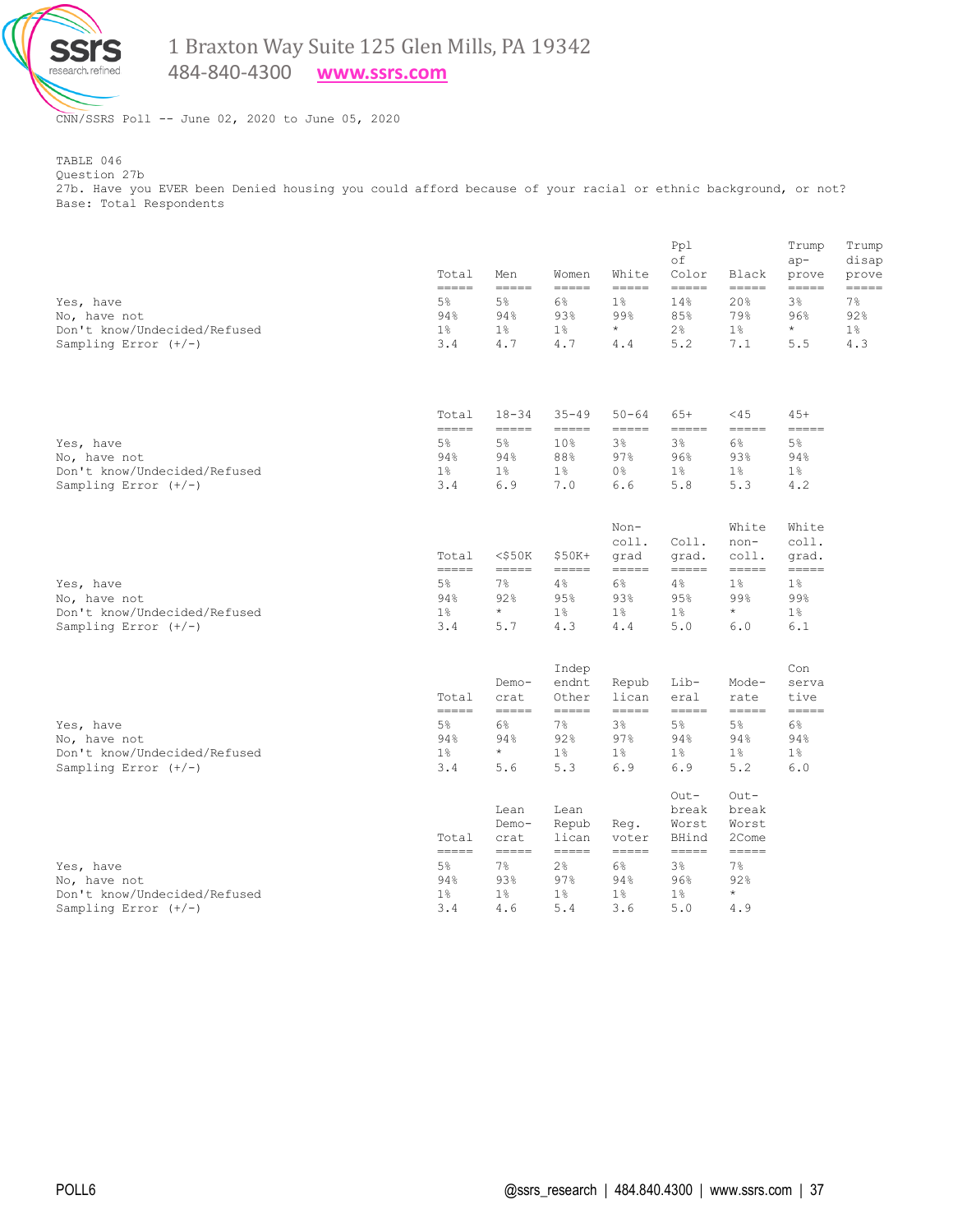

484-840-4300 **[www.ssrs.com](http://www.ssrs.com/)**

CNN/SSRS Poll -- June 02, 2020 to June 05, 2020

TABLE 047 Question 27c

27c. Have you EVER been Denied a job you were qualified for because of your racial or ethnic background, or not? Base: Total Respondents

|                                                           | Total<br>$\qquad \qquad \dfrac{1}{1} \left( \frac{1}{1} \right) = \dfrac{1}{1} \left( \frac{1}{1} \right) = \dfrac{1}{1} \left( \dfrac{1}{1} \right) = \dfrac{1}{1} \left( \dfrac{1}{1} \right) = \dfrac{1}{1} \left( \dfrac{1}{1} \right) = \dfrac{1}{1} \left( \dfrac{1}{1} \right) = \dfrac{1}{1} \left( \dfrac{1}{1} \right) = \dfrac{1}{1} \left( \dfrac{1}{1} \right) = \dfrac{1}{1} \left( \dfrac{1}{1} \right) = \dfrac{1}{1} \$ | Men<br>$\qquad \qquad \displaystyle =\qquad \qquad \displaystyle =\qquad \qquad$ | Women<br>$\qquad \qquad \displaystyle =\qquad \qquad \displaystyle =\qquad \qquad$ | White<br>$\qquad \qquad \displaystyle =\qquad \qquad \displaystyle =\qquad \qquad$         | Ppl<br>οf<br>Color<br>$\qquad \qquad \displaystyle =\qquad \qquad \displaystyle =\qquad \qquad$ | Black<br>$\qquad \qquad \doteq\qquad \qquad \doteq\qquad \qquad \doteq\qquad \qquad$ | Trump<br>$ap-$<br>prove<br>$\qquad \qquad \displaystyle =\qquad \qquad \displaystyle =\qquad \qquad$ | Trump<br>disap<br>prove<br>$\qquad \qquad \displaystyle =\qquad \qquad \displaystyle =\qquad \qquad$ |
|-----------------------------------------------------------|------------------------------------------------------------------------------------------------------------------------------------------------------------------------------------------------------------------------------------------------------------------------------------------------------------------------------------------------------------------------------------------------------------------------------------------|----------------------------------------------------------------------------------|------------------------------------------------------------------------------------|--------------------------------------------------------------------------------------------|-------------------------------------------------------------------------------------------------|--------------------------------------------------------------------------------------|------------------------------------------------------------------------------------------------------|------------------------------------------------------------------------------------------------------|
| Yes, have<br>No, have not<br>Don't know/Undecided/Refused | 14%<br>85%<br>$2\frac{6}{6}$                                                                                                                                                                                                                                                                                                                                                                                                             | 15%<br>83%<br>$2\frac{6}{9}$                                                     | 12%<br>86%<br>$1\%$                                                                | 6%<br>93%<br>$1\%$                                                                         | 27%<br>72%<br>$2\frac{6}{6}$                                                                    | 38%<br>58%<br>$4\%$                                                                  | 11 <sup>°</sup><br>87%<br>$1\%$                                                                      | 16%<br>83%<br>$2\,$                                                                                  |
| Sampling Error $(+/-)$                                    | 3.4                                                                                                                                                                                                                                                                                                                                                                                                                                      | 4.7                                                                              | 4.7                                                                                | 4.4                                                                                        | 5.2                                                                                             | 7.1                                                                                  | 5.5                                                                                                  | 4.3                                                                                                  |
|                                                           | Total<br>$=$ $=$ $=$ $=$                                                                                                                                                                                                                                                                                                                                                                                                                 | $18 - 34$<br>$=$ $=$ $=$ $=$                                                     | $35 - 49$<br>$=$ $=$ $=$ $=$                                                       | $50 - 64$<br>$=$ $=$ $=$ $=$ $=$                                                           | $65+$<br>$=$ $=$ $=$ $=$                                                                        | $<$ 45<br>$=$ $=$ $=$ $=$                                                            | $45+$<br>$\qquad \qquad \displaystyle =\qquad \qquad \displaystyle =\qquad \qquad$                   |                                                                                                      |
| Yes, have                                                 | 14%                                                                                                                                                                                                                                                                                                                                                                                                                                      | 14%                                                                              | 18%                                                                                | 15%                                                                                        | 6%                                                                                              | 15%                                                                                  | 13%                                                                                                  |                                                                                                      |
| No, have not                                              | 85%                                                                                                                                                                                                                                                                                                                                                                                                                                      | 85%                                                                              | 79%                                                                                | 83%                                                                                        | 92%                                                                                             | 85%                                                                                  | 85%                                                                                                  |                                                                                                      |
| Don't know/Undecided/Refused<br>Sampling Error $(+/-)$    | $2\frac{6}{6}$<br>3.4                                                                                                                                                                                                                                                                                                                                                                                                                    | $\star$<br>6.9                                                                   | 2%<br>7.0                                                                          | $2\frac{6}{6}$<br>6.6                                                                      | $2\frac{6}{6}$<br>5.8                                                                           | $\star$<br>5.3                                                                       | 3%<br>4.2                                                                                            |                                                                                                      |
|                                                           |                                                                                                                                                                                                                                                                                                                                                                                                                                          |                                                                                  |                                                                                    |                                                                                            |                                                                                                 |                                                                                      |                                                                                                      |                                                                                                      |
|                                                           |                                                                                                                                                                                                                                                                                                                                                                                                                                          |                                                                                  |                                                                                    | Non-                                                                                       |                                                                                                 | White                                                                                | White                                                                                                |                                                                                                      |
|                                                           | Total<br>=====                                                                                                                                                                                                                                                                                                                                                                                                                           | $<$ \$50 $K$<br>$=$ $=$ $=$ $=$                                                  | $$50K+$<br>$=$ $=$ $=$ $=$                                                         | coll.<br>grad<br>$\qquad \qquad \displaystyle =\qquad \qquad \displaystyle =\qquad \qquad$ | Coll.<br>grad.<br>$\qquad \qquad \displaystyle =\qquad \qquad \displaystyle =\qquad \qquad$     | non-<br>coll.<br>$=$ $=$ $=$ $=$                                                     | coll.<br>qrad.<br>=====                                                                              |                                                                                                      |
| Yes, have                                                 | 14%                                                                                                                                                                                                                                                                                                                                                                                                                                      | 13%                                                                              | 15%                                                                                | 14%                                                                                        | 13%                                                                                             | 6%                                                                                   | $7\%$                                                                                                |                                                                                                      |
| No, have not                                              | 85%                                                                                                                                                                                                                                                                                                                                                                                                                                      | 86%                                                                              | 84%                                                                                | 85%                                                                                        | 85%                                                                                             | 93%                                                                                  | 92%                                                                                                  |                                                                                                      |
| Don't know/Undecided/Refused                              | $2\frac{6}{6}$                                                                                                                                                                                                                                                                                                                                                                                                                           | $1\%$                                                                            | $2\,$                                                                              | $1\%$                                                                                      | $2\frac{6}{6}$                                                                                  | $1\%$                                                                                | $1\%$                                                                                                |                                                                                                      |
| Sampling Error $(+/-)$                                    | 3.4                                                                                                                                                                                                                                                                                                                                                                                                                                      | 5.7                                                                              | 4.3                                                                                | 4.4                                                                                        | 5.0                                                                                             | 6.0                                                                                  | 6.1                                                                                                  |                                                                                                      |
|                                                           |                                                                                                                                                                                                                                                                                                                                                                                                                                          |                                                                                  | Indep                                                                              |                                                                                            |                                                                                                 |                                                                                      | Con                                                                                                  |                                                                                                      |
|                                                           | Total                                                                                                                                                                                                                                                                                                                                                                                                                                    | Demo-<br>crat                                                                    | endnt<br>Other                                                                     | Repub<br>lican                                                                             | Lib-<br>eral                                                                                    | Mode-<br>rate                                                                        | serva<br>tive                                                                                        |                                                                                                      |
|                                                           | $=$ $=$ $=$ $=$                                                                                                                                                                                                                                                                                                                                                                                                                          | $=$ $=$ $=$ $=$                                                                  | $=$ $=$ $=$ $=$                                                                    | $=$ $=$ $=$ $=$                                                                            | $=$ $=$ $=$ $=$                                                                                 | $=$ $=$ $=$ $=$                                                                      | $==-=-$                                                                                              |                                                                                                      |
| Yes, have                                                 | 14%                                                                                                                                                                                                                                                                                                                                                                                                                                      | 12%                                                                              | 17%                                                                                | 10%                                                                                        | 11 <sup>°</sup>                                                                                 | 16%                                                                                  | 13%                                                                                                  |                                                                                                      |
| No, have not<br>Don't know/Undecided/Refused              | 85%<br>2 <sup>°</sup>                                                                                                                                                                                                                                                                                                                                                                                                                    | 86%<br>$1\%$                                                                     | 80%<br>$2\frac{6}{5}$                                                              | 89%<br>$1\%$                                                                               | 88%<br>$1\%$                                                                                    | 82%<br>2 <sup>°</sup>                                                                | 85%<br>$1\%$                                                                                         |                                                                                                      |
| Sampling Error $(+/-)$                                    | 3.4                                                                                                                                                                                                                                                                                                                                                                                                                                      | 5.6                                                                              | 5.3                                                                                | 6.9                                                                                        | 6.9                                                                                             | 5.2                                                                                  | 6.0                                                                                                  |                                                                                                      |
|                                                           |                                                                                                                                                                                                                                                                                                                                                                                                                                          |                                                                                  |                                                                                    |                                                                                            | $Out-$                                                                                          | $Out-$                                                                               |                                                                                                      |                                                                                                      |
|                                                           |                                                                                                                                                                                                                                                                                                                                                                                                                                          | Lean<br>Demo-                                                                    | Lean<br>Repub                                                                      | Req.                                                                                       | break<br>Worst                                                                                  | break<br>Worst                                                                       |                                                                                                      |                                                                                                      |
|                                                           | Total<br>$=$ $=$ $=$ $=$                                                                                                                                                                                                                                                                                                                                                                                                                 | crat<br>$=$ $=$ $=$ $=$                                                          | lican<br>$=$ $=$ $=$ $=$                                                           | voter<br>$=$ $=$ $=$ $=$                                                                   | BHind<br>$=$ $=$ $=$ $=$                                                                        | 2Come<br>$=$ $=$ $=$ $=$                                                             |                                                                                                      |                                                                                                      |
| Yes, have                                                 | 14%                                                                                                                                                                                                                                                                                                                                                                                                                                      | 14%                                                                              | 13%                                                                                | 15%                                                                                        | 12%                                                                                             | 15%                                                                                  |                                                                                                      |                                                                                                      |
| No, have not                                              | 85%                                                                                                                                                                                                                                                                                                                                                                                                                                      | 85%                                                                              | 86%                                                                                | 84%                                                                                        | 87%                                                                                             | 83%                                                                                  |                                                                                                      |                                                                                                      |
| Don't know/Undecided/Refused<br>Sampling Error $(+/-)$    | $2\frac{6}{6}$<br>3.4                                                                                                                                                                                                                                                                                                                                                                                                                    | $2\frac{6}{9}$<br>4.6                                                            | $1\%$<br>5.4                                                                       | $2\frac{6}{6}$<br>3.6                                                                      | $1\%$<br>5.0                                                                                    | $1\%$<br>4.9                                                                         |                                                                                                      |                                                                                                      |
|                                                           |                                                                                                                                                                                                                                                                                                                                                                                                                                          |                                                                                  |                                                                                    |                                                                                            |                                                                                                 |                                                                                      |                                                                                                      |                                                                                                      |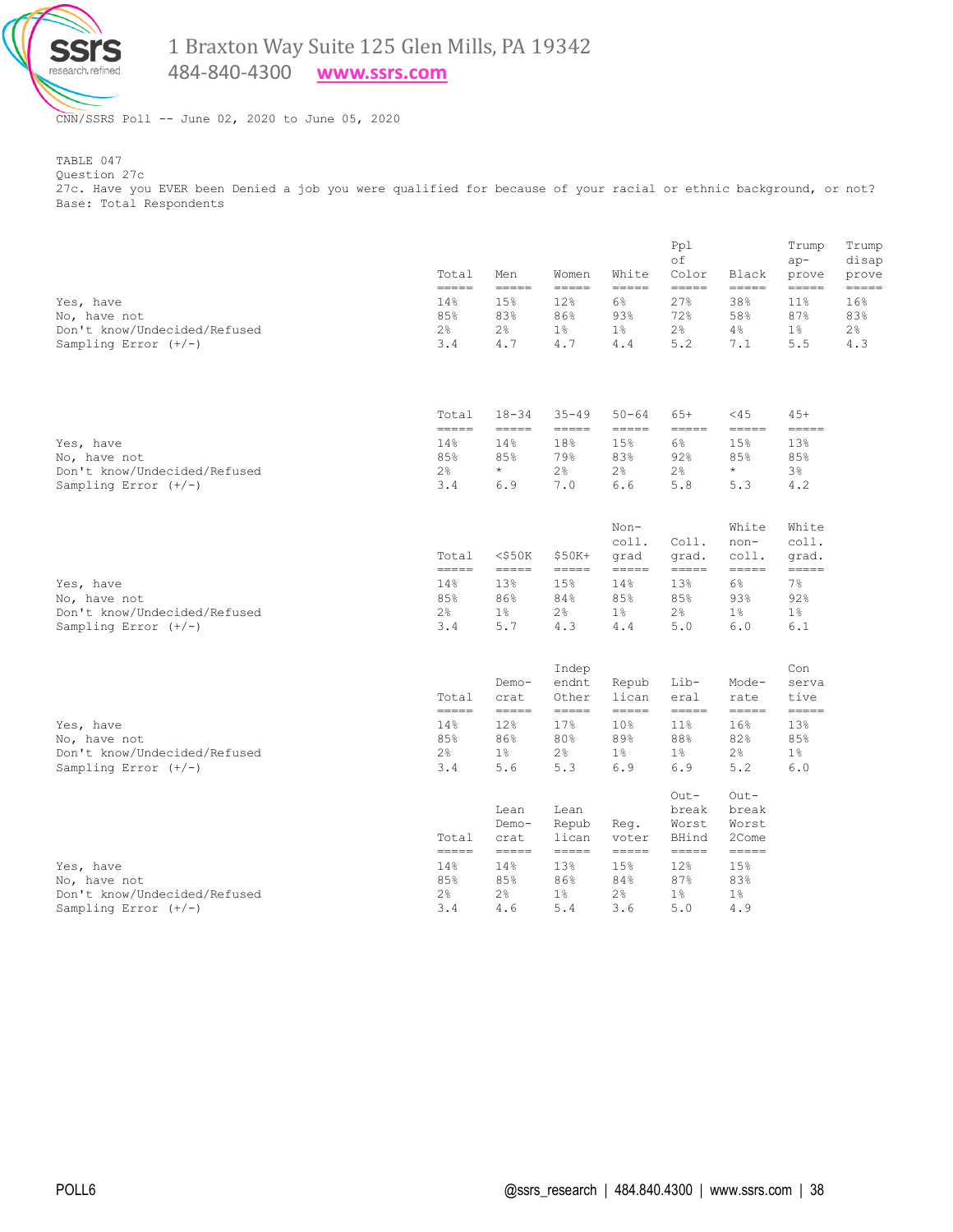

484-840-4300 **[www.ssrs.com](http://www.ssrs.com/)**

CNN/SSRS Poll -- June 02, 2020 to June 05, 2020

TABLE 048 Question 27d 27d. Have you EVER been Prevented from voting or had your ballot challenged because of your racial or ethnic background, or not? Base: Total Respondents

|                                              | Total<br>$\qquad \qquad \displaystyle =\!=\!=\!=\!=\!=$    | Men<br>$=$ $=$ $=$ $=$            | Women<br>$=$ $=$ $=$ $=$ $=$ | White<br>$=$ $=$ $=$ $=$          | Ppl<br>οf<br>Color<br>$=$ $=$ $=$ $=$ | Black<br>$=$ $=$ $=$ $=$                                                           | Trump<br>$ap-$<br>prove<br>$=====$                                                          | Trump<br>disap<br>prove<br>$\qquad \qquad \doteq \qquad \qquad \doteq \qquad \qquad \doteq \qquad \qquad \doteq \qquad \qquad \doteq \qquad \qquad \doteq \qquad \qquad \qquad \doteq \qquad \qquad \doteq \qquad \qquad \doteq \qquad \qquad \doteq \qquad \qquad \doteq \qquad \qquad \doteq \qquad \qquad \qquad \doteq \qquad \qquad \doteq \qquad \qquad \doteq \qquad \qquad \doteq \qquad \qquad \doteq \qquad \qquad \doteq \qquad \qquad \doteq \qquad \qquad \doteq \qquad \qquad \doteq \qquad \$ |
|----------------------------------------------|------------------------------------------------------------|-----------------------------------|------------------------------|-----------------------------------|---------------------------------------|------------------------------------------------------------------------------------|---------------------------------------------------------------------------------------------|--------------------------------------------------------------------------------------------------------------------------------------------------------------------------------------------------------------------------------------------------------------------------------------------------------------------------------------------------------------------------------------------------------------------------------------------------------------------------------------------------------------|
| Yes, have                                    | $2\frac{6}{6}$                                             | $1\%$                             | 2%                           | $\star$                           | 4%                                    | $6\%$                                                                              | $\star$                                                                                     | 3%                                                                                                                                                                                                                                                                                                                                                                                                                                                                                                           |
| No, have not                                 | 98%                                                        | 98%                               | 98%                          | 100%                              | 95%                                   | 93%                                                                                | 99%                                                                                         | 97%                                                                                                                                                                                                                                                                                                                                                                                                                                                                                                          |
| Don't know/Undecided/Refused                 | $\star$<br>3.4                                             | $1\%$<br>4.7                      | $\star$<br>4.7               | 0%<br>4.4                         | $1\%$<br>5.2                          | $1\%$<br>7.1                                                                       | $\star$<br>5.5                                                                              | $\star$<br>4.3                                                                                                                                                                                                                                                                                                                                                                                                                                                                                               |
| Sampling Error $(+/-)$                       |                                                            |                                   |                              |                                   |                                       |                                                                                    |                                                                                             |                                                                                                                                                                                                                                                                                                                                                                                                                                                                                                              |
|                                              |                                                            |                                   |                              |                                   |                                       |                                                                                    |                                                                                             |                                                                                                                                                                                                                                                                                                                                                                                                                                                                                                              |
|                                              | Total<br>$=$ $=$ $=$ $=$                                   | $18 - 34$<br>$=$ $=$ $=$ $=$      | $35 - 49$<br>$=$ $=$ $=$ $=$ | $50 - 64$<br>$=$ $=$ $=$ $=$      | $65+$<br>$=$ $=$ $=$ $=$              | $<$ 45<br>$=$ $=$ $=$ $=$                                                          | $45+$<br>=====                                                                              |                                                                                                                                                                                                                                                                                                                                                                                                                                                                                                              |
| Yes, have                                    | 2%                                                         | $2\%$                             | 2%                           | 2%                                | $1\%$                                 | 2%                                                                                 | 2%                                                                                          |                                                                                                                                                                                                                                                                                                                                                                                                                                                                                                              |
| No, have not<br>Don't know/Undecided/Refused | 98%<br>$\star$                                             | 98%<br>$\star$                    | 97%<br>$1\%$                 | 98%<br>0 %                        | 99%<br>$^{\star}$                     | 98%<br>$1\%$                                                                       | 98%<br>$\star$                                                                              |                                                                                                                                                                                                                                                                                                                                                                                                                                                                                                              |
| Sampling Error $(+/-)$                       | 3.4                                                        | 6.9                               | 7.0                          | 6.6                               | 5.8                                   | 5.3                                                                                | 4.2                                                                                         |                                                                                                                                                                                                                                                                                                                                                                                                                                                                                                              |
|                                              |                                                            |                                   |                              | Non-                              |                                       | White                                                                              | White                                                                                       |                                                                                                                                                                                                                                                                                                                                                                                                                                                                                                              |
|                                              |                                                            |                                   |                              | coll.                             | Coll.                                 | non-                                                                               | coll.                                                                                       |                                                                                                                                                                                                                                                                                                                                                                                                                                                                                                              |
|                                              | Total<br>=====                                             | $<$ \$50 $K$<br>$=====$           | $$50K+$<br>$=$ $=$ $=$ $=$   | grad<br>$=$ $=$ $=$ $=$           | qrad.<br>$=$ $=$ $=$ $=$              | coll.<br>$=$ $=$ $=$ $=$                                                           | qrad.<br>$=$ $=$ $=$ $=$                                                                    |                                                                                                                                                                                                                                                                                                                                                                                                                                                                                                              |
| Yes, have                                    | $2\frac{6}{6}$                                             | $3\%$                             | $1\%$                        | $2\frac{6}{6}$                    | $1\%$                                 | 0 %                                                                                | $\star$                                                                                     |                                                                                                                                                                                                                                                                                                                                                                                                                                                                                                              |
| No, have not                                 | 98%                                                        | 97%                               | 98%                          | 98%                               | 98%                                   | 100%                                                                               | 100%                                                                                        |                                                                                                                                                                                                                                                                                                                                                                                                                                                                                                              |
| Don't know/Undecided/Refused                 | $\star$                                                    | $\star$                           | $\star$                      | $\star$                           | $1\%$                                 | 0 <sup>°</sup>                                                                     | $0\,$ %<br>$6.1\,$                                                                          |                                                                                                                                                                                                                                                                                                                                                                                                                                                                                                              |
| Sampling Error $(+/-)$                       | 3.4                                                        | 5.7                               | 4.3                          | 4.4                               | 5.0                                   | 6.0                                                                                |                                                                                             |                                                                                                                                                                                                                                                                                                                                                                                                                                                                                                              |
|                                              |                                                            |                                   | Indep                        |                                   |                                       |                                                                                    | Con                                                                                         |                                                                                                                                                                                                                                                                                                                                                                                                                                                                                                              |
|                                              | Total                                                      | Demo-<br>crat                     | endnt<br>Other               | Repub<br>lican                    | Lib-<br>eral                          | Mode-<br>rate                                                                      | serva<br>tive                                                                               |                                                                                                                                                                                                                                                                                                                                                                                                                                                                                                              |
| Yes, have                                    | $=$ $=$ $=$ $=$<br>$2\frac{6}{6}$                          | $=$ $=$ $=$ $=$<br>$2\frac{6}{6}$ | $=$ $=$ $=$ $=$ $=$<br>$1\%$ | $=$ $=$ $=$ $=$<br>$\star$        | $=$ $=$ $=$ $=$<br>$1\%$              | $\qquad \qquad \displaystyle =\qquad \qquad \displaystyle =\qquad \qquad$<br>$1\%$ | $\qquad \qquad \displaystyle =\qquad \qquad \displaystyle =\qquad \qquad$<br>$3\frac{6}{6}$ |                                                                                                                                                                                                                                                                                                                                                                                                                                                                                                              |
| No, have not                                 | 98%                                                        | 97%                               | 98%                          | 99%                               | 98%                                   | 99%                                                                                | 97%                                                                                         |                                                                                                                                                                                                                                                                                                                                                                                                                                                                                                              |
| Don't know/Undecided/Refused                 | $\star$                                                    | $\star$                           | $\star$                      | $1\%$                             | $1\%$                                 | $\star$                                                                            | 0%                                                                                          |                                                                                                                                                                                                                                                                                                                                                                                                                                                                                                              |
| Sampling Error $(+/-)$                       | 3.4                                                        | 5.6                               | 5.3                          | 6.9                               | 6.9                                   | 5.2                                                                                | 6.0                                                                                         |                                                                                                                                                                                                                                                                                                                                                                                                                                                                                                              |
|                                              |                                                            |                                   |                              |                                   | $Out-$                                | $Out-$                                                                             |                                                                                             |                                                                                                                                                                                                                                                                                                                                                                                                                                                                                                              |
|                                              |                                                            | Lean                              | Lean                         |                                   | break                                 | break                                                                              |                                                                                             |                                                                                                                                                                                                                                                                                                                                                                                                                                                                                                              |
|                                              | Total                                                      | Demo-<br>crat                     | Repub<br>lican               | Reg.<br>voter                     | Worst<br>BHind                        | Worst<br>2Come                                                                     |                                                                                             |                                                                                                                                                                                                                                                                                                                                                                                                                                                                                                              |
| Yes, have                                    | $\qquad \qquad \displaystyle ==\qquad =$<br>2 <sup>°</sup> | $=$ $=$ $=$ $=$<br>$2\%$          | $=$ $=$ $=$ $=$<br>$\star$   | $=$ $=$ $=$ $=$<br>2 <sup>°</sup> | $=$ $=$ $=$ $=$<br>$1\%$              | $=$ $=$ $=$ $=$<br>$2\%$                                                           |                                                                                             |                                                                                                                                                                                                                                                                                                                                                                                                                                                                                                              |
| No, have not                                 | 98%                                                        | 97%                               | 99%                          | 98%                               | 99%                                   | 97%                                                                                |                                                                                             |                                                                                                                                                                                                                                                                                                                                                                                                                                                                                                              |
| Don't know/Undecided/Refused                 | $\star$                                                    | $\star$                           | $\star$                      | $\star$                           | $^{\star}$                            | $\star$                                                                            |                                                                                             |                                                                                                                                                                                                                                                                                                                                                                                                                                                                                                              |
| Sampling Error $(+/-)$                       | 3.4                                                        | 4.6                               | 5.4                          | 3.6                               | 5.0                                   | 4.9                                                                                |                                                                                             |                                                                                                                                                                                                                                                                                                                                                                                                                                                                                                              |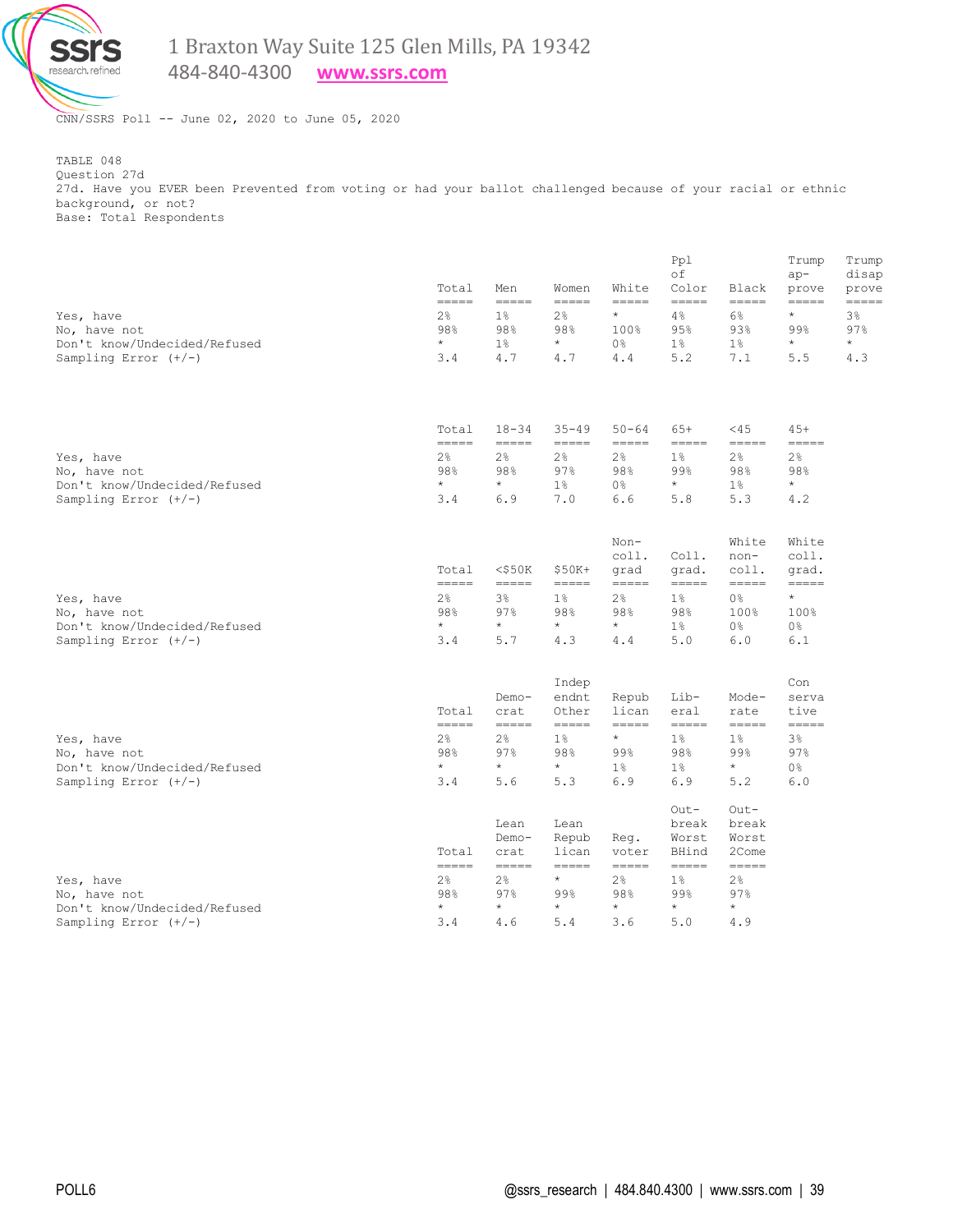

484-840-4300 **[www.ssrs.com](http://www.ssrs.com/)**

CNN/SSRS Poll -- June 02, 2020 to June 05, 2020

TABLE 050 Question 29 29. In general, do you think the peaceful protests that have occurred in response to those situations have been justified or unjustified? Base: Total Respondents

|                                                                                    | Total                               | Men                                                       | Women                                                                                | White                                                                                   | Ppl<br>οf<br>Color                    | Black                                                                         | Trump<br>$ap-$<br>prove          | Trump<br>disap<br>prove                         |
|------------------------------------------------------------------------------------|-------------------------------------|-----------------------------------------------------------|--------------------------------------------------------------------------------------|-----------------------------------------------------------------------------------------|---------------------------------------|-------------------------------------------------------------------------------|----------------------------------|-------------------------------------------------|
| Justified<br>Unjustified<br>Don't know/Undecided/Refused<br>Sampling Error $(+/-)$ | $=====$<br>84%<br>12%<br>4%<br>3.4  | $=$ $=$ $=$ $=$<br>82%<br>13%<br>5%<br>4.7                | $=$ $=$ $=$ $=$<br>85%<br>11%<br>4%<br>4.7                                           | $=$ $=$ $=$ $=$<br>88%<br>9%<br>3%<br>4.4                                               | =====<br>78%<br>18%<br>$5\%$<br>5.2   | =====<br>80%<br>17%<br>3%<br>7.1                                              | =====<br>77%<br>16%<br>6%<br>5.5 | =====<br>89%<br>10 <sup>°</sup><br>$1\,$<br>4.3 |
|                                                                                    | Total<br>$\frac{1}{1}$              | $18 - 34$<br>$=$ $=$ $=$ $=$                              | $35 - 49$<br>$=$ $=$ $=$ $=$                                                         | $50 - 64$<br>$=$ $=$ $=$ $=$                                                            | $65+$<br>=====                        | $<$ 45<br>=====                                                               | $45+$<br>=====                   |                                                 |
| Justified<br>Unjustified<br>Don't know/Undecided/Refused<br>Sampling Error $(+/-)$ | 84%<br>12 <sup>8</sup><br>4%<br>3.4 | 83%<br>14%<br>3 <sup>°</sup><br>6.9                       | 86%<br>$11\%$<br>3%<br>7.0                                                           | 85%<br>11 <sup>8</sup><br>5%<br>6.6                                                     | 80%<br>15%<br>5%<br>5.8               | 83%<br>13 <sub>8</sub><br>4%<br>5.3                                           | 84%<br>12%<br>4%<br>4.2          |                                                 |
|                                                                                    | Total<br>=====                      | $<$ \$50 $K$<br>$=$ $=$ $=$ $=$                           | $$50K+$<br>$\qquad \qquad \displaystyle =\qquad \qquad \displaystyle =\qquad \qquad$ | $Non-$<br>$\text{coll.}$<br>qrad<br>$\qquad \qquad \displaystyle =\qquad \qquad \qquad$ | Coll.<br>qrad.<br>-----               | White<br>non-<br>coll.<br>$\qquad \qquad \displaystyle =\qquad \qquad \qquad$ | White<br>coll.<br>qrad.<br>===== |                                                 |
| Justified<br>Unjustified<br>Don't know/Undecided/Refused<br>Sampling Error $(+/-)$ | 84%<br>12%<br>4%<br>3.4             | 79%<br>15%<br>$6\%$<br>5.7                                | 88%<br>9 <sup>°</sup><br>$2\,$<br>4.3                                                | 80%<br>15%<br>$5\%$<br>4.4                                                              | 91%<br>7%<br>2 <sup>°</sup><br>5.0    | 85%<br>11 <sup>°</sup><br>4%<br>6.0                                           | 92%<br>$6\%$<br>2%<br>6.1        |                                                 |
|                                                                                    | Total<br>$=$ $=$ $=$ $=$            | $Demo-$<br>crat<br>$=$ $=$ $=$ $=$                        | Indep<br>endnt<br>Other<br>$=$ $=$ $=$ $=$                                           | Repub<br>lican<br>$=$ $=$ $=$ $=$                                                       | Lib-<br>eral<br>$=$ $=$ $=$ $=$       | Mode-<br>rate<br>=====                                                        | Con<br>serva<br>tive<br>$=====$  |                                                 |
| Justified<br>Unjustified<br>Don't know/Undecided/Refused<br>Sampling Error $(+/-)$ | 84%<br>12%<br>4%<br>3.4             | 89%<br>$9\%$<br>$2\%$<br>5.6                              | 83%<br>13%<br>$3\%$<br>5.3                                                           | 79%<br>16%<br>5%<br>6.9                                                                 | 92%<br>8 <sup>°</sup><br>$1\%$<br>6.9 | 89%<br>9%<br>2%<br>5.2                                                        | 74%<br>19%<br>6%<br>6.0          |                                                 |
|                                                                                    | Total                               | Lean<br>$Demo-$<br>crat                                   | Lean<br>Repub<br>lican                                                               | Reg.<br>voter                                                                           | $Out-$<br>break<br>Worst<br>BHind     | $Out-$<br>break<br>Worst<br>2Come                                             |                                  |                                                 |
| Justified<br>Unjustified<br>Don't know/Undecided/Refused<br>Sampling Error $(+/-)$ | =====<br>84%<br>12%<br>4%<br>3.4    | $=$ $=$ $=$ $=$<br>89%<br>10 <sub>8</sub><br>$1\%$<br>4.6 | $=$ $=$ $=$ $=$<br>79%<br>15%<br>5%<br>5.4                                           | $=$ $=$ $=$ $=$<br>85%<br>11 <sup>8</sup><br>4%<br>3.6                                  | =====<br>84%<br>12%<br>4%<br>5.0      | $=$ $=$ $=$ $=$<br>84%<br>12%<br>4%<br>4.9                                    |                                  |                                                 |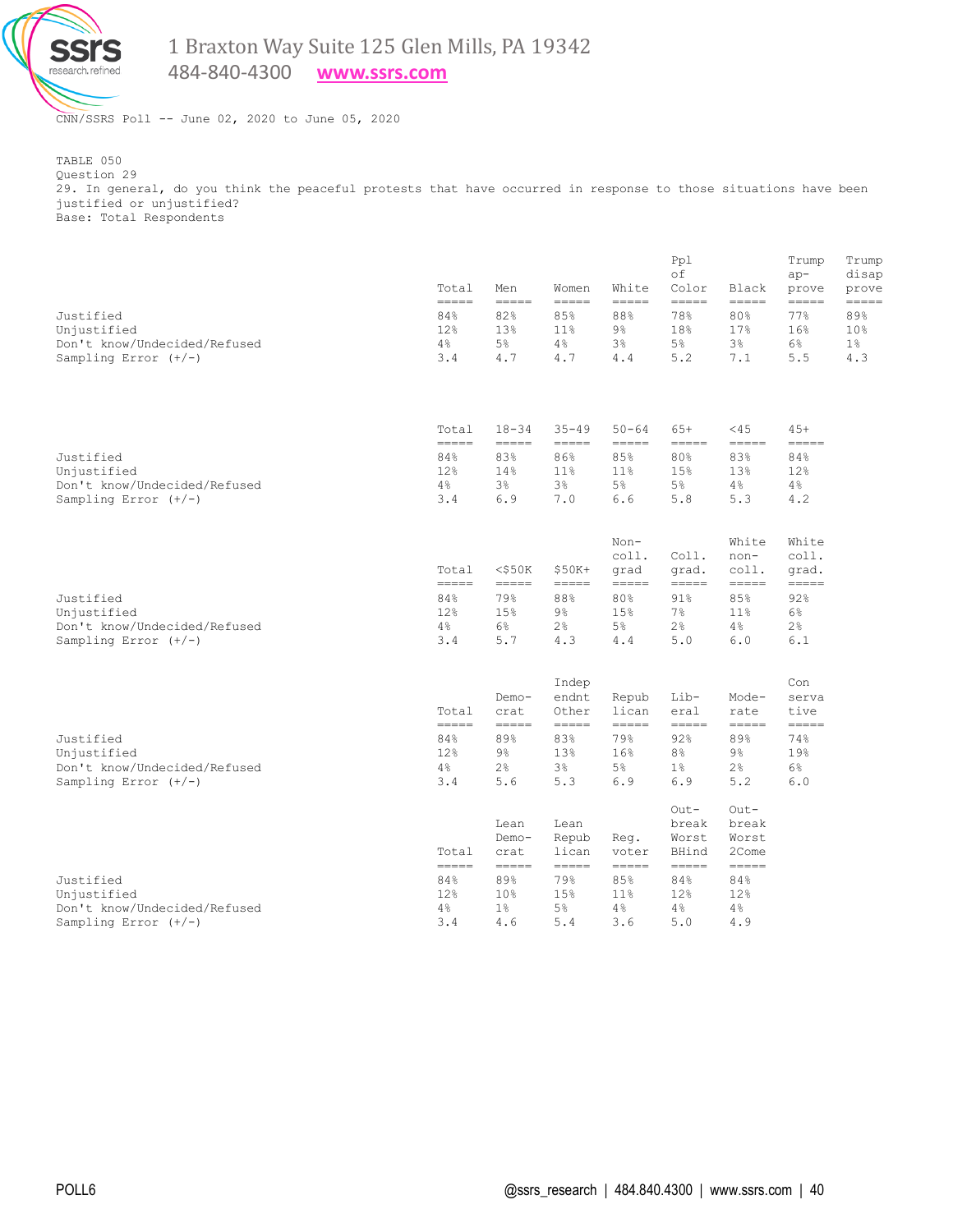

484-840-4300 **[www.ssrs.com](http://www.ssrs.com/)**

CNN/SSRS Poll -- June 02, 2020 to June 05, 2020

TABLE 051 Question 30 30. In general, do you think the violent protests that have occurred in response to those situations have been justified or unjustified? Base: Total Respondents

|                                                                                    | Total<br>$=====$                                    | Men<br>$=$ $=$ $=$ $=$                                                                     | Women<br>$=$ $=$ $=$ $=$                                                       | White<br>$=$ $=$ $=$ $=$                                                                    | Ppl<br>оf<br>Color<br>$=$ $=$ $=$ $=$                                                     | Black<br>$=$ $=$ $=$ $=$                                                                   | Trump<br>$ap-$<br>prove<br>$=$ $=$ $=$ $=$                                                        | Trump<br>disap<br>prove<br>----- |
|------------------------------------------------------------------------------------|-----------------------------------------------------|--------------------------------------------------------------------------------------------|--------------------------------------------------------------------------------|---------------------------------------------------------------------------------------------|-------------------------------------------------------------------------------------------|--------------------------------------------------------------------------------------------|---------------------------------------------------------------------------------------------------|----------------------------------|
| Justified<br>Unjustified<br>Don't know/Undecided/Refused<br>Sampling Error $(+/-)$ | 27%<br>69%<br>$4\%$<br>3.4                          | 22%<br>75%<br>3%<br>4.7                                                                    | 31%<br>64%<br>$5\%$<br>4.7                                                     | 23%<br>73%<br>$4\%$<br>4.4                                                                  | 33%<br>63%<br>$5\%$<br>5.2                                                                | 39%<br>58%<br>$3\,$<br>7.1                                                                 | $7\%$<br>91%<br>2%<br>5.5                                                                         | 39%<br>56%<br>$5\%$<br>4.3       |
|                                                                                    | Total<br>$\qquad \qquad \overline{\qquad \qquad }=$ | $18 - 34$<br>$\frac{1}{1}$                                                                 | $35 - 49$<br>=====                                                             | $50 - 64$<br>=====                                                                          | $65+$<br>$=$ $=$ $=$ $=$                                                                  | $<$ 45<br>$=$ $=$ $=$ $=$                                                                  | $45+$<br>$=$ $=$ $=$ $=$                                                                          |                                  |
| Justified<br>Unjustified<br>Don't know/Undecided/Refused<br>Sampling Error $(+/-)$ | 27%<br>69%<br>$4\%$<br>3.4                          | 42%<br>55%<br>3%<br>6.9                                                                    | 26%<br>70%<br>$4\%$<br>7.0                                                     | 16%<br>79%<br>4%<br>6.6                                                                     | 18%<br>76%<br>6%<br>5.8                                                                   | 37%<br>59%<br>4%<br>5.3                                                                    | 18%<br>77%<br>$5\%$<br>4.2                                                                        |                                  |
|                                                                                    | Total<br>$=====$                                    | $<$ \$50 $K$<br>=====                                                                      | $$50K+$<br>=====                                                               | $Non-$<br>coll.<br>qrad<br>$=$ $=$ $=$ $=$                                                  | Coll.<br>qrad.<br>$=$ $=$ $=$ $=$                                                         | White<br>non-<br>coll.<br>$=====$                                                          | White<br>coll.<br>qrad.<br>$=$ $=$ $=$ $=$                                                        |                                  |
| Justified<br>Unjustified<br>Don't know/Undecided/Refused<br>Sampling Error $(+/-)$ | 27%<br>69%<br>4%<br>3.4                             | 26%<br>68%<br>$6\%$<br>5.7                                                                 | 28%<br>70%<br>$2\frac{6}{5}$<br>4.3                                            | 23%<br>72%<br>$5\%$<br>4.4                                                                  | 34%<br>63%<br>4%<br>5.0                                                                   | 18%<br>78%<br>$5\%$<br>6.0                                                                 | 32%<br>65%<br>$3\%$<br>$6.1\,$                                                                    |                                  |
|                                                                                    | Total<br>-----                                      | Demo-<br>crat<br>$\qquad \qquad \displaystyle =\qquad \qquad \displaystyle =\qquad \qquad$ | Indep<br>endnt<br>Other<br>$\qquad \qquad \displaystyle =\qquad \qquad \qquad$ | Repub<br>lican<br>$\qquad \qquad \displaystyle =\qquad \qquad \displaystyle =\qquad \qquad$ | Lib-<br>eral<br>$\qquad \qquad \displaystyle =\qquad \qquad \displaystyle =\qquad \qquad$ | Mode-<br>rate<br>$\qquad \qquad \displaystyle =\qquad \qquad \displaystyle =\qquad \qquad$ | Con<br>serva<br>tive<br>$\qquad \qquad \displaystyle =\qquad \qquad \displaystyle =\qquad \qquad$ |                                  |
| Justified<br>Unjustified<br>Don't know/Undecided/Refused<br>Sampling Error $(+/-)$ | 27%<br>69%<br>$4\%$<br>3.4                          | 42%<br>53%<br>5%<br>5.6                                                                    | 26%<br>70%<br>$4\,$<br>5.3                                                     | 9%<br>90 <sub>8</sub><br>$1\%$<br>6.9                                                       | 46%<br>46%<br>$8\,$<br>6.9                                                                | 26%<br>71%<br>$3\,$<br>5.2                                                                 | 14%<br>84%<br>$2\frac{6}{9}$<br>6.0                                                               |                                  |
|                                                                                    | Total                                               | Lean<br>Demo-<br>crat                                                                      | Lean<br>Repub<br>lican                                                         | Reg.<br>voter                                                                               | $Out-$<br>break<br>Worst<br>BHind                                                         | $Out-$<br>break<br>Worst<br>2Come                                                          |                                                                                                   |                                  |
| Justified<br>Unjustified<br>Don't know/Undecided/Refused<br>Sampling Error $(+/-)$ | $=====$<br>27%<br>69%<br>4%<br>3.4                  | $=$ $=$ $=$ $=$<br>40%<br>55%<br>5%<br>4.6                                                 | $=$ $=$ $=$ $=$<br>10%<br>89%<br>$1\%$<br>5.4                                  | $=====$<br>27%<br>69%<br>$4\%$<br>3.6                                                       | $=====$<br>19%<br>79%<br>2 <sup>°</sup><br>5.0                                            | $=$ $=$ $=$ $=$<br>34%<br>60%<br>$6\%$<br>4.9                                              |                                                                                                   |                                  |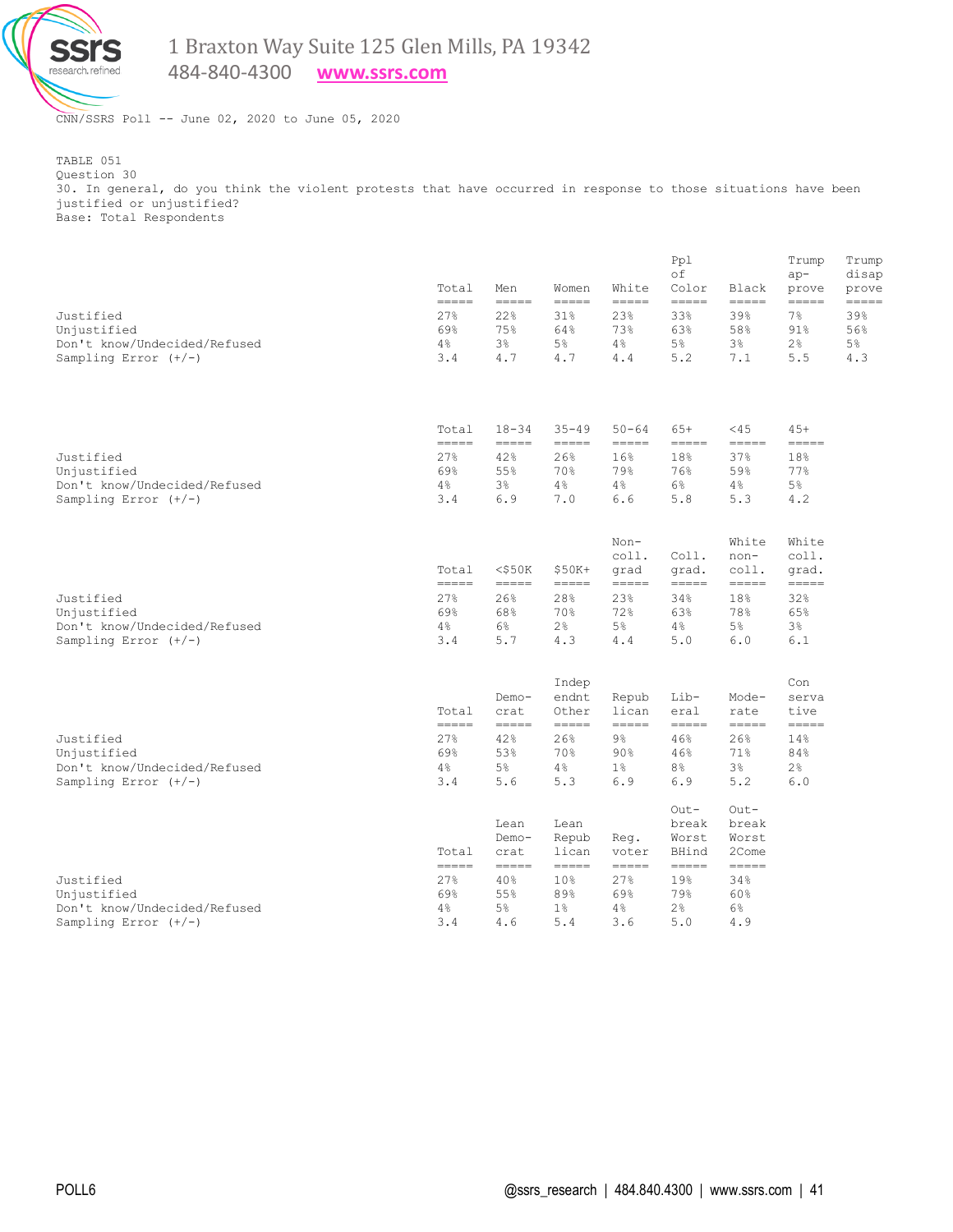

484-840-4300 **[www.ssrs.com](http://www.ssrs.com/)**

CNN/SSRS Poll -- June 02, 2020 to June 05, 2020

TABLE 052 Question 31 31. Do you think Donald Trump's response to recent protests has been: Base: Total Respondents

|                                                                                        | Total<br>$\qquad \qquad \overline{\qquad \qquad }=$                                                                                                                                                                                                                                                                                                                                                   | Men<br>$\frac{1}{1}$                  | Women<br>$\qquad \qquad \displaystyle =\qquad \qquad \qquad$ | White<br>$\begin{array}{c} - - - - - \end{array}$ | Ppl<br>оf<br>Color<br>$=$ $=$ $=$ $=$                                                       | Black<br>$\begin{array}{c} - - - - - \end{array}$                                                   | Trump<br>$ap-$<br>prove<br>$=$ $=$ $=$ $=$                                                                                                                                                                                                                                                                                                                                                                                                                                                                 | Trump<br>disap<br>prove<br>-----      |
|----------------------------------------------------------------------------------------|-------------------------------------------------------------------------------------------------------------------------------------------------------------------------------------------------------------------------------------------------------------------------------------------------------------------------------------------------------------------------------------------------------|---------------------------------------|--------------------------------------------------------------|---------------------------------------------------|---------------------------------------------------------------------------------------------|-----------------------------------------------------------------------------------------------------|------------------------------------------------------------------------------------------------------------------------------------------------------------------------------------------------------------------------------------------------------------------------------------------------------------------------------------------------------------------------------------------------------------------------------------------------------------------------------------------------------------|---------------------------------------|
| More helpful<br>More harmful<br>Don't know/Undecided/Refused<br>Sampling Error $(+/-)$ | 26%<br>65%<br>9%<br>3.4                                                                                                                                                                                                                                                                                                                                                                               | 31%<br>62%<br>$7\%$<br>4.7            | 22%<br>68%<br>10 <sub>8</sub><br>4.7                         | 31%<br>61%<br>$8\,$<br>4.4                        | 17 <sup>°</sup><br>74%<br>9%<br>5.2                                                         | 8 <sup>°</sup><br>87%<br>$6\%$<br>7.1                                                               | 66%<br>19%<br>15%<br>5.5                                                                                                                                                                                                                                                                                                                                                                                                                                                                                   | $1\%$<br>96%<br>$3\frac{6}{6}$<br>4.3 |
|                                                                                        | Total<br>$\frac{1}{1} \frac{1}{1} \frac{1}{1} \frac{1}{1} \frac{1}{1} \frac{1}{1} \frac{1}{1} \frac{1}{1} \frac{1}{1} \frac{1}{1} \frac{1}{1} \frac{1}{1} \frac{1}{1} \frac{1}{1} \frac{1}{1} \frac{1}{1} \frac{1}{1} \frac{1}{1} \frac{1}{1} \frac{1}{1} \frac{1}{1} \frac{1}{1} \frac{1}{1} \frac{1}{1} \frac{1}{1} \frac{1}{1} \frac{1}{1} \frac{1}{1} \frac{1}{1} \frac{1}{1} \frac{1}{1} \frac{$ | $18 - 34$<br>$=====$                  | $35 - 49$<br>=====                                           | $50 - 64$<br>$=$ $=$ $=$ $=$                      | $65+$<br>$=$ $=$ $=$ $=$                                                                    | $<$ 45<br>$=$ $=$ $=$ $=$                                                                           | $45+$<br>$=$ $=$ $=$ $=$                                                                                                                                                                                                                                                                                                                                                                                                                                                                                   |                                       |
| More helpful<br>More harmful<br>Don't know/Undecided/Refused<br>Sampling Error $(+/-)$ | 26%<br>65%<br>9%<br>3.4                                                                                                                                                                                                                                                                                                                                                                               | 19%<br>75%<br>5%<br>6.9               | 21%<br>67%<br>12%<br>7.0                                     | 32%<br>59%<br>9%<br>6.6                           | 35%<br>57%<br>9%<br>5.8                                                                     | 19 <sub>8</sub><br>72%<br>9%<br>5.3                                                                 | 32%<br>59%<br>9%<br>4.2                                                                                                                                                                                                                                                                                                                                                                                                                                                                                    |                                       |
|                                                                                        | Total<br>$=$ $=$ $=$ $=$                                                                                                                                                                                                                                                                                                                                                                              | $<$ \$50 $K$<br>=====                 | $$50K+$<br>=====                                             | Non-<br>coll.<br>grad<br>$=$ $=$ $=$ $=$          | Coll.<br>qrad.<br>$\qquad \qquad \displaystyle =\qquad \qquad \displaystyle =\qquad \qquad$ | White<br>non-<br>coll.<br>$\qquad \qquad \displaystyle =\qquad \qquad \displaystyle =\qquad \qquad$ | White<br>coll.<br>grad.<br>$\qquad \qquad \doteq \qquad \qquad \doteq \qquad \qquad \doteq \qquad \qquad \doteq \qquad \qquad \doteq \qquad \qquad \doteq \qquad \qquad \doteq \qquad \qquad \doteq \qquad \qquad \doteq \qquad \qquad \doteq \qquad \qquad \doteq \qquad \qquad \doteq \qquad \qquad \doteq \qquad \qquad \doteq \qquad \qquad \doteq \qquad \qquad \doteq \qquad \qquad \doteq \qquad \qquad \doteq \qquad \qquad \doteq \qquad \qquad \doteq \qquad \qquad \doteq \qquad \qquad \doteq$ |                                       |
| More helpful<br>More harmful<br>Don't know/Undecided/Refused<br>Sampling Error $(+/-)$ | 26%<br>65%<br>9%<br>3.4                                                                                                                                                                                                                                                                                                                                                                               | 23%<br>68%<br>9%<br>5.7               | 27%<br>65%<br>8 <sup>°</sup><br>4.3                          | 30%<br>60%<br>10%<br>4.4                          | 19%<br>75%<br>$6\%$<br>5.0                                                                  | 37%<br>52%<br>10 <sub>8</sub><br>6.0                                                                | 21%<br>74%<br>$5\%$<br>6.1                                                                                                                                                                                                                                                                                                                                                                                                                                                                                 |                                       |
|                                                                                        | Total<br>$=$ $=$ $=$ $=$                                                                                                                                                                                                                                                                                                                                                                              | Demo-<br>crat<br>$\frac{1}{1}$        | Indep<br>endnt<br>Other<br>=====                             | Repub<br>lican<br>=====                           | Lib-<br>eral<br>$=$ $=$ $=$ $=$                                                             | Mode-<br>rate<br>$=$ $=$ $=$ $=$                                                                    | Con<br>serva<br>tive<br>$=$ $=$ $=$ $=$                                                                                                                                                                                                                                                                                                                                                                                                                                                                    |                                       |
| More helpful<br>More harmful<br>Don't know/Undecided/Refused<br>Sampling Error $(+/-)$ | 26%<br>65%<br>9%<br>3.4                                                                                                                                                                                                                                                                                                                                                                               | $2\frac{6}{6}$<br>95%<br>$3\%$<br>5.6 | 24%<br>68%<br>8%<br>5.3                                      | 62%<br>24%<br>14%<br>6.9                          | $6\%$<br>91%<br>4%<br>6.9                                                                   | 18%<br>73%<br>$9\%$<br>5.2                                                                          | 51%<br>39%<br>10 <sup>°</sup><br>6.0                                                                                                                                                                                                                                                                                                                                                                                                                                                                       |                                       |
|                                                                                        | Total<br>$=$ $=$ $=$ $=$                                                                                                                                                                                                                                                                                                                                                                              | Lean<br>Demo-<br>crat<br>=====        | Lean<br>Repub<br>lican<br>=====                              | Reg.<br>voter<br>$=$ $=$ $=$ $=$                  | $Out-$<br>break<br>Worst<br>BHind<br>$=$ $=$ $=$ $=$                                        | $Out-$<br>break<br>Worst<br>2Come<br>-----                                                          |                                                                                                                                                                                                                                                                                                                                                                                                                                                                                                            |                                       |
| More helpful<br>More harmful<br>Don't know/Undecided/Refused<br>Sampling Error $(+/-)$ | 26%<br>65%<br>9%<br>3.4                                                                                                                                                                                                                                                                                                                                                                               | 3%<br>94%<br>3%<br>4.6                | 60%<br>28%<br>12%<br>5.4                                     | 27%<br>65%<br>8 <sup>°</sup><br>3.6               | 44%<br>47%<br>9%<br>5.0                                                                     | 10 <sup>°</sup><br>83%<br>8 <sup>°</sup><br>4.9                                                     |                                                                                                                                                                                                                                                                                                                                                                                                                                                                                                            |                                       |